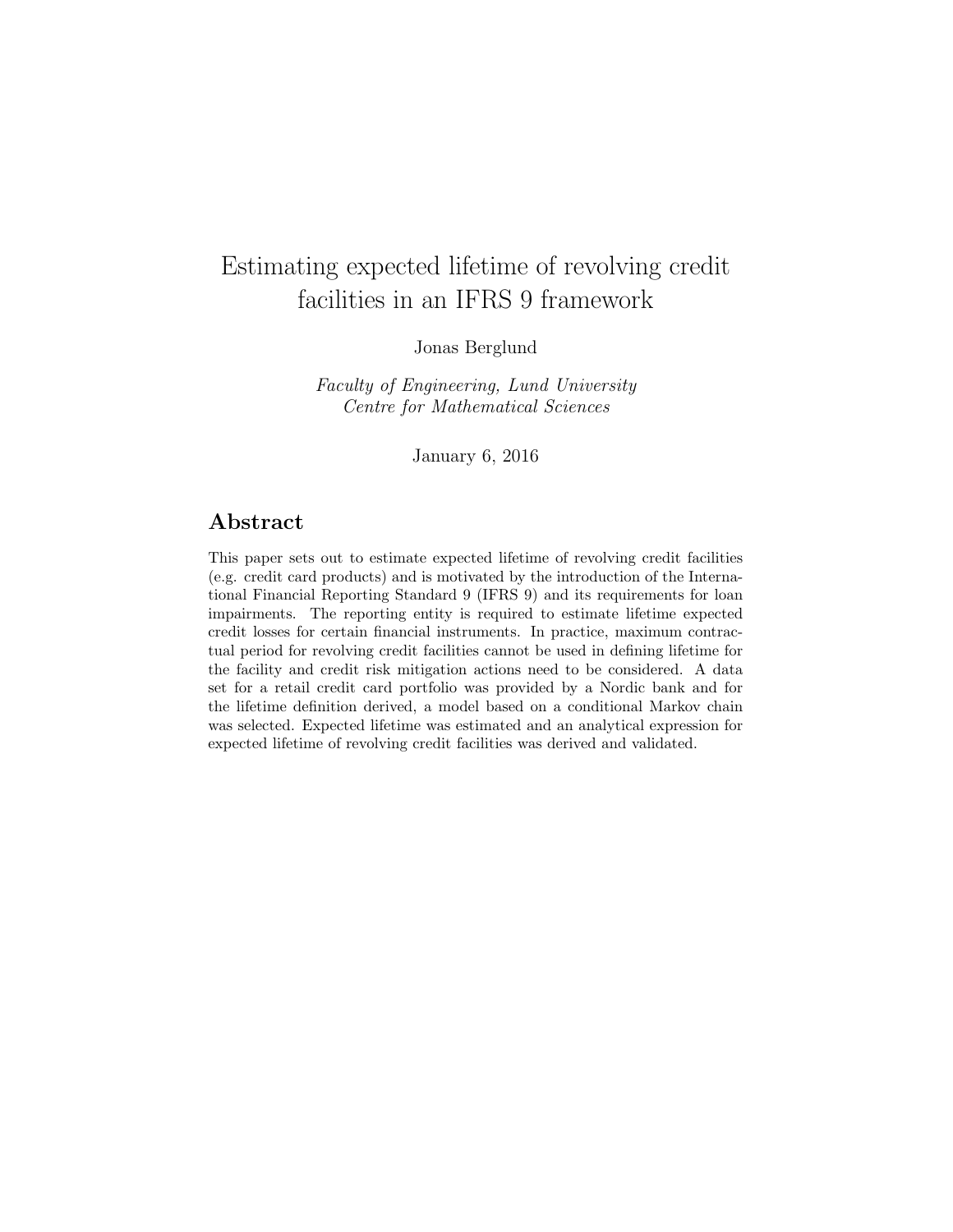# Preface

I would like to thank the Risk Department of the bank that generously provided data and its staff to assist with this project. The topic for this thesis project was suggested by the Quantitative Advisory Services (QAS), at EY Denmark. I would like to thank Per Thåström, EY Denmark, and Magnus Wiktorsson, the Faculty of Engineering at Lund University, for their valuable contributions. I would also like to thank the QAS team for providing resources and an inspiring environment.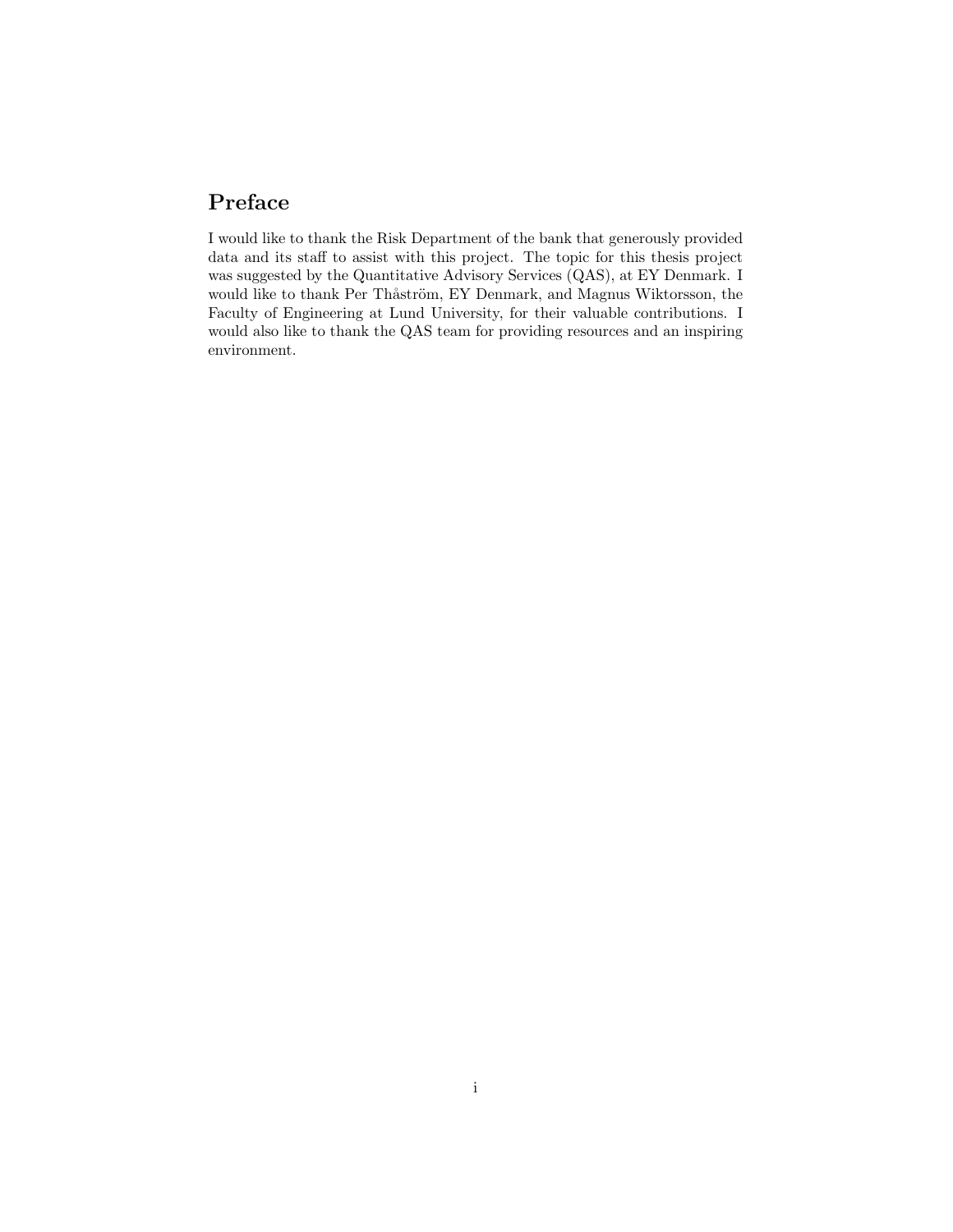# Contents

| $\mathbf 1$             |     | <b>Background</b>                                                                                                                           | $\mathbf{1}$            |
|-------------------------|-----|---------------------------------------------------------------------------------------------------------------------------------------------|-------------------------|
|                         | 1.1 | Objectives of the IFRS 9 standard $\ldots \ldots \ldots \ldots \ldots$                                                                      | $\mathbf{1}$            |
|                         | 1.2 |                                                                                                                                             | $\mathbf{1}$            |
|                         | 1.3 |                                                                                                                                             | $\overline{2}$          |
| $\bf{2}$                |     | Banking risks, accounting and the IAS 39 financial reporting                                                                                |                         |
|                         |     | standard                                                                                                                                    | $\overline{\mathbf{4}}$ |
|                         | 2.1 |                                                                                                                                             | $\overline{4}$          |
|                         | 2.2 | Accounting and financial reporting $\dots \dots \dots \dots \dots \dots$                                                                    | $\overline{4}$          |
|                         |     | 2.2.1                                                                                                                                       | 4                       |
|                         |     | 2.2.2                                                                                                                                       | $\overline{5}$          |
|                         |     | Definitions of items in financial statements and related<br>2.2.3                                                                           |                         |
|                         |     | concepts $\ldots \ldots \ldots \ldots \ldots \ldots \ldots \ldots \ldots \ldots \ldots$                                                     | $\,6\,$                 |
|                         | 2.3 | International Accounting Standard 39 (IAS 39) $\ldots \ldots \ldots$                                                                        | $\overline{7}$          |
| 3                       |     | IFRS 9 impairment requirements                                                                                                              | 9                       |
|                         | 3.1 |                                                                                                                                             | $9\phantom{.}$          |
|                         | 3.2 | Components of expected credit losses                                                                                                        | 9                       |
|                         |     | Probability of default (PD) $\ldots \ldots \ldots \ldots \ldots \ldots$<br>3.2.1                                                            | 10                      |
|                         |     | 3.2.2                                                                                                                                       | 10                      |
|                         |     | Exposure at default (EAD) $\ldots \ldots \ldots \ldots \ldots \ldots$<br>3.2.3                                                              | $10\,$                  |
|                         | 3.3 | Timing of recognizing lifetime expected credit losses $\dots \dots$<br>Determining whether credit risk has increased significantly<br>3.3.1 | 11                      |
|                         |     | since initial recognition $\ldots \ldots \ldots \ldots \ldots \ldots$                                                                       | 11                      |
|                         |     | Individual assessment of significant increase in credit risk<br>3.3.2                                                                       | 11                      |
|                         |     | Collective assessment of increase in credit risk<br>3.3.3                                                                                   | 12                      |
|                         | 3.4 | Derecognition of lifetime expected credit losses                                                                                            | 12                      |
|                         | 3.5 | Financial instruments that have low credit risk at reporting date                                                                           | 13                      |
|                         | 3.6 | Reasonable and supportable information $\ldots \ldots \ldots \ldots$                                                                        | 13                      |
| $\overline{\mathbf{4}}$ |     | IFRS 9 Stage model                                                                                                                          | 14                      |
|                         | 4.1 |                                                                                                                                             | 14                      |
|                         | 4.2 | Instruments in Stage $2 \ldots \ldots \ldots \ldots \ldots \ldots \ldots \ldots$                                                            | 14                      |
|                         | 4.3 | Instruments in Stage 3                                                                                                                      | 15                      |
|                         | 4.4 |                                                                                                                                             | 15                      |
|                         |     | Stages in a behavioral scoring model<br>4.4.1                                                                                               | 15                      |
|                         |     | Reducing the behavioral model to delinquency information<br>4.4.2                                                                           | 16                      |
|                         | 4.5 |                                                                                                                                             | 17                      |
| 5                       |     | Revolving credit facilities                                                                                                                 | 19                      |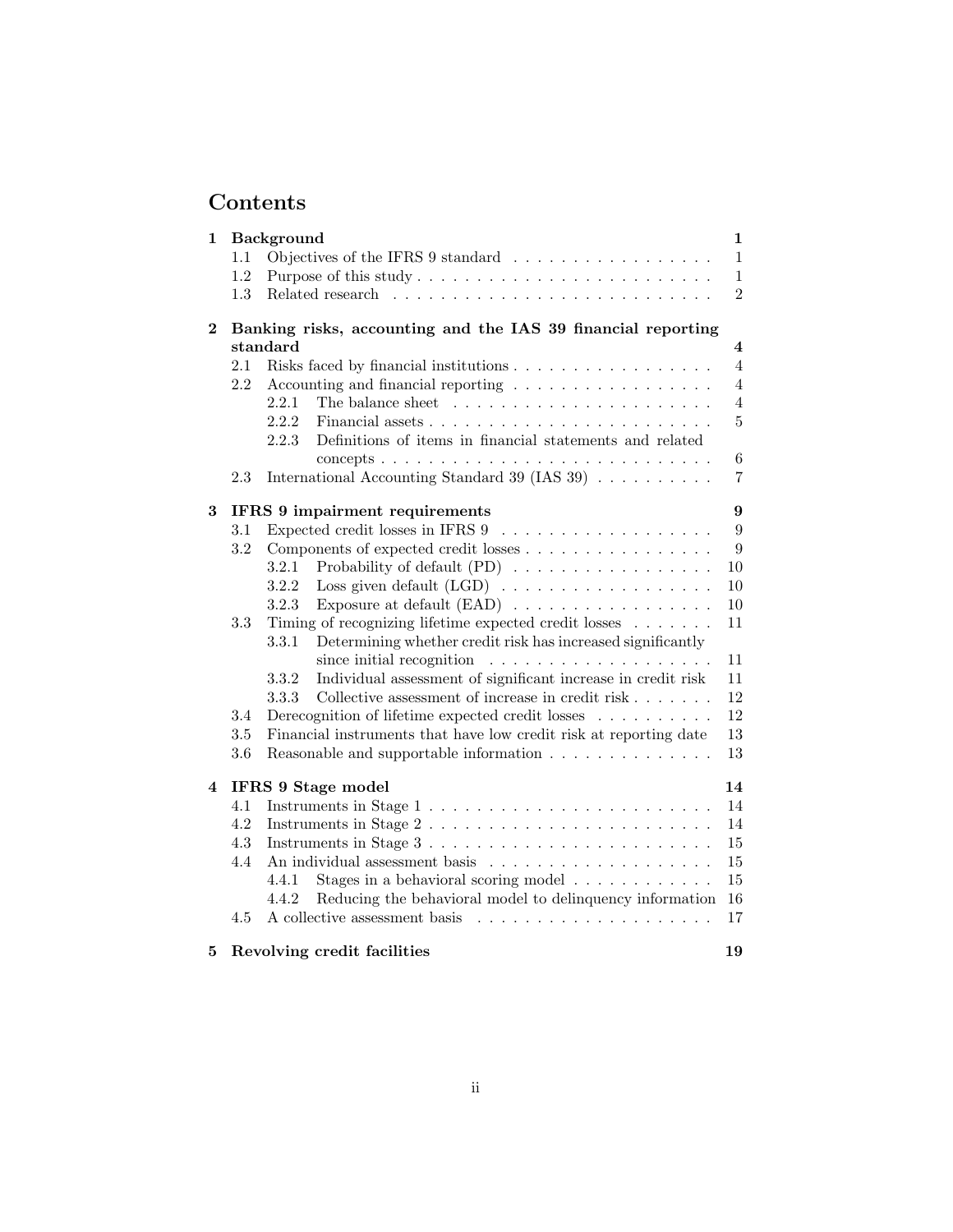| 6 |         | <b>Expected lifetime</b>                                                                    | 20                |
|---|---------|---------------------------------------------------------------------------------------------|-------------------|
|   | 6.1     | Period over which to estimate lifetime ECL for (installment) loan                           |                   |
|   |         | $instruments \ldots \ldots \ldots \ldots \ldots \ldots \ldots \ldots \ldots \ldots \ldots$  | 20                |
|   | 6.2     | Period over which to estimate lifetime ECL for loan commitments                             | 20                |
|   | 6.3     | Definition of expected lifetime for revolving credit facilities                             | 20                |
|   |         | Modifications and recognition of a 'new' financial instrument<br>6.3.1                      | 21                |
|   | 6.4     |                                                                                             | 22                |
|   |         | Deactivation of contract based on inactivity $\ldots \ldots$<br>6.4.1                       | 22                |
|   |         | 6.4.2<br>$\text{Change-off} \ldots \ldots \ldots \ldots \ldots \ldots \ldots \ldots \ldots$ | 22                |
|   |         | Contract is terminated for other reason than breach of terms<br>6.4.3                       | 23                |
|   |         | 6.4.4<br>Credit risk management actions taken upon evidence of                              |                   |
|   |         | credit-impairment at facility level                                                         | 23                |
|   | $6.5\,$ | Expected lifetime of instruments in stage $2 \ldots \ldots \ldots$                          | 23                |
|   | 6.6     | Lifetime for Stage $3 \ldots \ldots \ldots \ldots \ldots \ldots \ldots \ldots$              | 24                |
| 7 |         | Data set and credit risk model                                                              | 25                |
|   | 7.1     | The credit risk model                                                                       | 25                |
|   | 7.2     |                                                                                             | 25                |
|   | 7.3     | Number of consecutive months of inactivity $\dots \dots \dots \dots$                        | 26                |
|   |         |                                                                                             |                   |
| 8 |         | Markov processes                                                                            | $27\,$            |
|   | 8.1     | Theory for discrete first-order Markov processes                                            | 27                |
|   |         | Stochastic processes and the Markov property $\dots \dots$<br>8.1.1                         | 27                |
|   |         | Absorbing and transient states in the Markov chain<br>8.1.2                                 | 27                |
|   |         | 8.1.3                                                                                       | 28                |
|   | 8.2     |                                                                                             | $\ensuremath{28}$ |
|   |         | 8.2.1                                                                                       | 29                |
|   |         | 8.2.2<br>Absorption probability $\dots \dots \dots \dots \dots \dots \dots$                 | 29                |
|   |         | 8.2.3<br>Expected absorption time for a deterministic delay in ab-                          |                   |
|   |         | sorption to one absorbing state $\ldots \ldots \ldots \ldots \ldots$                        | 29                |
|   | 8.3     | First-order Markov chain dependent on covariates                                            | 30                |
|   | 8.4     | Higher-order discrete Markov processes                                                      | 30                |
|   |         | Definition and characteristics $\ldots \ldots \ldots \ldots \ldots$<br>8.4.1                | 30                |
|   |         | 8.4.2<br>Transforming a higher-order Markov process                                         | 31                |
| 9 |         | Implementation of candidate expected lifetime models                                        | 32                |
|   | 9.1     |                                                                                             | 32                |
|   | 9.2     | Expected lifetime model based on Markov chain $\ldots \ldots \ldots$                        | 32                |
|   | 9.3     | Candidate models                                                                            | $33\,$            |
|   |         | First-order Markov process, Model $M_0$<br>9.3.1                                            | 33                |
|   |         | 9.3.2<br>First-order Markov process with dependence on covariate,                           |                   |
|   |         |                                                                                             | 34                |
|   |         | Second-order Markov process, Model $M_2$<br>9.3.3                                           | 35                |
|   |         | Implementing expected lifetime, Model $M_3, M_{3'}$ and $M_{3''}$<br>9.3.4                  | 35                |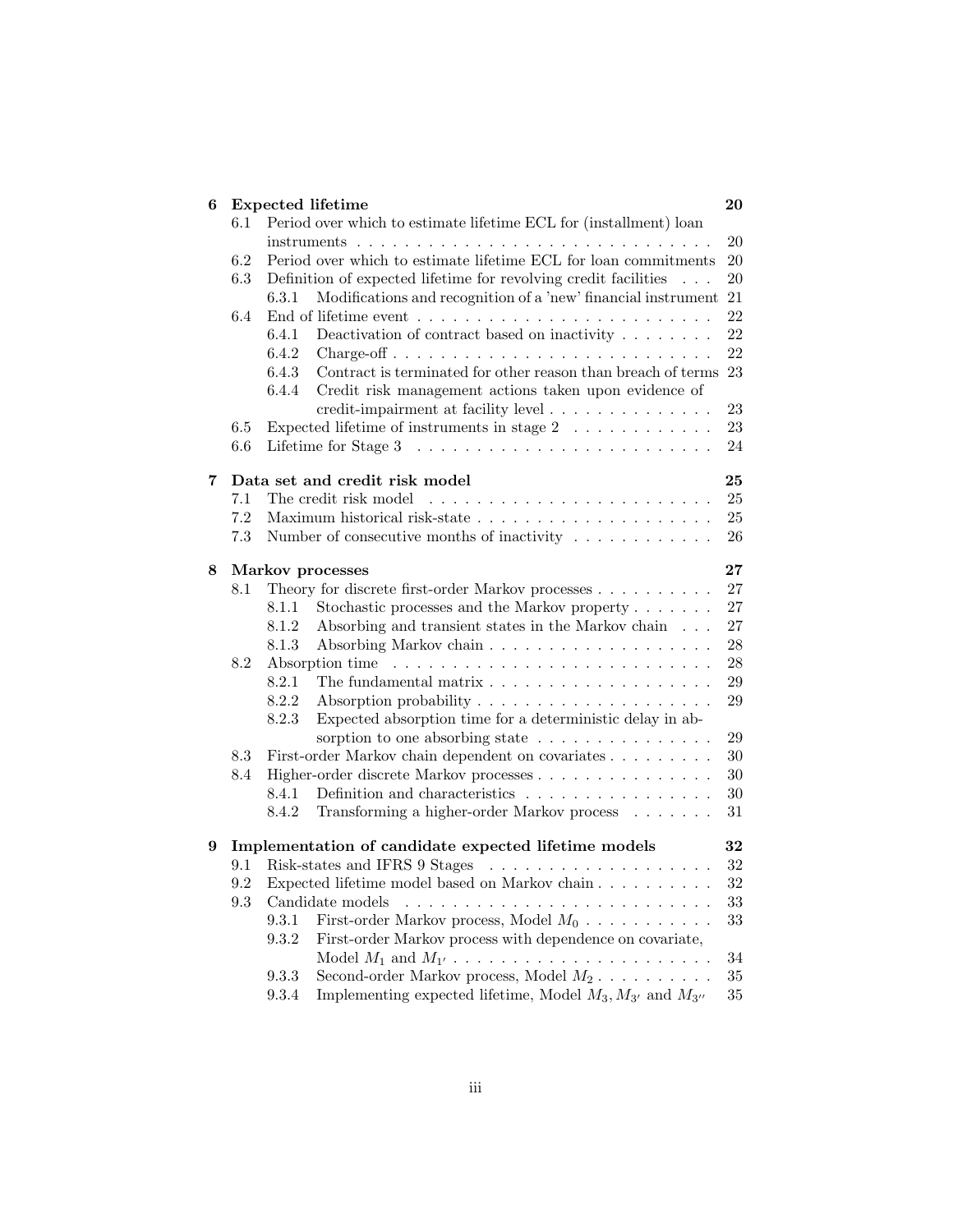| 10 Estimation and validation                                            | 37     |
|-------------------------------------------------------------------------|--------|
| 10.1 Maximum likelihood estimators for discrete Markov processes        | 37     |
|                                                                         | 37     |
|                                                                         | 38     |
| 10.2 Generalized likelihood ratio tests for nested models               | 38     |
| 10.2.1 Validating the Markov property                                   | 39     |
| 10.2.2 Finding the true order of a Markov process                       | $39\,$ |
|                                                                         | 39     |
| 11 Results                                                              | 40     |
|                                                                         | 40     |
| 11.1.1 Validating $M_0$ - is a first-order model sufficient?            | 40     |
| 11.1.2 Is a second-order model necessary? Comparison of $M_1$           |        |
| and $M_2$                                                               | 41     |
| 11.1.3 Reducing the parameter space of $M_1$                            | 41     |
| 11.1.4 Assessing the extensions for lifetime modelling - validation     |        |
|                                                                         | 41     |
|                                                                         | 42     |
| 11.2.1 The lifetime distribution - p.m.f. of Lifetime, $p_{T_i}(t)$     | 42     |
| 11.3 Sensitivity to the residual lifetime parameter $\dots \dots \dots$ | 43     |
| 12 Discussion                                                           | 45     |
| 12.1 Definition for expected lifetime for revolving credit facilities   | 45     |
|                                                                         | 45     |
|                                                                         | 46     |
| 12.4 Conclusion                                                         | 46     |
|                                                                         | 46     |
| 13 Appendix                                                             | 50     |
| 13.1 Derivation of expectation of the modified absorption time, $E(T')$ | 50     |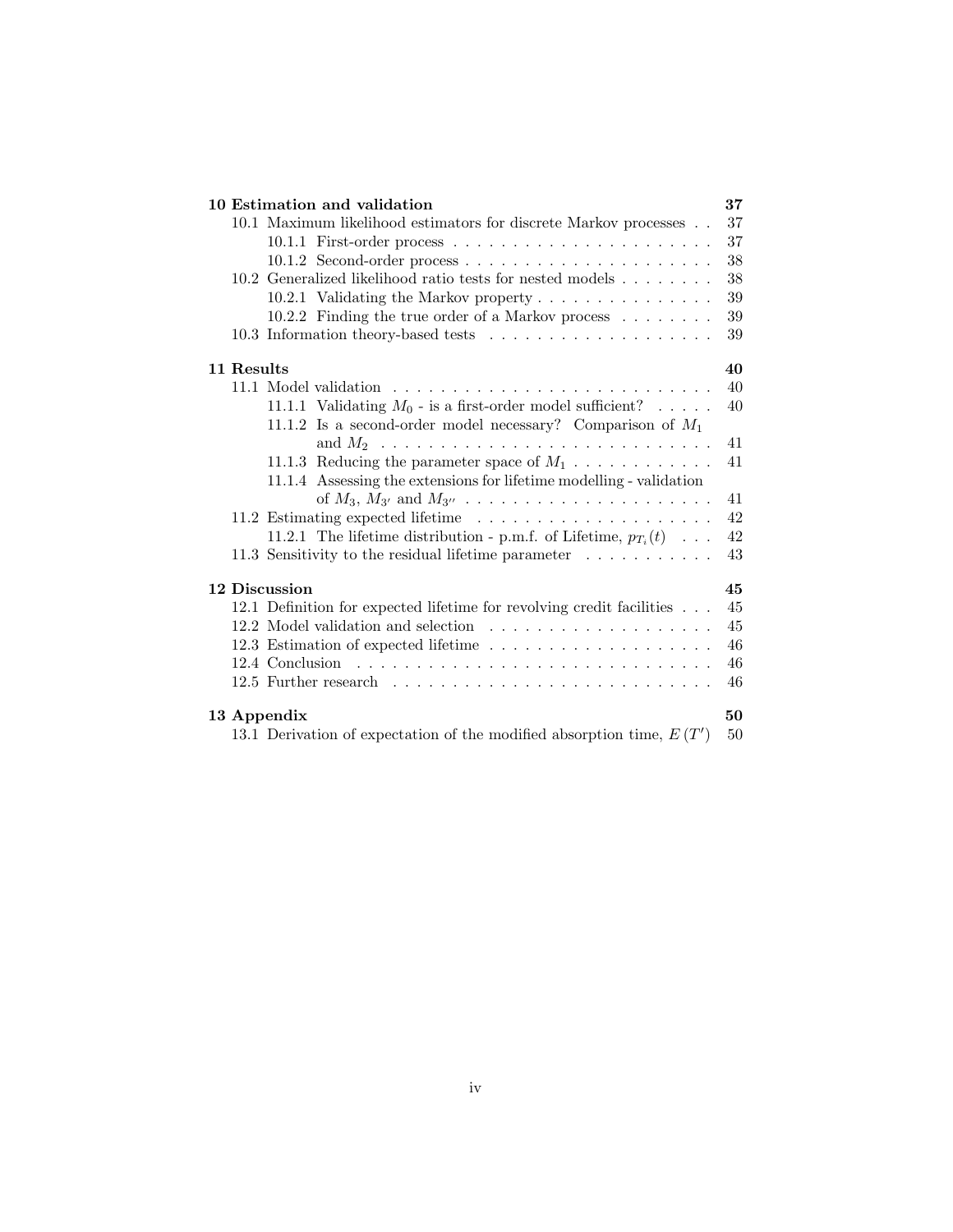## 1 Background

The purpose with the following chapter is to provide a background and motivate the relevance of the study. First, section 1.1 motivates the development of the International Financial Reporting Standard 9 (IFRS 9, the Standard). Second, the purpose with this study is presented in section 1.2. Third, relevant previous studies are presented in section 1.3, from the industry and academia.

#### 1.1 Objectives of the IFRS 9 standard

In response to the Great Financial Crisis, it was noticed that the current standard for loan loss provisioning, International Accounting Standard 39 (IAS 39), did not require the financial sector to provision at levels high enough for the loan losses observed. It was also concluded that provisioning occurred too late (often summarized as "too little, too late"). Hence, measures intended to resolve those concerns were included in IFRS 9.

The issues in IAS 39 were confronted as follows. In handling that provisions were deemed too low based on IAS 39 requirements, all instruments in scope of the impairment requirements of IFRS 9 require provisions for loan losses. Furthermore, an expected loss model is introduced in order to demand provisions in line with actual expectations of losses rather than incurred losses. The shift to expected losses is also central in provisioning in a timely manner. It is also argued that the requirement of recognizing (the greater amount of) loss allowances upon indication of significant increase in credit risk contribute as well (rather than based on the objective evidence of impairment in IAS 39).

#### 1.2 Purpose of this study

In measuring lifetime expected credit losses of instruments for which a significant increase in credit risk has been identified, there is a need to define and estimate expected lifetime. Current models used for the purpose of calculating expected losses are in general based on the risk of a default occurring within the next 12 months. Thus, a method for adjusting the 12-month probability of default, to a probability of default over the entire lifetime of the instrument is relevant for practitioners.

An important difference between expected lifetime of revolving credit facilities (e.g. credit card products) and other types of loan instruments is that contractual lifetime is not applicable in practice in considering expectations of lifetime. Instead, expected credit risk mitigation actions play an important role in defining expected lifetime for the facility under IFRS 9. Furthermore, the facility includes an off-balance sheet exposure required to be considered in IFRS 9, which in IAS 39 did not demand provisioning.

Therefore, the purpose of the present study will be to provide an overview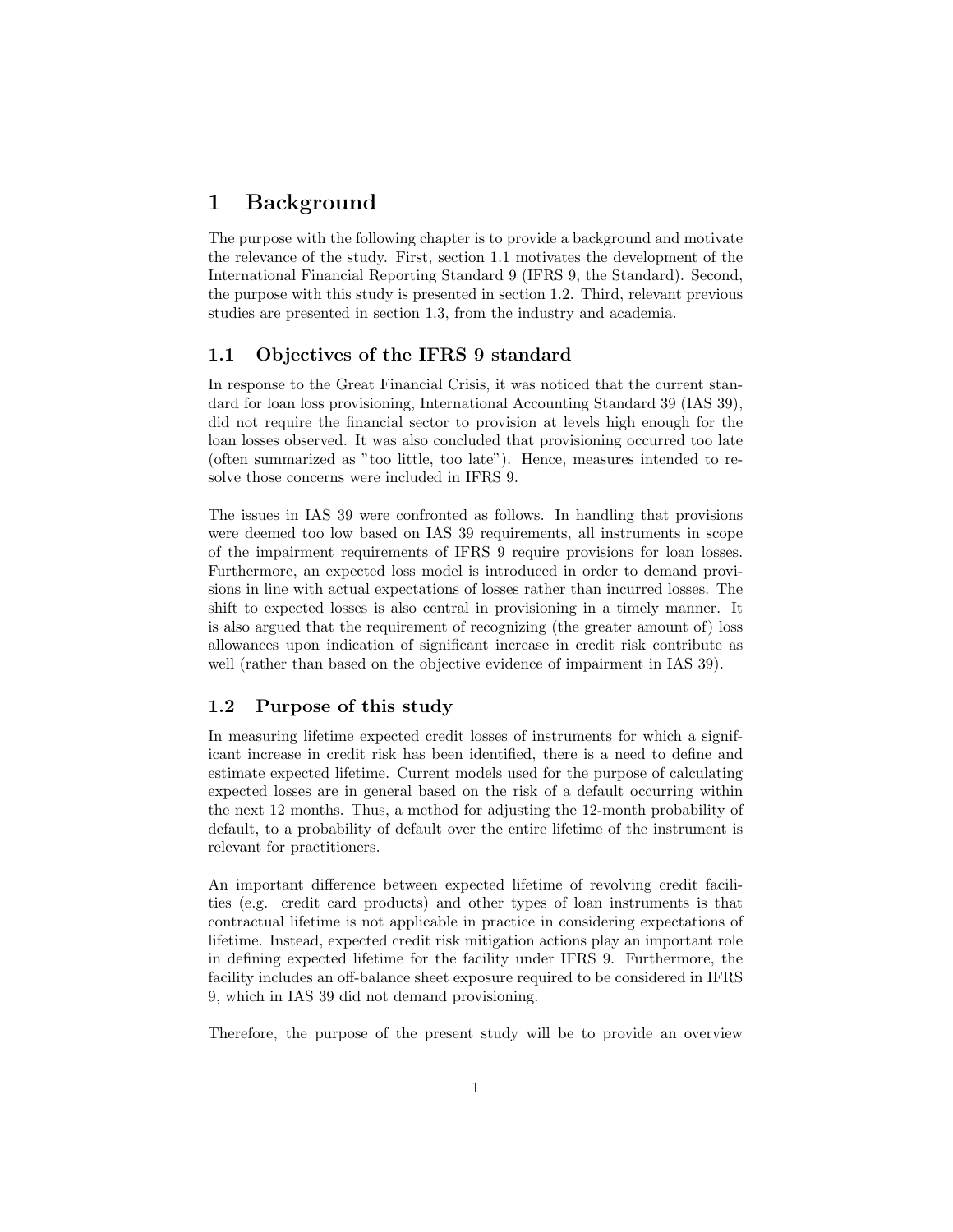of the standard, define expected lifetimes of revolving credit facilities for when lifetime expected credit losses are required as basis for loan loss provisions, and implement this in a model for estimating expected lifetime.

#### 1.3 Related research

The field of credit risk management has been important for practitioners for an extensive period of time, and a wide range of models have been developed, including e.g. CreditRisk $+$  [4], CreditRisk and KMV [16, p. 2]. Several aspects of credit risk management are covered in the literature, often with the basis in the probability that a counterparty will default, known as probability of default (PD) or credit rating models.

Methods for modelling PD may be divided into either a top-down approach, where an entire portfolio of instruments is considered (considered in e.g.  $[6]$ ), or bottom-up (as in e.g. [1]), where counterparty-specific models are developed. The literature on credit risk models considers mainly two approaches; structural and reduced-form. Structural models are based on a value process of the counterparty (the most common to use is the stock price process), where the company is considered to be in default if the process is less than some threshold, usually a proportion of the firm's debt [1, p. 1]. Reduced-form models consider the timing of defaults as unpredictable and instead utilize a default intensity, where important contributions have been made by e.g. Duffie and Singleton [5], and Hull and White [9].

When applying a structural approach in retail credit, selecting a value process corresponding to the stock price process for corporations is not straight-forward. Hence, there is instead a great number of reduced-form models for retail credit risk. Furthermore, retail portfolios are often managed on a collective basis which make the use of top-down models suitable. There are some examples in the literature of structural models for retail portfolios, e.g. in [1], where a counterparty's behavioral score is used as value process (behavioral scoring models are discussed in section 4.4.1).

Markov chains has been used for the task of modelling rating migrations in PD models, e.g. in [14]. With the increasing attention to structured finance within academia, e.g. asset-backed securities (ABS), the *competing risks frame*work has been developed for rating and valuation of ABS instruments, where not only default is considered, but also uncertainty arising from other types of premature contract termination (e.g. prepayment). The competing risks framework applied to mortgage-backed securities (MBS) are for instance implemented in [6]. The framework is close to what is intended with this study since multiple causes for end of lifetime of an instrument will be considered. Markov chains have been implemented for the purpose of modelling competing risks, e.g. in [7].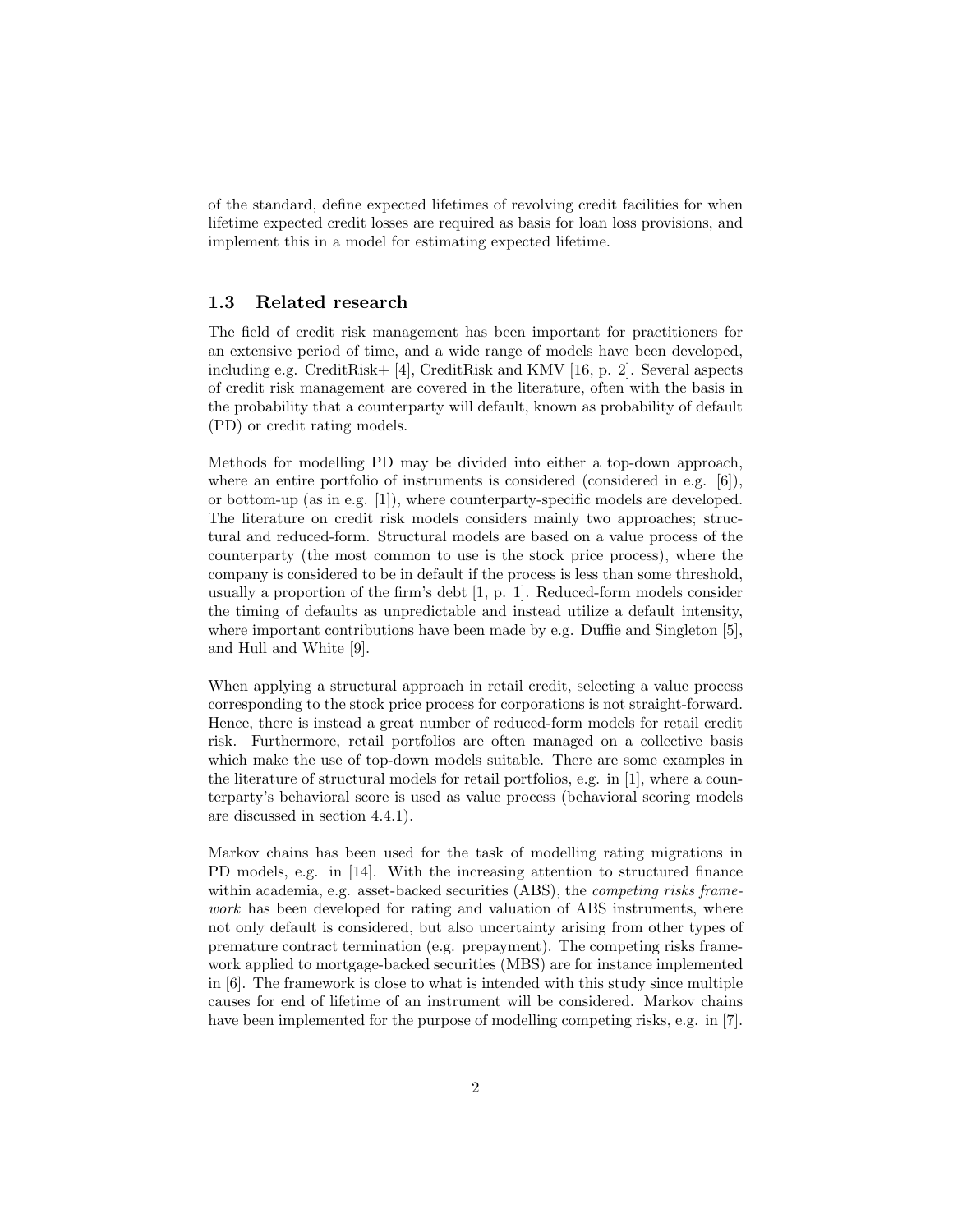There have been some papers related to impairment modelling within IFRS 9 published (or working papers). Examples include studying the concepts lifetime PD and transformation of what is known as through-the-cycle (TTC) PD, into what is expected to be in line with the requirements of the Standard (in the report referred to as point-in-time PD) [15]. The study has a different focus than the present, however, since the lifetime PD is considered for general loan instruments and not the specific requirements for revolving credit facilities.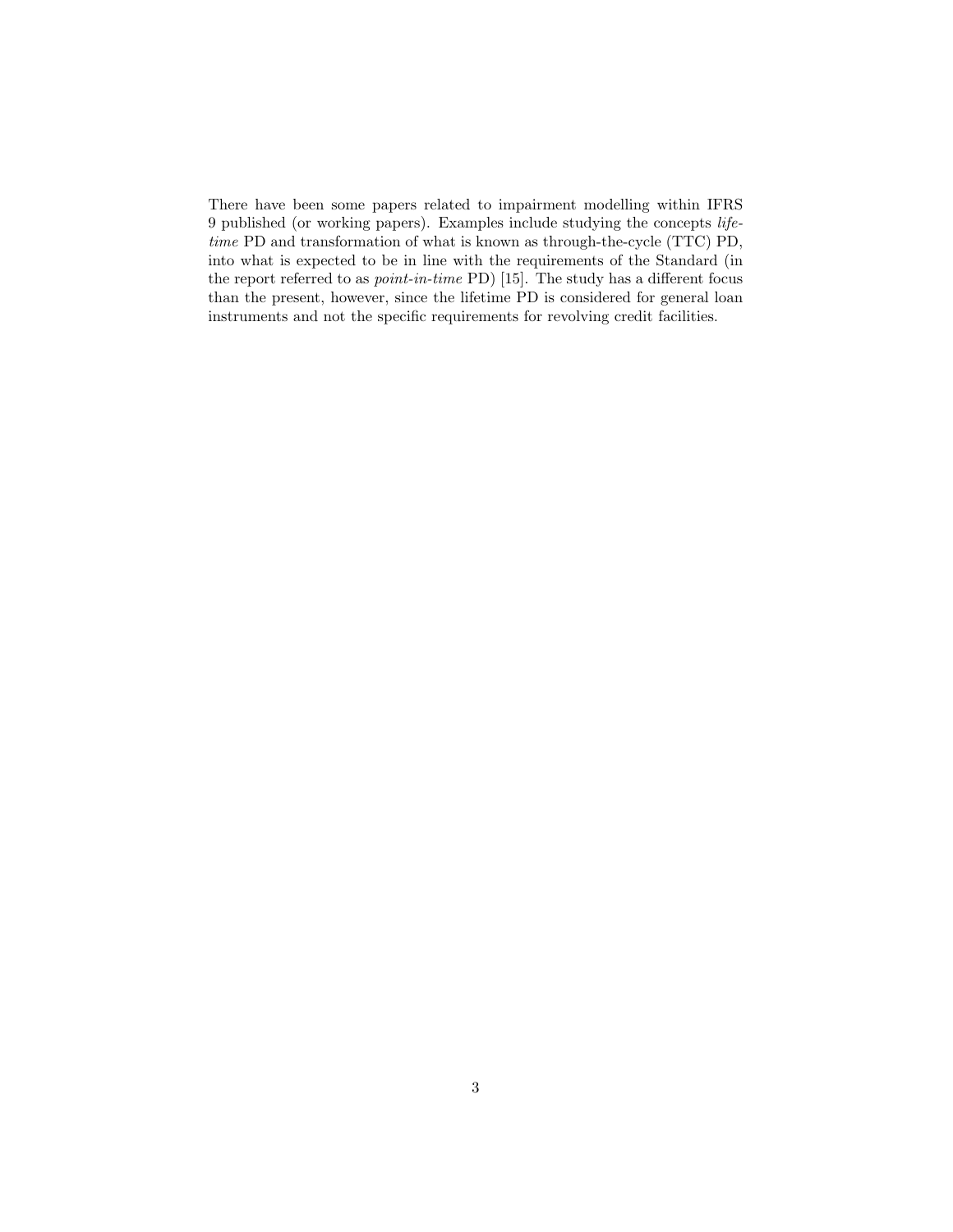## 2 Banking risks, accounting and the IAS 39 financial reporting standard

The purpose of the following chapter is to provide the context for the accounting standard in question. The chapter first presents an overview of relevant risks to financial institutions<sup>1</sup> in section 2.1. A presentation of accounting and financial statements follow in section 2.2, providing a background for the instruments in scope of the Standard.

## 2.1 Risks faced by financial institutions

Credit risk is defined as "the potential that a bank borrower or counterparty will fail to meet its obligations in accordance with agreed terms." [3]. Credit risk management is of great importance for the core business of financial institutions, and the essence of credit risk management is the analysis of uncertainty [4, p. 23]. Other risks facing financial institutions include interest rate, equity, liquidity and foreign exchange risks. Although risks may be seen as detrimental for the bank, risks are a vital aspect for enabling future profitability.

#### 2.2 Accounting and financial reporting

The purpose of financial statements is to provide financial information about the issuer of the statement. Annual reports required to be prepared by the issuer include the cash flow statement, the income statement and the balance sheet. The international standard for financial accounting is known as International Financial Reporting Standard (IFRS), developed by the International Accounting Standards Board (IASB). The specific standard is subsequently implemented into each jurisdiction, where actual implementation may differ. For the purpose of reporting standards, the entity is an issuer of a financial statement.

#### 2.2.1 The balance sheet

The balance sheet is the financial statement describing the financial position of the issuer in terms of its assets, liabilities and equity. For the balance sheet, the accounting identity holds, i.e.

$$
Assets = Liabilities + Equity \tag{1}
$$

The balance sheet and examples of its components are found in Fig. 1. Assets are comprised of financial assets and non-financial assets. The present study will regard financial assets.

<sup>&</sup>lt;sup>1</sup>it should be noted, however, that entities that will be required to comply with the Standard are not restricted to financial institutions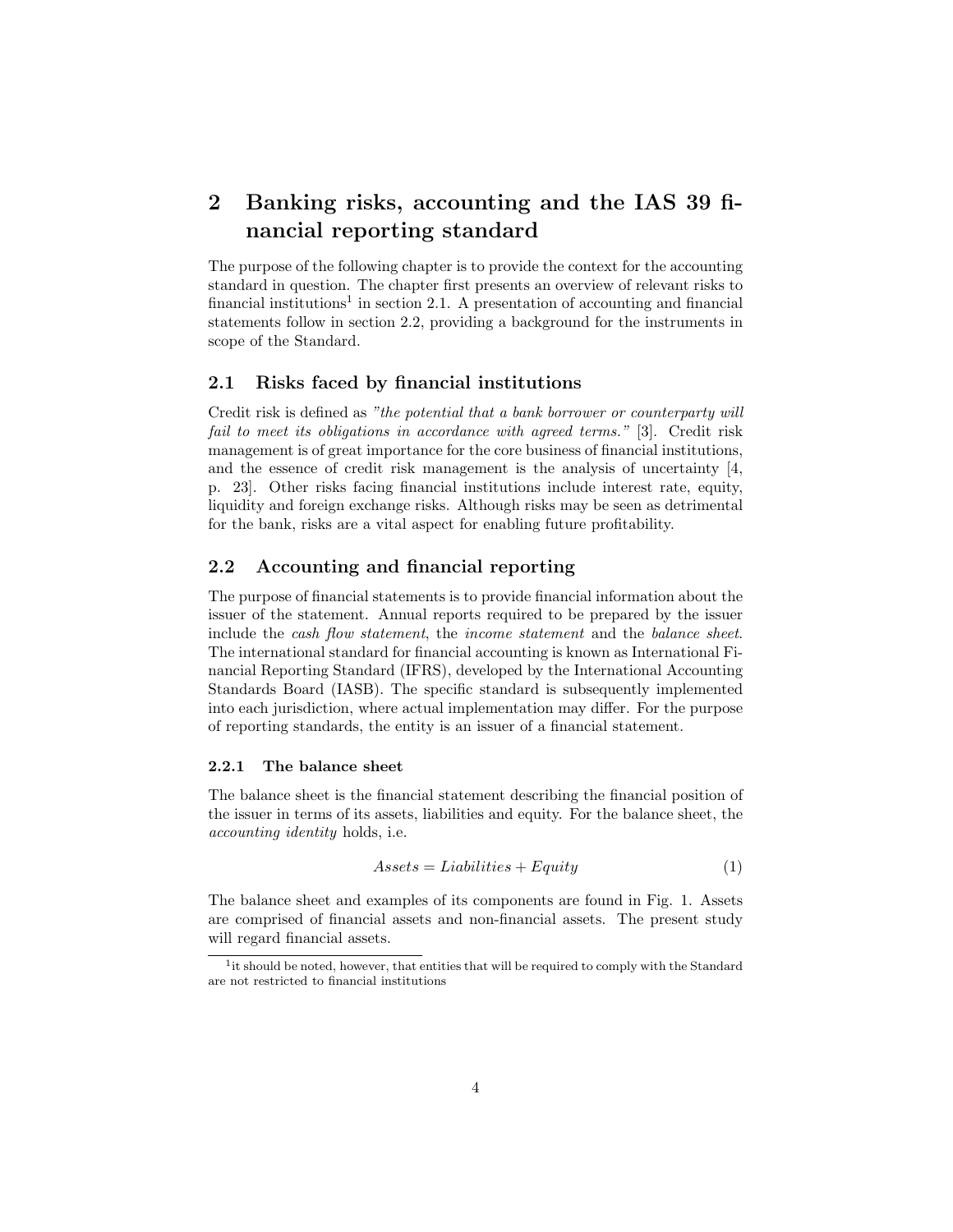| <b>Assets</b>                | <b>Equity &amp; Liabilities</b> |
|------------------------------|---------------------------------|
| Short-term Assets            | Short-term Liabilities          |
| Cash                         | <b>Commercial Paper</b>         |
| Receivables                  | Line of Credit                  |
| <b>Treasury Bills</b>        |                                 |
| Other cash-equivalent Assets | Long-term liabilities           |
|                              | Deposits                        |
| Long-term Assets             | <b>Debt Securities</b>          |
| Loans                        | <b>Hybrid Securities</b>        |
| Securities                   |                                 |
|                              | <b>Equity</b>                   |
| Non-financial Assets         | Shareholder's Equity            |
| <b>Real Estate</b>           | <b>Retained Earnings</b>        |
| Goodwill                     | <b>Preferred Shares</b>         |
| <b>Foreign Subsidaries</b>   |                                 |

Figure 1: The Balance sheet and examples of its components

#### 2.2.2 Financial assets

According to IFRS 9, financial assets are classified as subsequently measured at amortized cost, fair value through other comprehensive income or fair value through profit or loss. The classification of financial assets is based on the entity's business model for the instrument and on the characteristics of the cash flows. The following two conditions must be met for a financial asset to be measured at amortized cost, [10, §4.1.2]:

- the financial asset is held within a business model whose objective is to hold financial assets in order to collect contractual cash flows and
- the contractual terms of the financial asset give rise on specified dates to cash flows that are solely payments of principal and interest on the principal amount outstanding.

The first criterion concerns whether the financial asset is held with trading intent or not. If it is, the instrument is classified as measured at fair value through profit and loss. A financial asset is classified as subsequently measured at fair value through other comprehensive income if the following conditions are met, [10, §4.1.2A]:

- the financial asset is held within a business model whose objective is achieved by both collecting contractual cash flows and selling financial assets and
- the contractual terms of the financial asset give rise on specified dates to cash flows that are solely payments of principal and interest on the principal amount outstanding.

The classification of financial assets is illustrated in Fig. 2.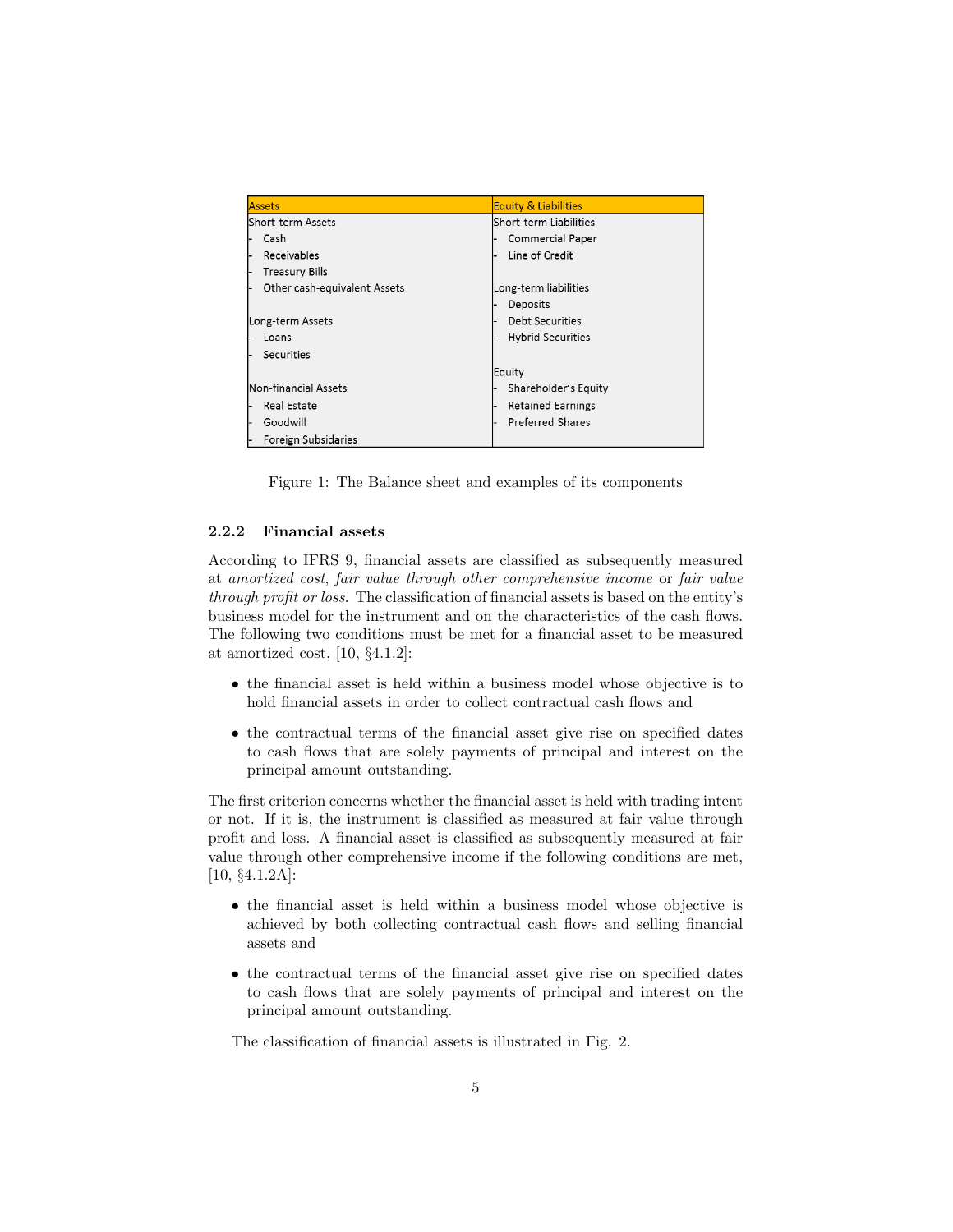

#### Process for determining the classification and measurement of financial assets

\* Presentation option for equity investments to present fair value changes in OCI

Figure 2: Classification approach for financial assets in IFRS 9 [12, p. 7]

#### 2.2.3 Definitions of items in financial statements and related concepts

A list of items in financial statements and in general for accounting purposes relevant to the IFRS 9 impairment requirements will follow.

- Credit-impaired financial asset: A financial instrument is credit impaired when one or more events that have a detrimental impact on the estimated future cash flows of that financial asset have occurred. [10, A371-A375]
- *Credit loss:* The difference between all contractual cash flows that are due to an entity in accordance with the contract and all the cash flows that the entity expects to receive. [10, A371-A375]
- Derecognition: The removal of a previously recognized financial asset or financial liability from an entity's statement of financial position. [10, A371-A375]
- *Initial recognition:* An entity shall recognize a financial asset or a financial liability in its statement of financial position when, and only when the entity becomes party to the contractual provisions of the instrument. [10, 3.1.1]
- Loan commitment: A contract for the commitment of an entity to extend credit to a counterparty, usually up to some limit, known as the credit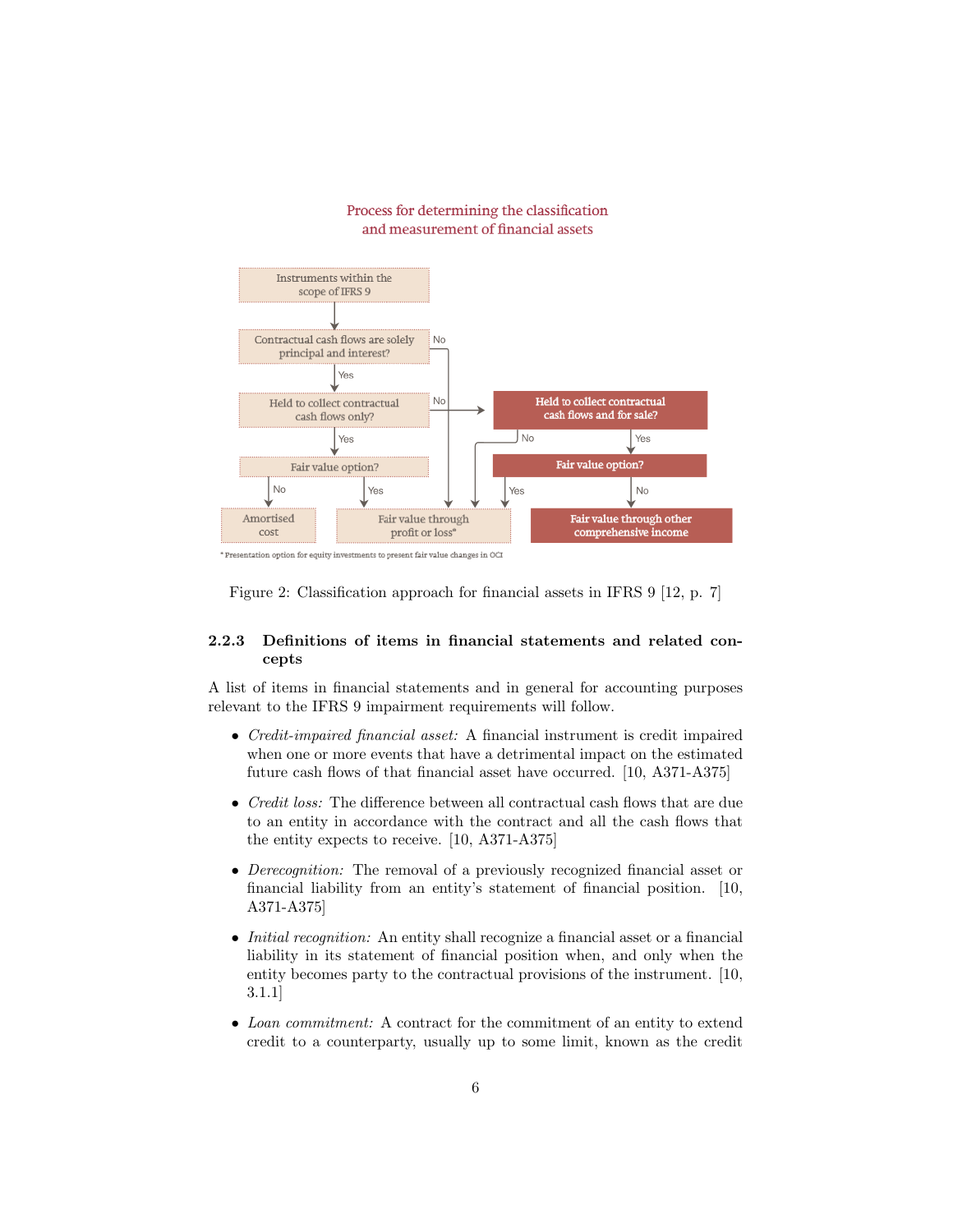limit. This is an off-balance sheet exposure, which will be converted to an on-balance sheet exposure when the commitment is drawn down.

• Loss allowance: The allowance for expected credit losses on financial assets [...], the accumulated impairment amount for financial assets [...] and the provision for expected credit losses on loan commitments and financial guarantee contracts. [10, A371-A375]

Other related concepts include

- Minimum to Pay  $(MTP)$ : The minimum amount that a counterparty to a credit card facility needs to pay in order to not breach the contractual terms.
- Past due, Days Past Due (DPD): A financial asset is past due when a counterparty has failed to make a payment when that payment was contractually due. Days Past Due (DPD) is the number of days past the contractual due-date of the payment. This contractual breach will also be referred to as Delinquency.

## 2.3 International Accounting Standard 39 (IAS 39)

IFRS 9 will replace IAS 39, currently defining the requirements for loan loss provisioning. Hence, it is important to consider relevant requirements of IAS 39 for the purpose of understanding gaps for implementing an impairment model under IFRS 9. Under IAS 39, entities are required to determine provisions based on objective evidence of impairment, resulting from a loss event, if the loss event has an impact on future cash flows [13, §59]. This is known as *incurred losses*, either incurred and at the reporting date reported losses and Incurred But Not Reported (IBNR) losses.

Such objective evidence is the result of for example the following loss events, [13, §59]:

- significant financial difficulty of the issuer or obligor;
- a breach of contract, such as a default or delinquency in interest or principal payments;
- observable data indicating that there is a measurable decrease in the estimated future cash flows from a group of financial assets since the initial recognition of those assets, although the decrease cannot yet be identified with the individual financial assets in the group.

The focus on objective evidence of impairment and the principle of basing provisioning on losses that are already incurred at the reporting date is an important difference from the IFRS 9 standard. Incurred losses would include IBNR losses, as considered in [13, §AG90]. It is also mentioned in the example, [13, §AG90], that this must not include expectations of future loss events. In the event of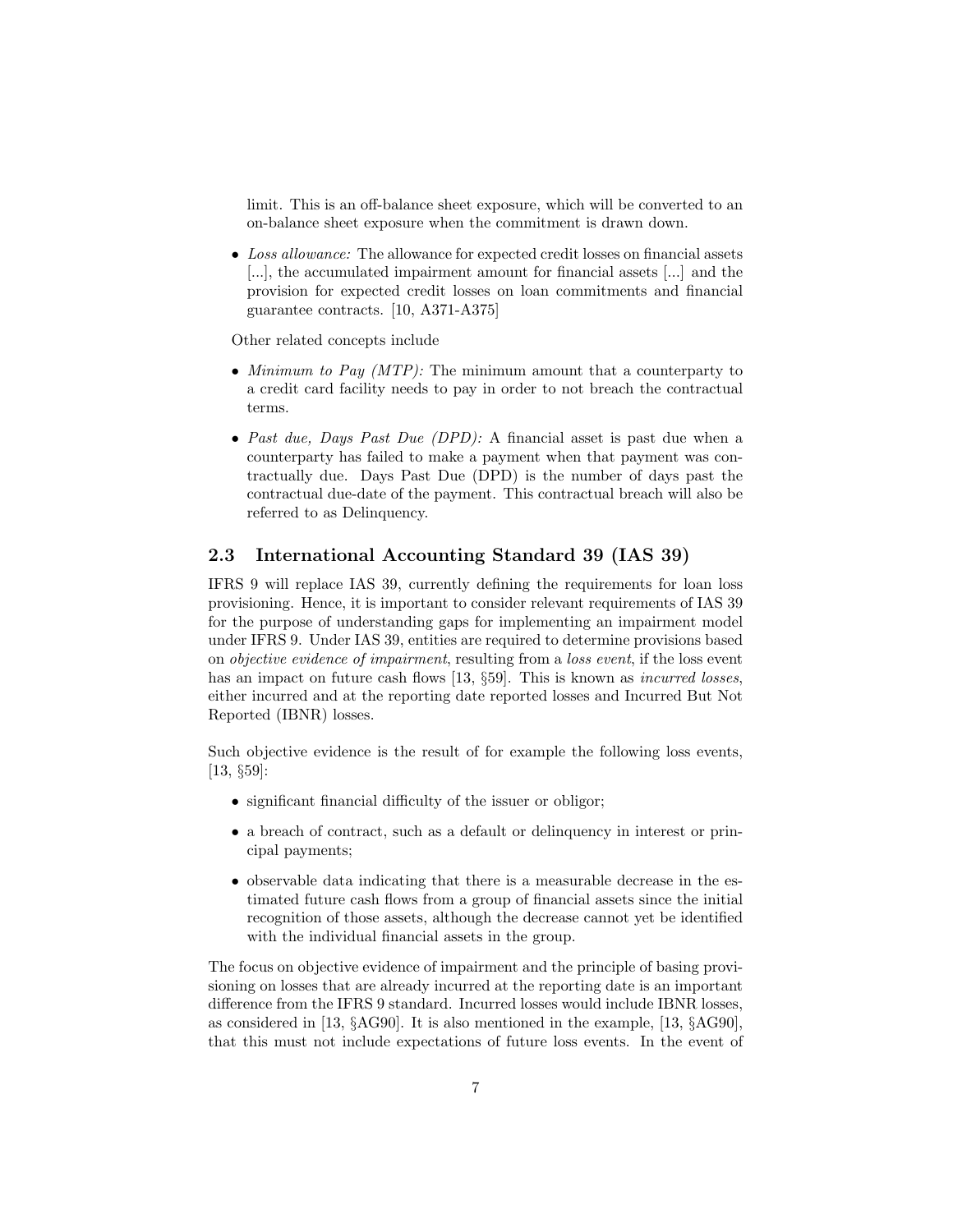limited available historical data, "an entity uses its experienced judgement to estimate the amount of any impairment loss. Similarly, an entity uses its experienced judgement to adjust observable data for a group of financial assets to reflect current circumstances.

This is often in practice interpreted as allowing for expert judgement included in determining provisions for IBNR losses. The correspondence to an expert judgement layer, or collective overlay, in IFRS 9, will be discussed in section 4.5.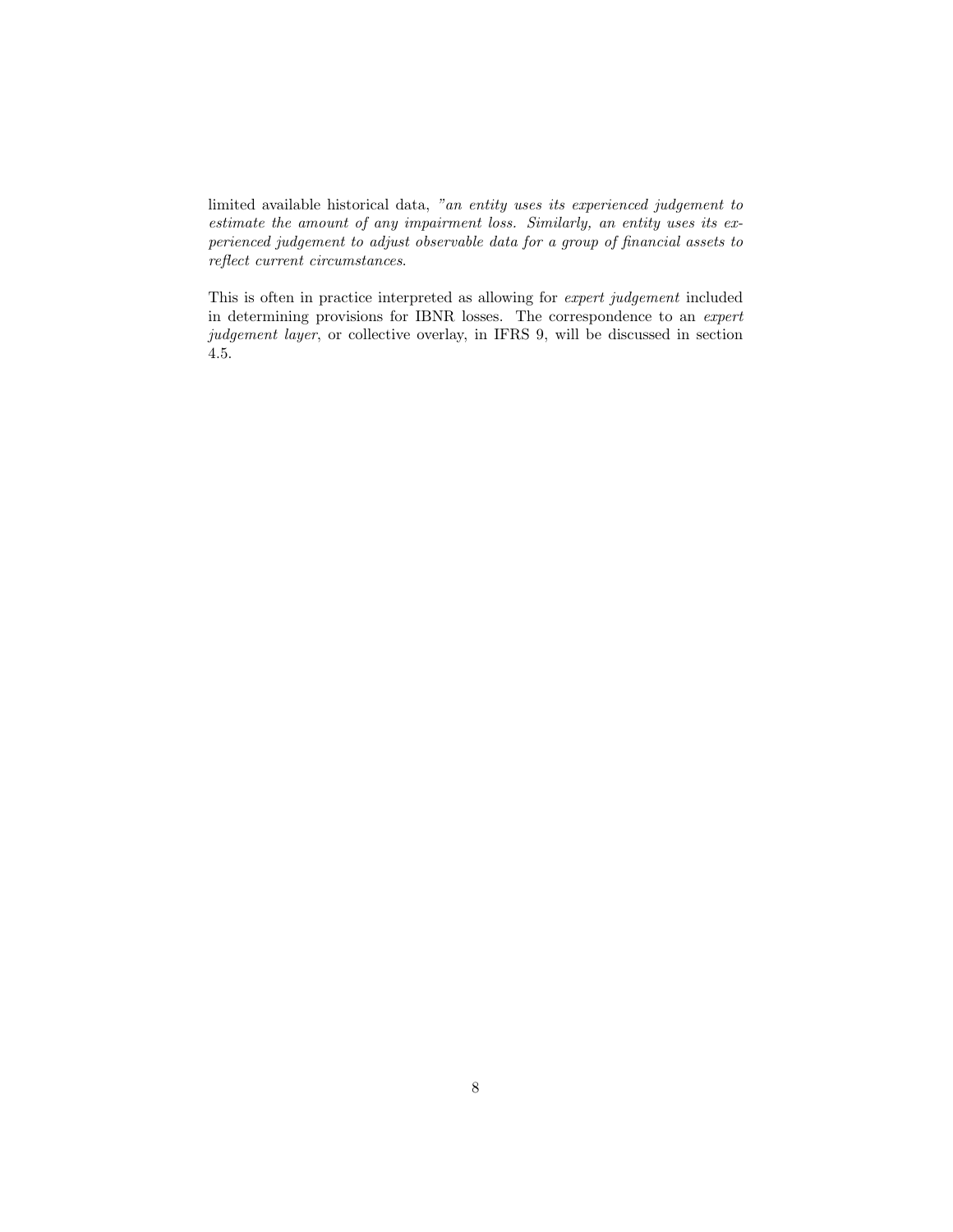## 3 IFRS 9 impairment requirements

Impairment accounting is under IFRS 9 applicable for all financial instruments classified as amortized cost and fair value through other comprehensive income (section 2.2). The impairment requirements in IFRS 9 will be covered as follows. First, differences from IAS 39 are discussed in section 3.1. Second, expected credit losses (ECL) and possible components of ECL are outlined in section 3.2, providing a context for expected lifetime. Third, timing of when lifetime ECL is recognized and derecognized for financial assets on an individual and a collective basis is studied respectively in sections 3.3 and 3.4. Furthermore, the exception for instruments with low credit risk is introduced in section 3.5, followed by a presentation on which information is required to be used by the entity (section 3.6). The sections provide background to the IFRS 9 Stage model introduced in the next chapter.

#### 3.1 Expected credit losses in IFRS 9

In line with the neutrality principle of the standard, principles for calculating expected credit losses (ECL) are introduced in [10, §B5.5.42].

The purpose of estimating expected credit losses is neither to estimate a worst-case scenario nor to estimate the best-case scenario. Instead, an estimate of expected credit losses shall always reflect the possibility that a credit loss occurs and the possibility that no credit loss occurs even if the most likely outcome is no credit loss.

The unbiased estimation of expected credit losses means that it does not, for instance, contain a conservative bias. Guidance on how to implement estimation of ECL is further given in [10, §B5.5.18]:

When measuring expected credit losses, an entity need not necessarily identify every possible scenario. However, it shall consider the risk or probability that a credit loss occurs by reflecting the possibility that a credit loss occurs and the possibility that no credit loss occurs, even if the possibility of a credit loss occurring is very low.

## 3.2 Components of expected credit losses

The requirements introduced in the previous section for how to estimate ECL are discussed in the context of the components probability of default (PD), exposure at default (EAD) and loss given default (LGD, the proportion of the exposure expected to be lost, given that default has occurred).

It is required by the Standard that an entity considers time-value of money, requiring that future cash-flows are discounted to the reporting date (not the expected default or some other date) [10, §B5.5.44]. Furthermore, expected prepayment is required to be included [10, §B5.5.51]. The components are described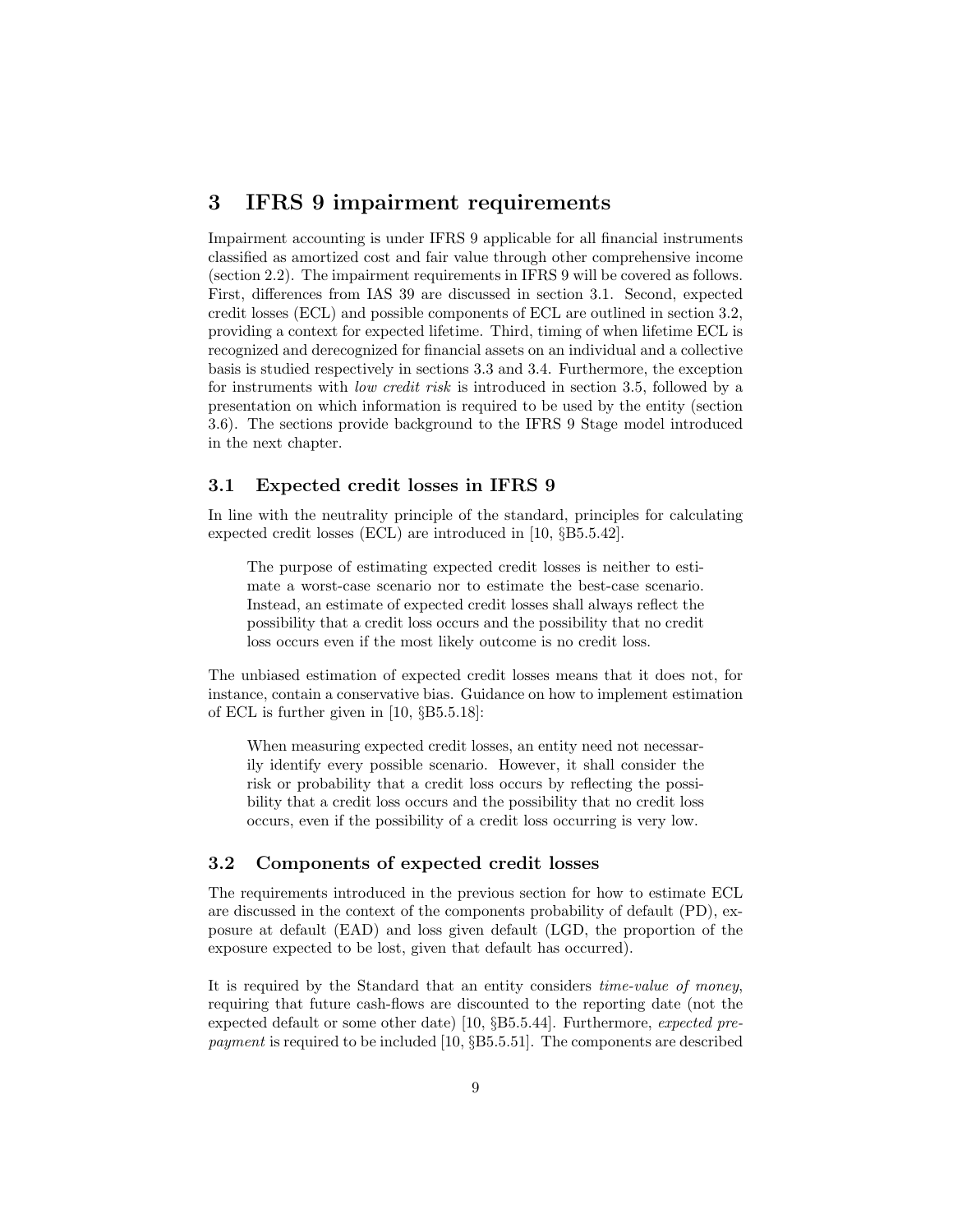in the following sections to provide a context for expected lifetime.

#### 3.2.1 Probability of default (PD)

The difference between lifetime and 12-month (assigned for instruments at initial recognition) ECL specifically relates to the PD component. The Standard stresses that the difference between measuring loss allowance for an instrument or group of instruments before or after a significant increase in credit risk (since initial recognition) has been identified, relates to estimating the probability that a default will occur within 12 months or lifetime, rather than cash shortfalls predicted to occur within the next 12 months. For instruments that an entity is required to recognize loss allowance at an amount equal to lifetime expected credit losses, the entity must estimate the risk of a default occuring on the instrument during its expected lifetime. [10, §B5.5.43]. 12-month ECL is described in the Standard as follows [10, §B5.5.43]:

12-month expected credit losses are a portion of the lifetime expected credit losses and represent the lifetime cash shortfalls that will result if a default occurs in the 12 months after the reporting date (or a shorter period if the expected life of a financial instrument is less than 12 months), weighted by the probability of that default occurring.

#### 3.2.2 Loss given default (LGD)

The Standard requires the time value of money to be incorporated in the calculation of ECL. This may be incorporated in the estimation of LGD, since the Standard stresses the necessity in discounting cash shortfalls (the difference between contractual and expected cash-flows) to the reporting date. The Standard specifies that the discount factor to be used is the effective interest rate, determined at initial recognition (with some exceptions) [10, §B5.5.44].

#### 3.2.3 Exposure at default (EAD)

EAD is the exposure that an instrument or a group of instruments constitute at the time of default. It is mentioned that for loan commitments, exposure resulting from expectations of draw-downs is to be included in the estimation over the lifetime of the loan commitment for lifetime ECL (and expected drawdown for the next 12 months, for 12-month ECL). However, it is likely that credit risk management actions will limit the exposure (discussed in section 6), e.g. for revolving credit facilities (section 5) the loan commitment component may be removed, limiting this exposure.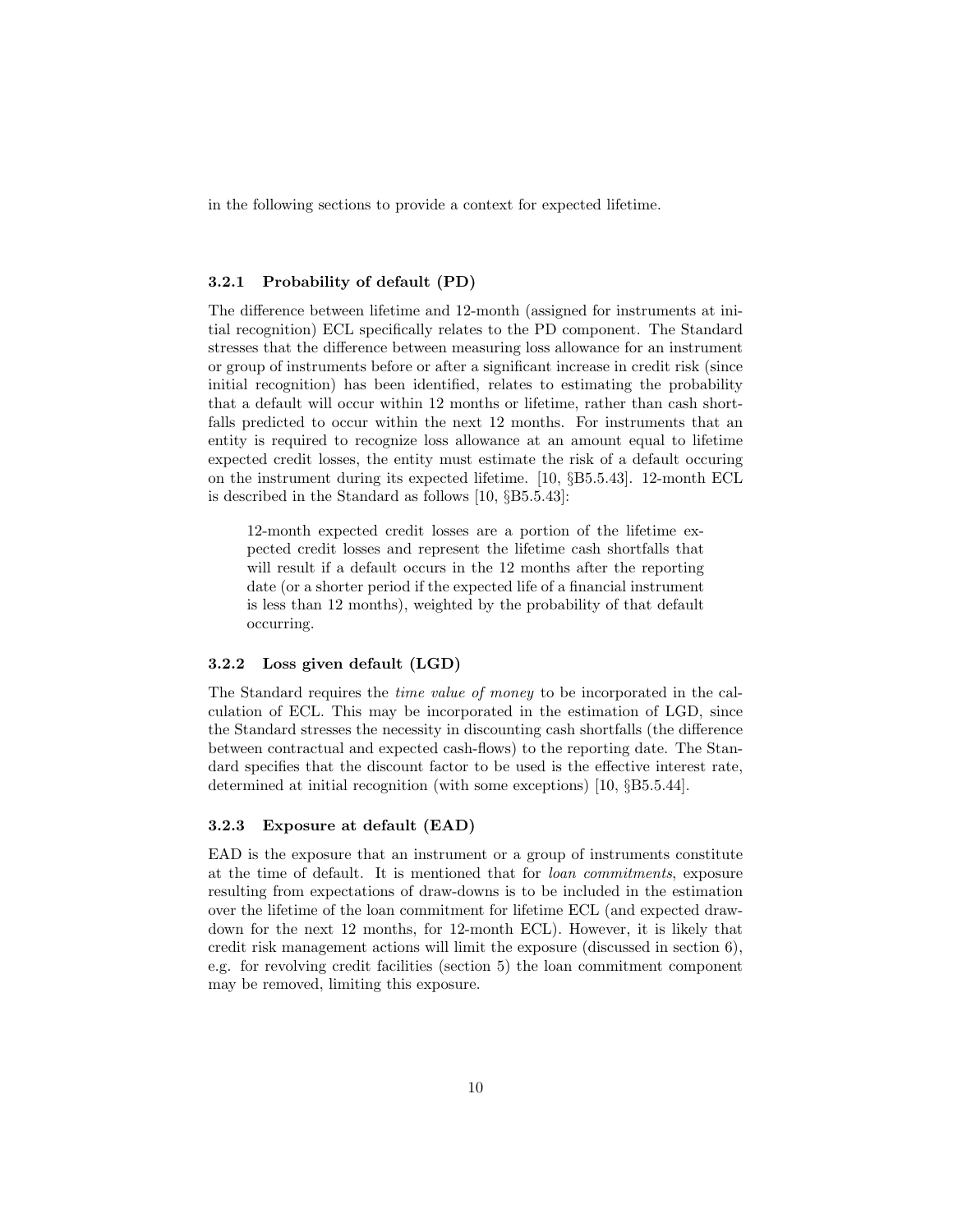#### 3.3 Timing of recognizing lifetime expected credit losses

At initial recognition of a financial instrument, a loss allowance is required to be recognized at a level equal to 12-month ECL for the instrument. The timing of recognizing lifetime ECL, is in the Standard considered as follows (in  $[10, \S B5.5.7]$ : "The assessment of whether lifetime ECL should be recognized is based on significant increase in the likelihood or risk of a default occurring since initial recognition."

Furthermore, the Standard highlights the need for separation of definition of credit-impairment and significant increase in credit risk since initial recognition for an instrument, "[an] entity cannot align the timing of significant increases in credit risk and the recognition of lifetime expected credit losses to when a financial asset is regarded as credit-impaired or an entity's internal definition of  $default."$  [10, §B5.5.21] Thus, a model implementing the two definitions must separate the timing of when they occur for an instrument, where the criterion for significant increase in credit risk needs to be such that a significant increase in general will be observable before an instrument becomes credit-impaired [10, §B5.5.7].

#### 3.3.1 Determining whether credit risk has increased significantly since initial recognition

The determination of whether an increase has occurred for an instrument is based on whether the risk of default (PD) has increased since initial recognition and not based on a change in the amount of expected credit losses. Determining whether an increase has occurred should be based on PD over the entire lifetime of the instrument (at each reporting date) [10, 5.5.9]. Considering the components of expected credit losses in section 3.2, this corresponds to solely monitoring changes in PD over the expected lifetime of the instrument, for the purpose of determining whether a significant increase since initial recognition has occurred.

For instruments where the default pattern is not concentrated to a specific point in time, changes in PD over the next 12 months may be a reasonable approximation of changes in PD over the lifetime of the instrument, [10, §B5.5.13]. This might be a useful simplification for implementation, since financial institutions are likely to have implemented internal credit rating models based on 12-month PD.

#### 3.3.2 Individual assessment of significant increase in credit risk

Guidance on what to include in the assessment of increase in credit risk is found in [10, §B5.5.17], e.g.:

• significant changes in external market indicators of credit risk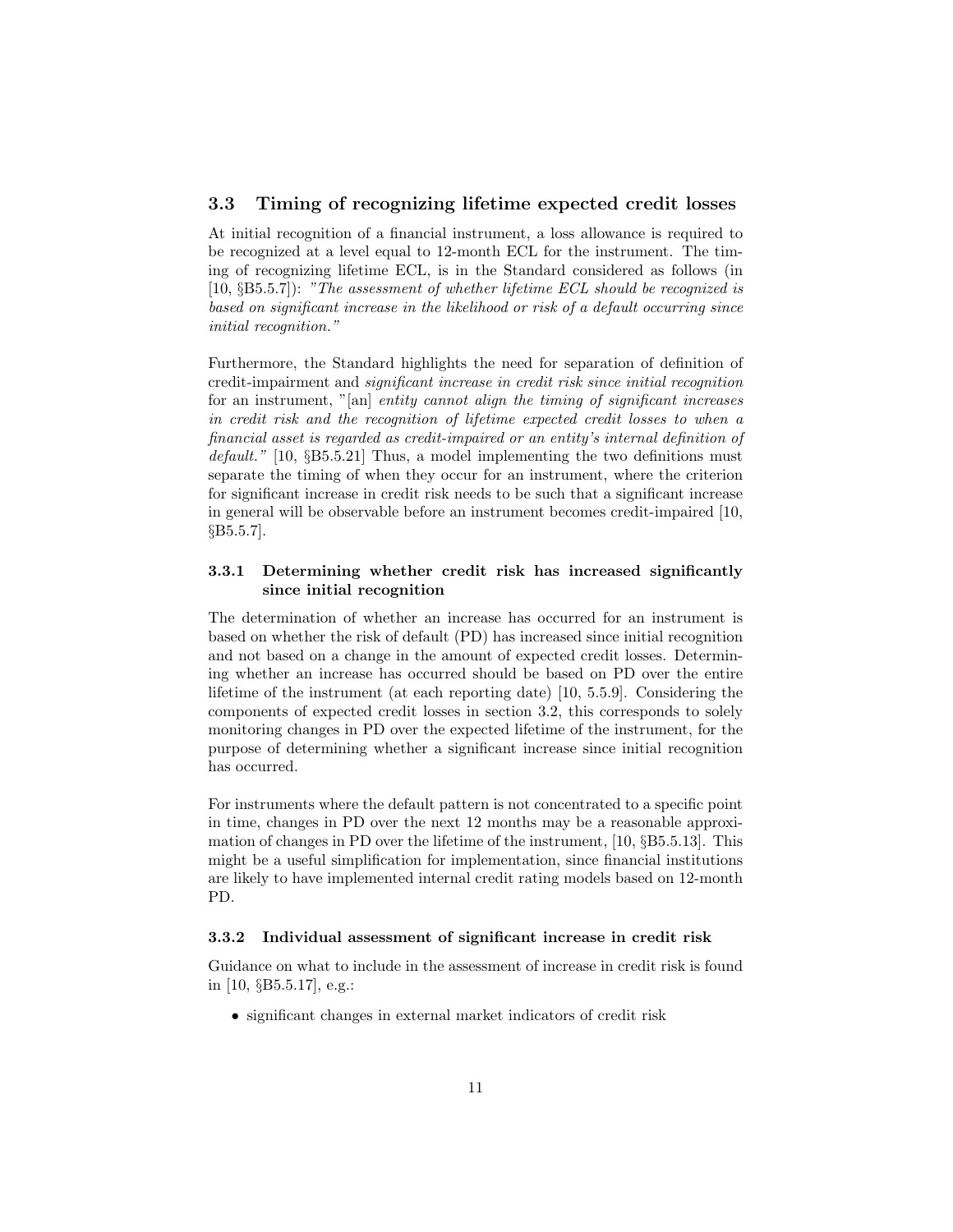- an actual or expected change in the financial instrument's external credit rating
- significant increases in credit risk on other financial instruments of the same borrower
- an actual or expected internal credit rating downgrade for the borrower or decrease in behavioral scoring used to assess credit risk internally.

#### 3.3.3 Collective assessment of increase in credit risk

Depending on what information is used on individual basis, there may be a need to determine if credit risk has increased on a collective basis [10, §B5.5.1]. If there is an indication of significant increase in credit risk on a collective basis (on a portfolio level) not yet observed on individual level, loss allowance needs to be based on a collective recognition of significant increase in credit risk as well, in order to meet the requirements of the Standard. [10, §B5.5.1]

For the purpose of the collective determination, the Standard demands the aggregation of financial instruments based on shared credit risk characteristics [10, §B5.5.5]. Shared credit risk characteristics included in the Standard, [10, §B5.5.5], are for instance:

- instrument type,
- credit risk ratings,
- date of initial recognition,
- remaining term to maturity,
- industry,
- geographical location of the borrower

If an entity is not able to aggregate instruments for which the credit risk has increased significantly since initial recognition (based on shared credit risk characteristics) the entity is required to recognize lifetime expected credit losses on a portion of the instruments [10, §B5.5.6]. Furthermore, the aggregation of instruments in portfolios may change over time, highlighted in Example 2 in [11, IE38]. Furthermore, for a credit card portfolio, examples of indication of increase in credit risk on a collective basis, is the expected number of customers that will exceed their credit limit, or pay the Minimum to Pay amount.

#### 3.4 Derecognition of lifetime expected credit losses

If an instrument no longer meets the criteria for recognition of lifetime ECL, 12-month expected credit losses will be used as the basis for recognition of loss allowance. The counterparty to the instrument must show evidence of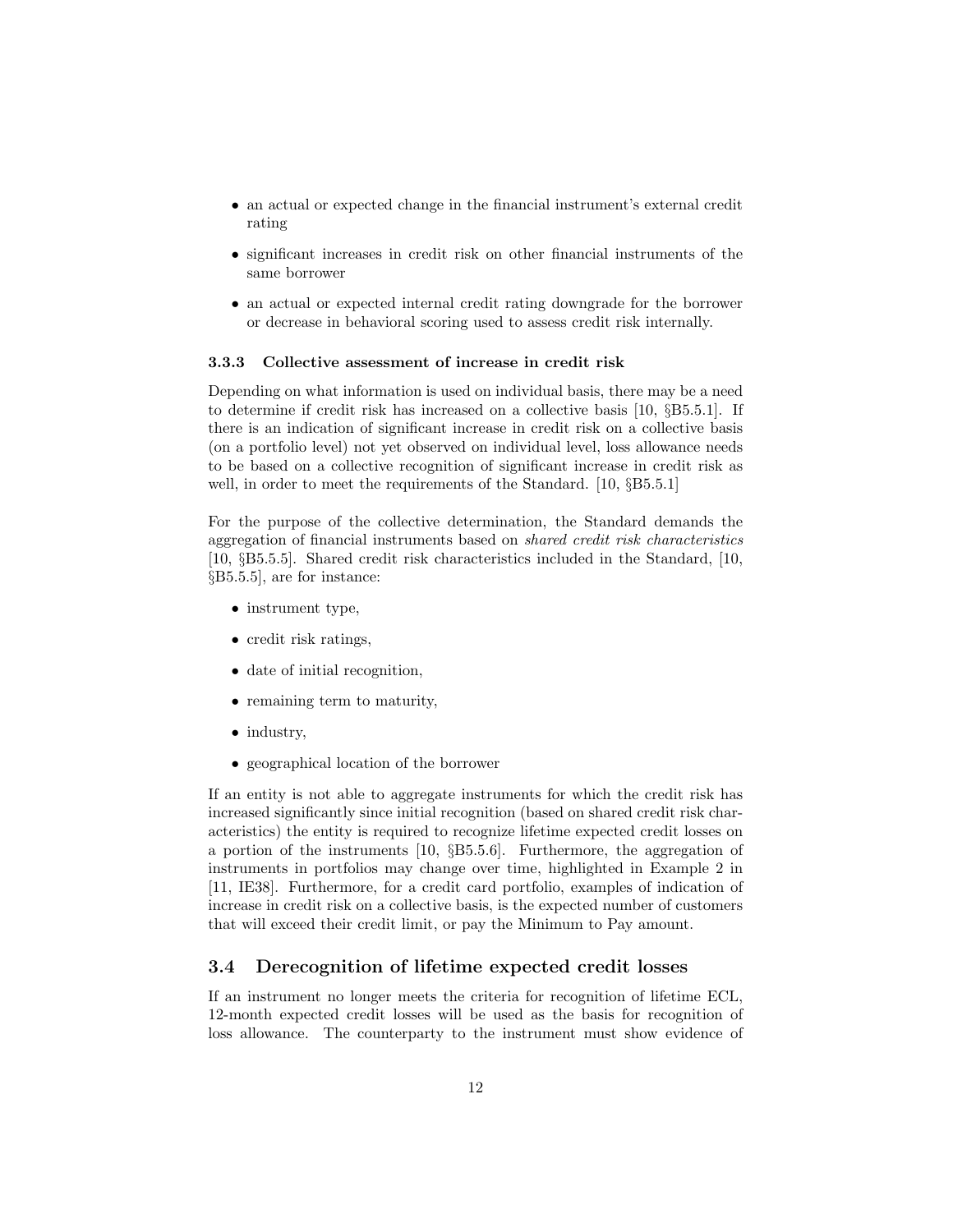financial stability. Evidence that the criteria for lifetime ECL are no longer met would include a history of up-to-date and timely payments. Furthermore, it is mentioned that one payment on time would not suffice for considering the instrument to have demonstrated financial stability [10, §B5.5.27].

## 3.5 Financial instruments that have low credit risk at reporting date

There is an exception to the need for recognizing lifetime expected credit losses based on an increase in credit risk. If the instrument is considered to have a low credit risk at reporting date, the entity is not required to recognize lifetime expected credit losses for the instrument, [10, 5.5.10]. What is considered low credit risk may be an external rating of investment grade [10, §B5.5.23]. However, not only instruments with external ratings are applicable for the low credit risk definition. Internal credit risk ratings, or other methodologies, may be used for the purpose of determining low credit risk, if they are consistent with a global understanding of low credit risk [10, §B5.5.23]. The focus of this study is on retail portfolios and it cannot be assumed that instruments within these portfolios have an external rating.

#### 3.6 Reasonable and supportable information

For the purposes of the Standard, "[...] reasonable and supportable information is that which is reasonably available at the reporting date without undue cost or effort, including information about past events, current conditions and forecasts of future economic conditions" [10, §B5.5.49].

The implementation guidelines further specifies the information that is considered to be reasonable and supportable, [10, §B5.5.51],

The information used shall include factors that are specific to the borrower, general economic conditions and an assessment of both the current as well as the forecast direction of conditions at the reporting date. An entity may use various sources of data, that may be both internal (entity-specific) and external. Possible data sources include internal historical credit loss experience, internal ratings, credit loss experience of other entities and external ratings, reports and statistics.

The role of historical information as an anchor is stressed in [10, §B5.5.52]. An approach for determining if a significant increase in credit risk (since initial recognition) has occurred and the estimation of ECL will likely depart from historical information and be supplemented by information on current and future conditions.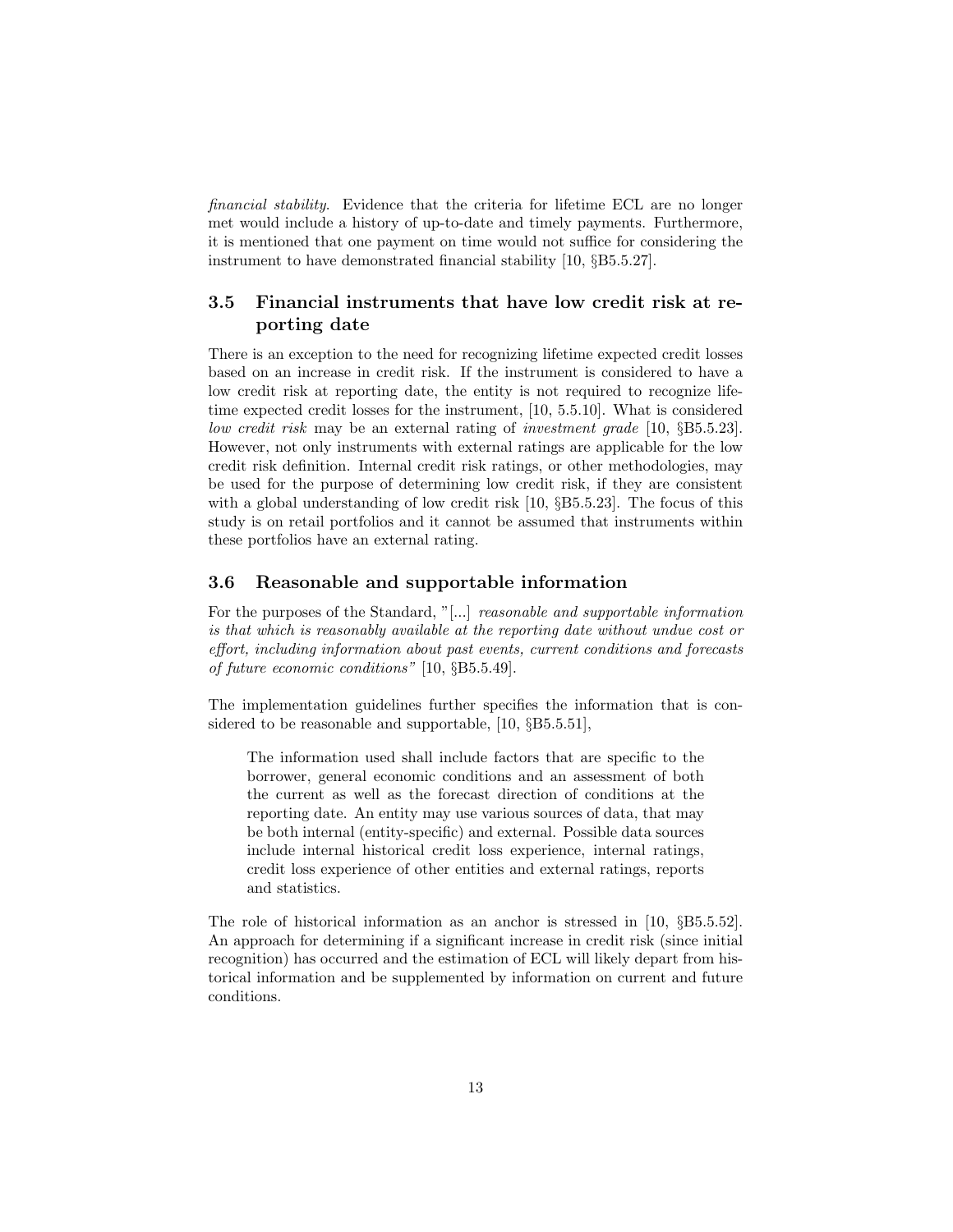## 4 IFRS 9 Stage model

The previous sections have covered the specific requirements of the Standard. It is convenient to summarize the impairment requirements of the Standard as stages and transitions between stages, [12, p. 16]. This chapter initially covers the three stages and how an instrument is transitioned between the stages (sections 4.1, 4.2 and 4.3). After the general stage model is presented, examples of credit risk models on a counter-party (individual) basis are introduced. It is likely that an accompanying *collective overlay* is needed in order to fulfill the requirements of the Standard (section 4.5). The delinquency model (section 4.4.2) is the type of credit risk model that will be the basis for estimating expected lifetimes.

An instrument is at initial recognition included in Stage 1 (if not regarded as credit-impaired). At the reporting date, if there is indication of a significant increase in credit risk since initial recognition (section 3.3.1), the instrument is transitioned to Stage 2, and subsequently, the requirements for Stage 2 will be applicable. If the instrument meets the criteria for credit-impairment, section 3.3, the instrument is transitioned to Stage 3.



Figure 3: IFRS 9 stages

#### 4.1 Instruments in Stage 1

At initial recognition, the instrument is included in Stage 1. The entity is for instruments in Stage 1 required to assign loss allowances based on 12-month ECL. It is discussed in section 3.2, that the difference between estimating 12 month or lifetime ECL relates specifically to estimating 12-month or lifetime PD, since the 12-month ECL is measured as cash shortfalls over the entire expected lifetime of the instrument, scaled by the 12-month PD.

#### 4.2 Instruments in Stage 2

Upon indication of significant increase in credit risk since initial recognition for an instrument or a group of instruments, loss allowance is required to be recognized at an amount equal to lifetime ECL. The transition criterion is therefore the criterion for significant increase in credit risk and what differs from Stage 1 is that loss allowance is based on lifetime ECL rather than 12 month ECL. Transition of loans from Stage 2 to Stage 3 is based on whether the instrument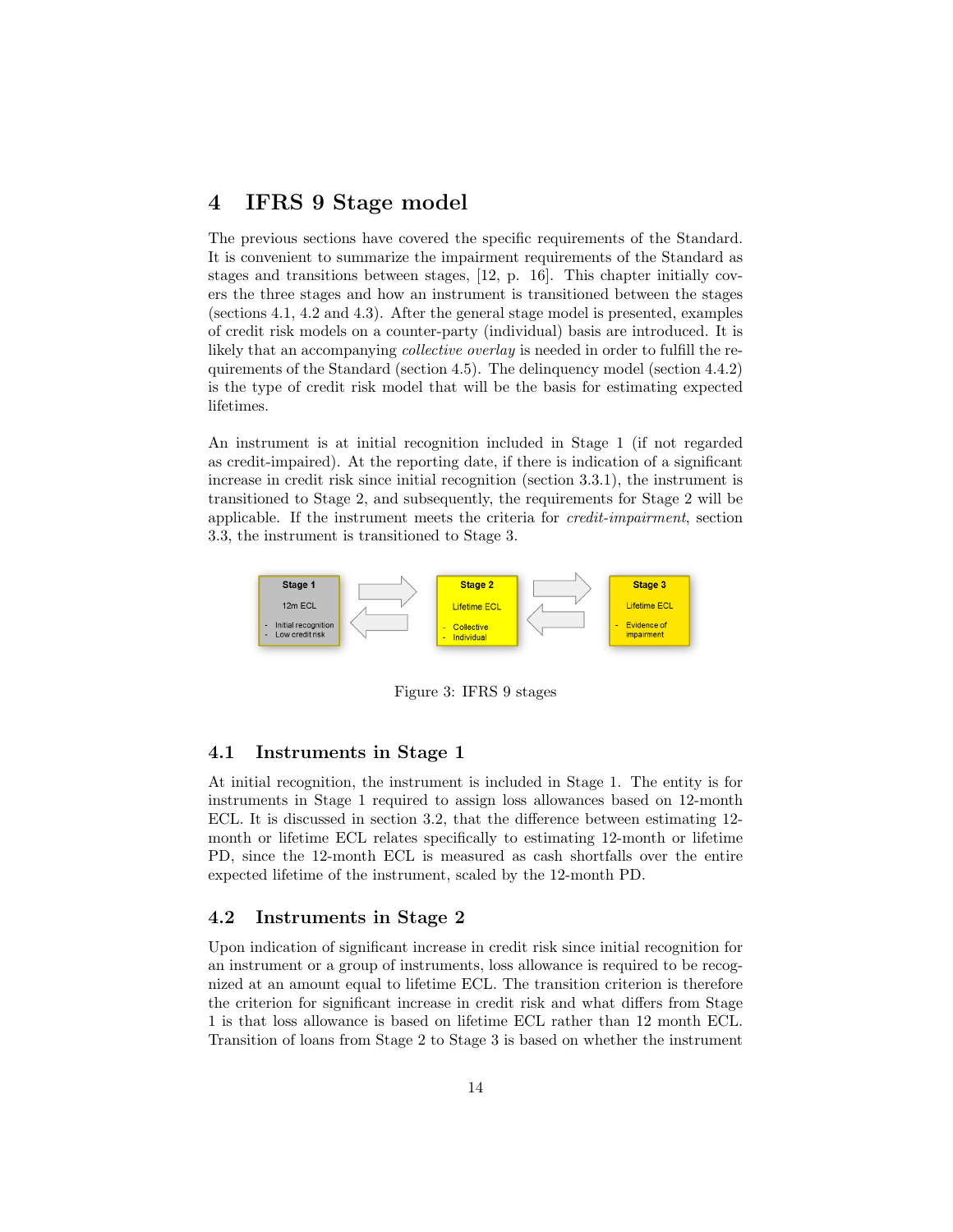meets the entity's criterion for credit-impairment. Transition from Stage 2 to Stage 1 is based on the criterion for derecognition of lifetime ECL (financial stability, as mentioned in section 3.4).

#### 4.3 Instruments in Stage 3

Transition to Stage 3 is based on whether an instrument is considered creditimpaired, as discussed in section 3.3. Loss allowance for instruments in Stage 3 are equal to lifetime ECL, as in Stage 2. What differs, is how to calculate interest revenue, which is not in scope for this study. Transition from Stage 1 to Stage 3 is unlikely, considering the demand of not aligning the criterion for significant increase in credit risk with the definition of credit-impairment (section 3.3.1).

#### 4.4 An individual assessment basis

#### 4.4.1 Stages in a behavioral scoring model

An entity is required to utilize all *reasonable and supportable information avail*able without undue cost or effort at reporting date (section 3.6) in order to determine if a significant increase in credit risk since initial recognition has occurred. It is specified in the implementation guidelines that, in order to assess whether an increase has occurred, a relevant factor to consider is the "behavioral scoring used to assess credit risk internally" [10, §5.5.17]. This is often in practice interpreted as utilizing observed payment behavior of the counterparty to the instrument. It is likely that if an entity utilizes a behavioral scoring model, this will be considered reasonable and supportable information available without undue cost or effort (section 3.6).

An entity is required to consider forward-looking information. Behavioral scores cannot be considered forward-looking information, merely forward-looking to a greater degree than delinquency information. Thus, methods to account for forward-looking information must be developed both in order to assess increases in credit risk, and in estimating expected credit losses. A discussion on implementation of a collective overlay to the individual assessment is found in section 4.5.

Stages and stage transitions will be discussed for an example behavioral scoring model. The model consists of a total of ten internal credit ratings. Eight ratings used for non-impaired (performing) instruments. A definition of low credit risk, as discussed in section 3.5, of 0.5% has been selected and the criterion for significant increase in credit risk since initial recognition is selected as an exceedence of twice the 12 month probability of default at initial recognition, Significant increase  $\geq 2PD_{initial}$ . The resulting partitioning of the portfolio is depicted in Fig. 4. It should be noted that it is assumed that for the instruments in the portfolio, no previous transitions has occurred since initial recognition.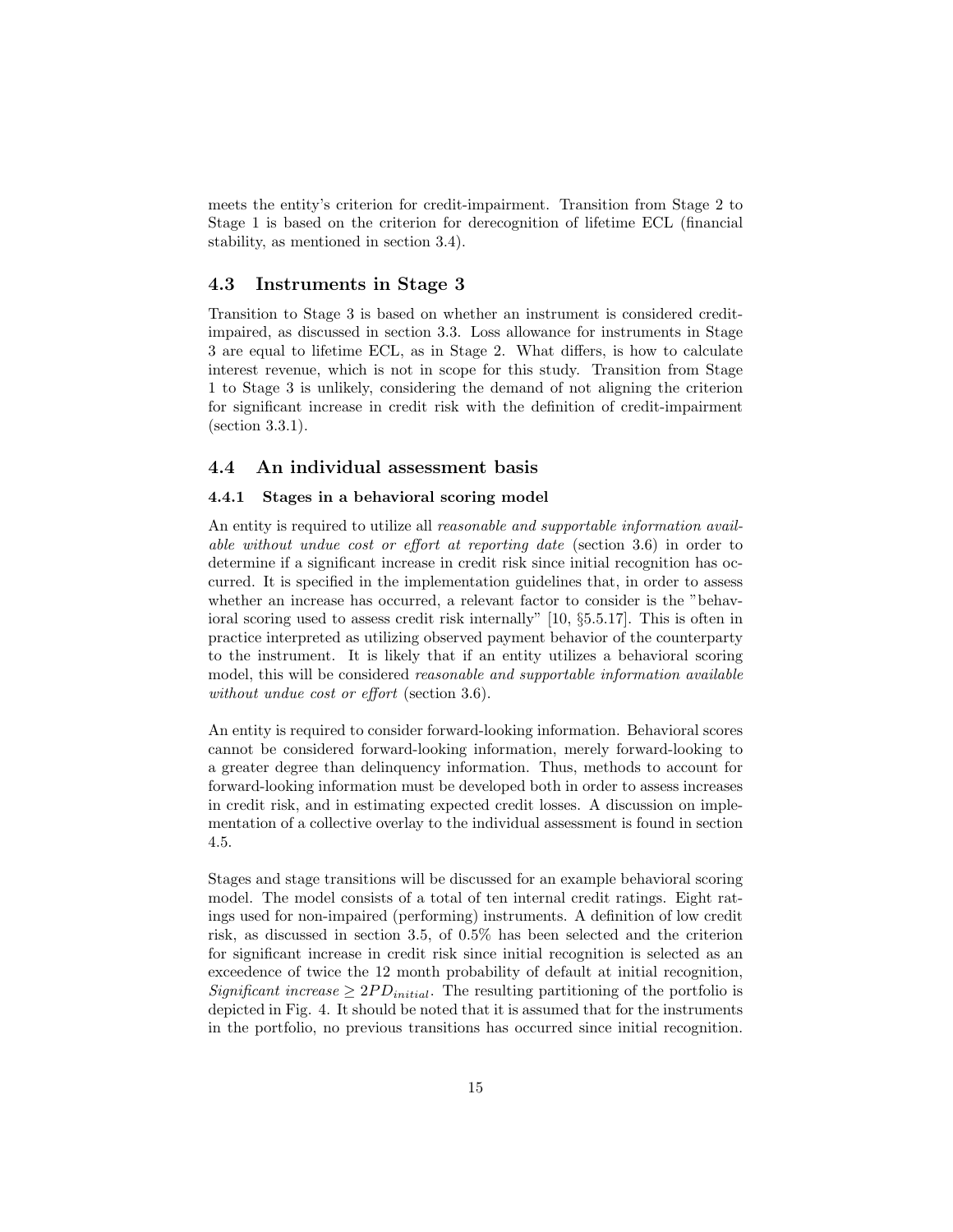Otherwise, there would not be a straight-forward mapping between the credit rating at reporting date (indicated vertically) and the partitioning of the portfolio. In practice, it would be necessary to compare the current credit rating with the credit rating at initial recognition, rather than the one at reporting date.



Figure 4: Incorporating criteria for stage transitions and low credit risk in an internal credit rating model (credit scoring model)

#### 4.4.2 Reducing the behavioral model to delinquency information

It is recognized in the implementation guidelines of the Standard, [10, §B5.5.3], that for certain portfolios,

an entity may not be able to identify significant changes in credit risk for individual financial instruments before the financial instrument becomes past due. This may be the case for financial instruments such as retail loans for which there is little or no updated credit risk information that is routinely obtained and monitored on an individual instrument until a customer breaches the contractual terms.

For the retail portfolios that are in-scope for the present study, it is likely that no other information on individual instrument level is available without undue cost or effort (section 3.6).

The delinquency-based (*Days Past Due (DPD)*) ratings, will be referred to as risk-states. The delinquency-based model therefore maps customers into riskstates. The risk-states used in the date set are found in section 7 and the implementation of risk-states in a model for expected lifetimes is found in section 9.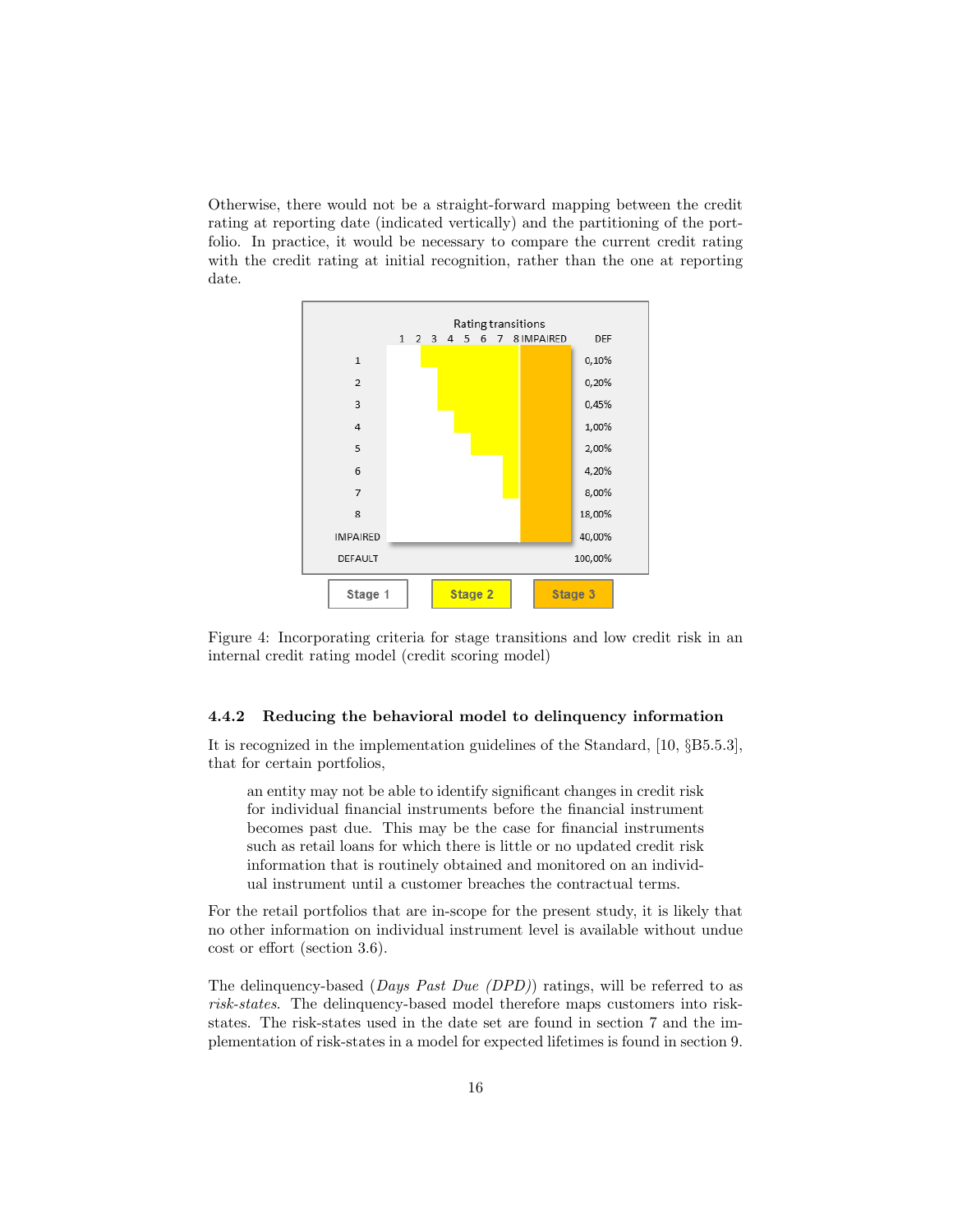

Figure 5: Possible interpretation of transitions for monthly transitions in delinquency-based model

It is recognized that implementation will be similar for different delinquency models. However, as stated in section 3.3.1, the timing of increase in credit risk and credit-impairment must not be aligned. Thus, at least one risk-state below a performing risk-state (non-delinquent) must be present before instruments are regarded as credit-impaired.

Certain aspects are not observable in risk-state transitios for revolving credit facilities (see section 5 for characteristics of revolving credit facilities). Due to the structure of the facility, the account may be drawn-down at multiple points in time, and if the counterparty repays the first amount later than when it is contractually due and at a later point become past due on another draw-down, the instrument will have a delinquent risk-state for several months, although the definition of risk-state transitions may be that an instrument is transitioned every, e.g. 30 days of DPD. This is illustrated in Fig. 6.

#### 4.5 A collective assessment basis

The delinquency-based credit risk model introduced in section 4.4.2 is for the retail portfolios intended in this study utilizing all information that is reasonable and supportable on an individual basis, section 3.6. It is stated in [10, §B5.5.3] that " $[if]$  changes in the credit risk for individual instruments are not captured before they become past due, a loss allowance based only on credit information at an individual financial instrument level would not faithfully represent the changes in credit risk since initial recognition". [10, §B5.5.3]

The delinquency-based model, as described in section 4.4.2, is not likely to be sufficient on its own in order to detect significant increase in credit risk, as defined in section 3.3.1. Thus, the purpose of a collective overlay, is to com-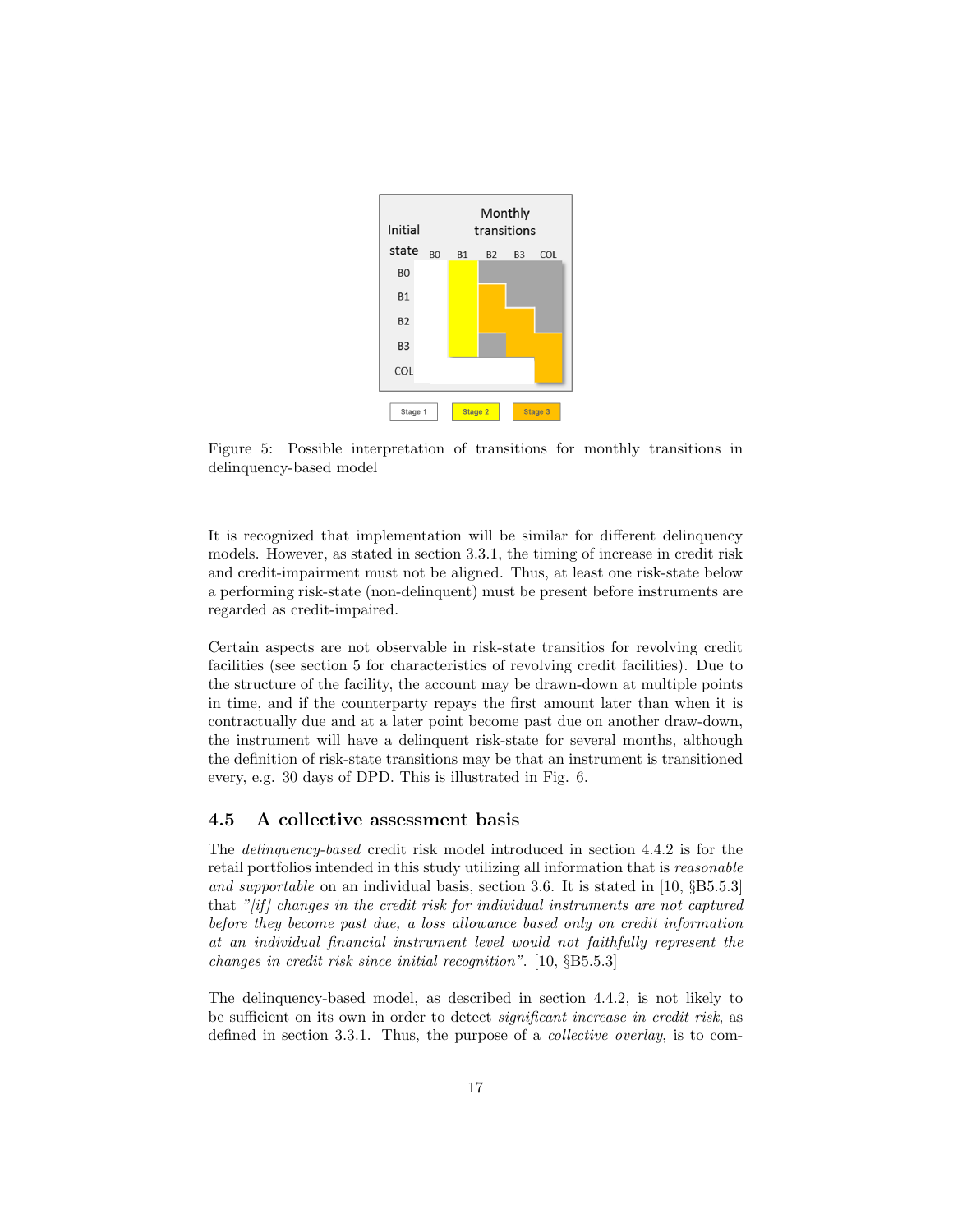

Figure 6: Risk-state deviate from transition principle due to multiple drawdowns

plement the individual approach to incorporate forward-looking information for the purpose of determining significant increases in credit risk and incorporating forward-looking information, discussed in section 3.6.

Similar to the approach discussed for estimating provisions in IAS 39 for IBNR losses (section 2.3, where expert judgement may be incorporated in assessing IBNR losses), a similar approach for adjusting the historical credit loss information where qualitative information is incorporated, may be developed motivated by [10, §B5.5.18], "In some cases the qualitative and non-statistical quantitative information available may be sufficient to determine that a financial instrument has met the criterion for the recognition of a loss allowance at an amount equal to lifetime expected credit losses. This may for example be in the form of an adjustment parameter based on where in the credit cycle the economy is at reporting date. Furthermore, criteria on a collective basis need to be considered, found in section 3.3.3, e.g. whether the number of facilities extending their credit beyond the credit limit (i.e. overdraft) has increased or is expected to increase.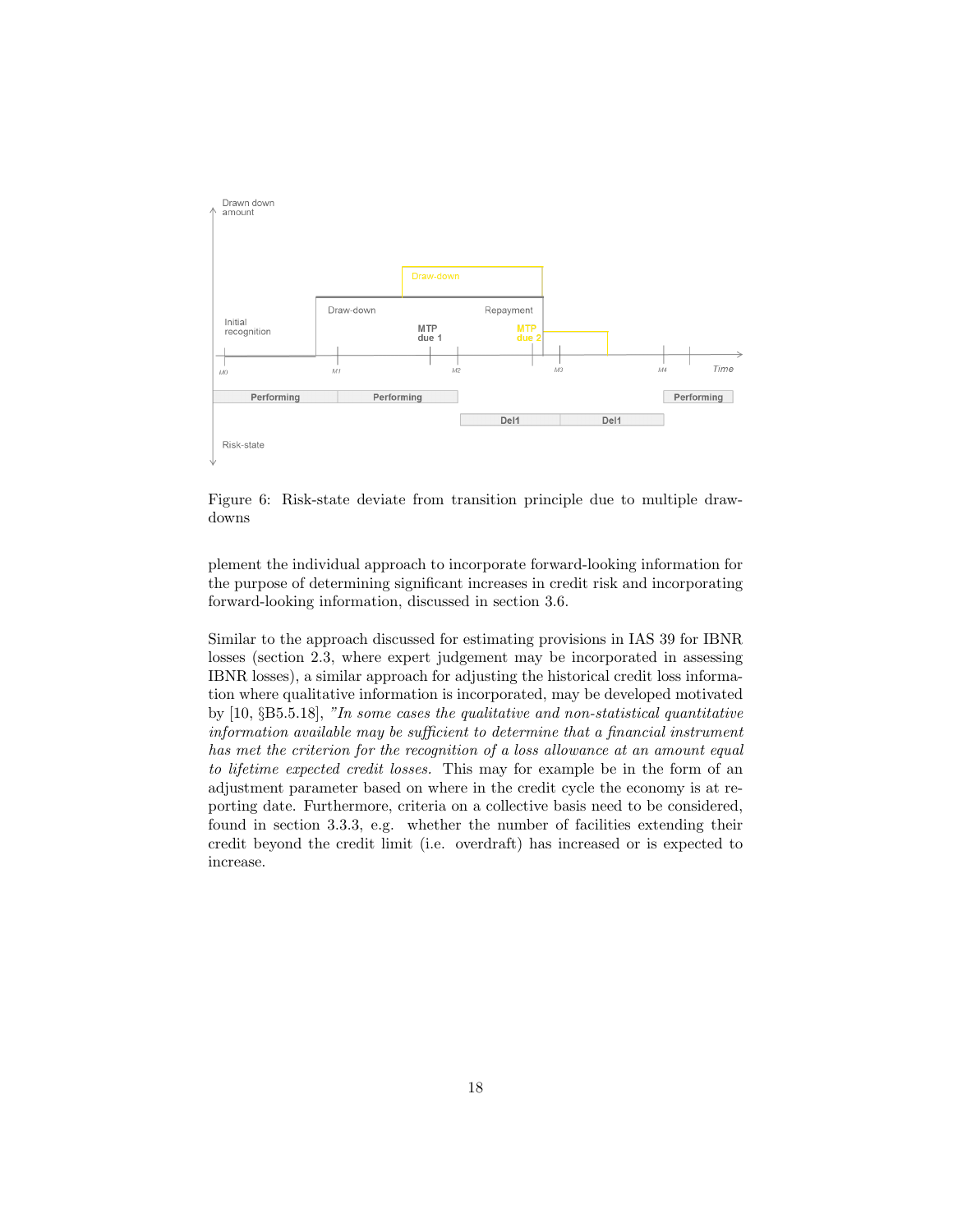## 5 Revolving credit facilities

The financial instruments in scope for this study are instruments known as revolving credit facilities, where an important example is retail credit card products. The facility consists of two components. The loan component (the drawn amount), and a loan commitment component (the undrawn commitment). Several characteristics of the contract and risk management practice associated with portfolios of revolving credit facilities make revolving credit different from other loan instruments, in terms of lifetime definitions and modelling of PD, EAD and LGD. In the present study, only characteristics relevant to lifetime definitions are considered.

The contractual terms typically include a *credit limit*, for which equality holds between

$$
Credit limit = Drawn amount + Undrawn commitment
$$
 (2)

and a Minimum-to-Pay (MTP). The following characteristics of revolving credit facilities are especially relevant, [10, §B5.5.39]:

- the financial instruments do not have a fixed term or repayment structure and usually have a short contractual cancellation period (for example, one day);
- the contractual ability to cancel the contract is not enforced in the normal day-to-day management of the financial instrument and the contract may only be cancelled when the entity becomes aware of an increase in credit risk at the facility level; and
- the financial instruments are managed on a collective basis.

This provides background for the next chapter, where appropriate definitions are considered for the expected lifetime of the instrument.

The loan commitment component is in scope of the Standard, motivated by the fact that the concept of expected losses (to be compared with incurred losses, for which this is not true) is, from a credit risk management perspective,  $\frac{m}{m}$ ... as relevant to off-balance sheet exposures as it is to on-balance sheet exposures." [11, §BC5.259]. Consequently, loan commitments demand provisioning in line with other financial instruments in scope for the impairment requirements of the Standard.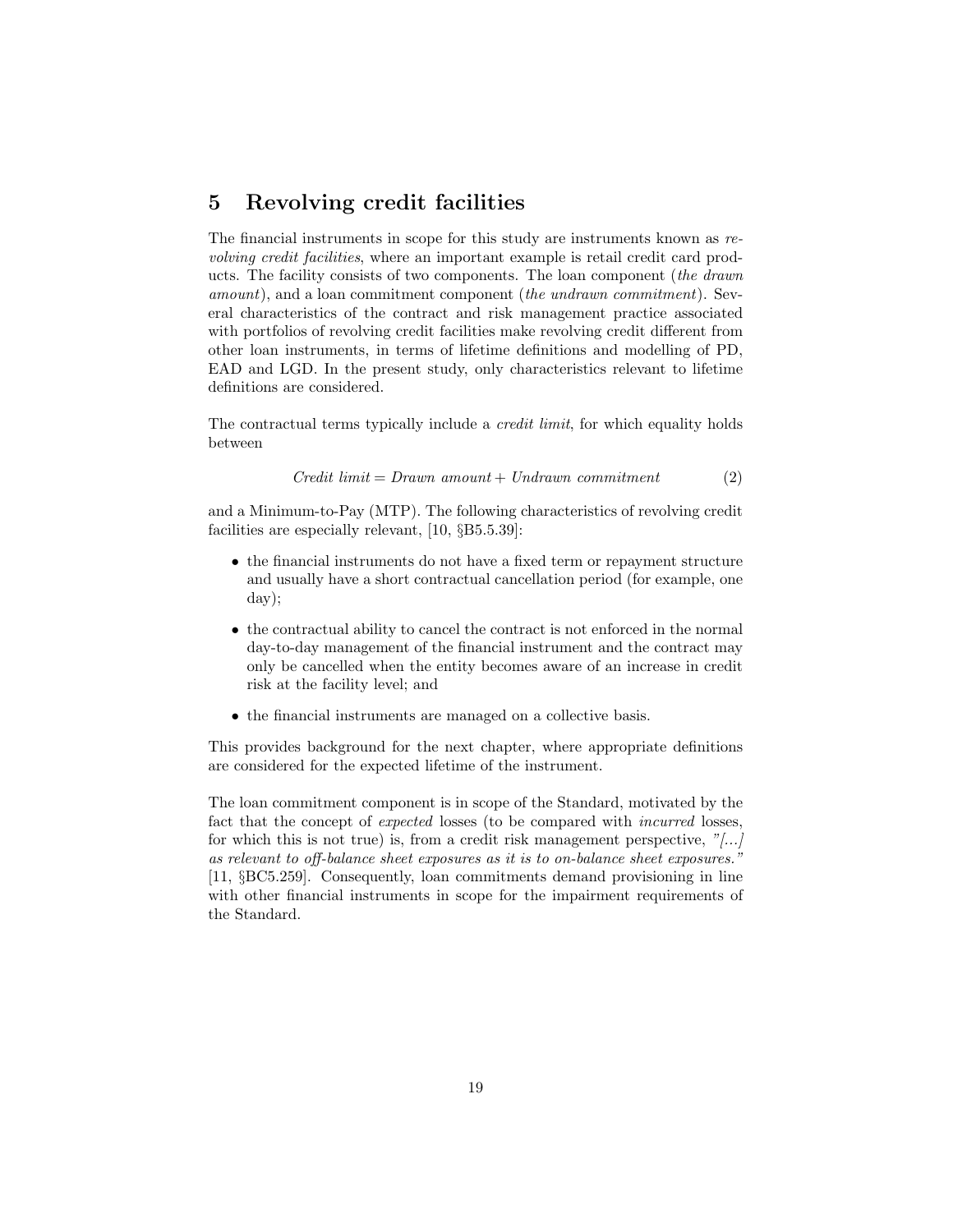## 6 Expected lifetime

The expected lifetime of revolving credit facilities is the period over which to estimate lifetime ECL for the facility and thus the central concept of this paper. The chapter initially provides a background in the Standard for how lifetime is defined for the type of instruments constituting the components of the facility (sections 6.1 and 6.2). This leads into section 6.3, where specific considerations relevant for when the components are managed together on facility level are considered, including credit risk (management) mitigation actions. A definition is derived in section 6.5.

## 6.1 Period over which to estimate lifetime ECL for (installment) loan instruments

The Standard specifies that for loans, the behavioral lifetime shall be the basis for expected lifetime, which is the contractual lifetime adjusted by expected prepayment. The contractual lifetime of a loan is the period from initial recognition to contractual maturity. For some instruments, the contractual terms allow for prepayment, i.e. the principal and further interest payments due are repayed at an earlier date than the contractual maturity, thus shortening the period of time that the entity is exposed to credit risk arising from the instrument,

Behavioral lifetime =  $Contractual$  lifetime − Expected prepayment (3)

## 6.2 Period over which to estimate lifetime ECL for loan commitments

For loan commitments  $\sqrt[n]{\ldots}$  the period over which the entity is exposed to credit  $risk^2$  is the maximum contractual period over which an entity has a present contractual obligation to extend credit." [10, §B5.5.38]. The use of maximum contractual period for loan commitments as the basis is further specified in [11, §BC5.260], where the IASB "[...] noted that most loan commitments will expire at a specified date, and if an entity decides to renew or extend its commitment to extend credit, it will be a new instrument for which the entity has the opportunity to revise the terms and conditions."

## 6.3 Definition of expected lifetime for revolving credit facilities

A lifetime definition is more complicated to design for the facility than for its components, due to the characteristics of the contract and expected management practice presented in the last chapter (chapter 5). Defining the period over which to estimate expected credit losses based on the entity's contractual

 $2$  which has been mentioned earlier, is the basis for defining the period over which to estimate ECL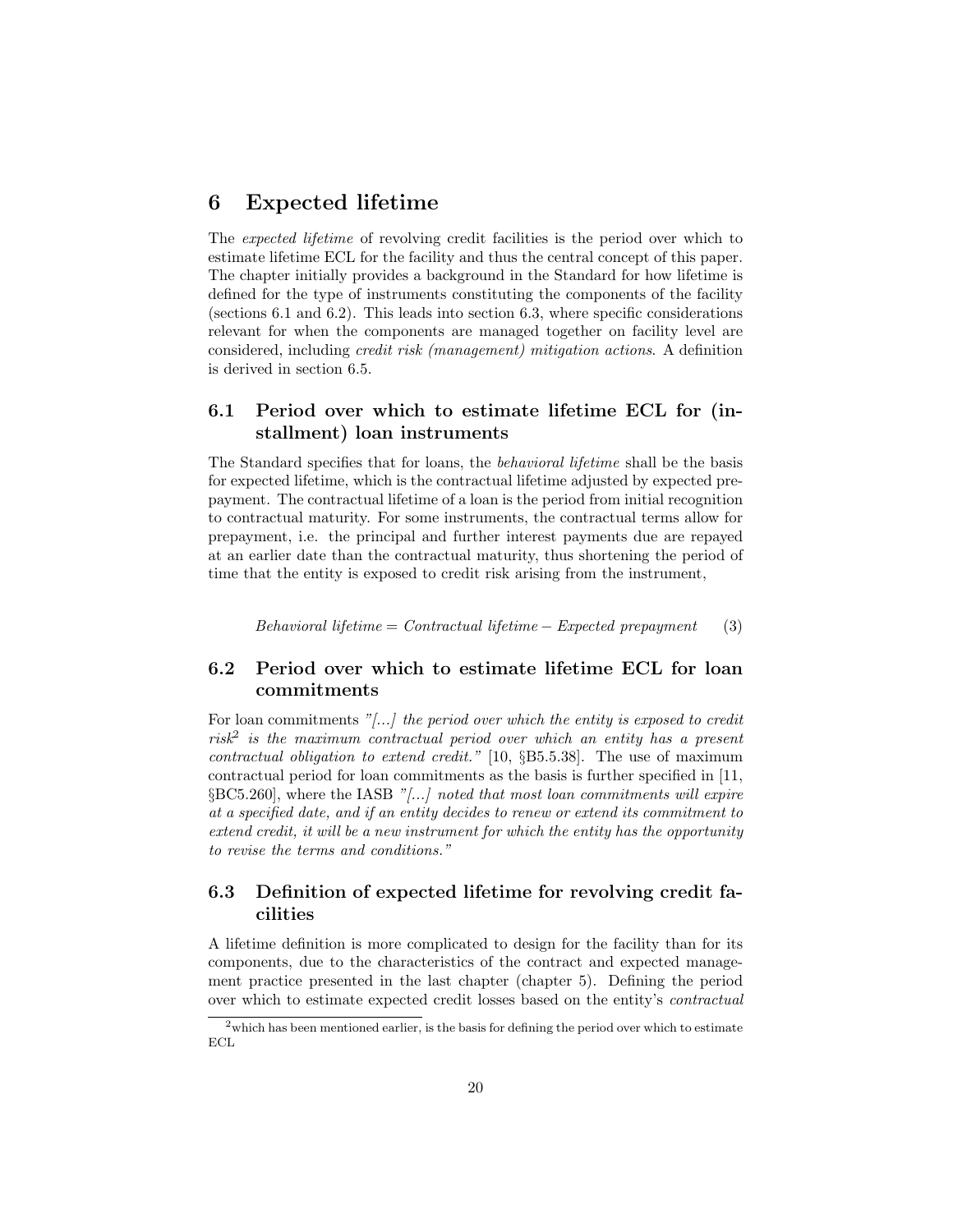ability to cancel the undrawn commitment and demand repayment with little or no notice would not necessitate the entity to recognize expected credit losses on the undrawn commitment. This is a significant difference from IAS 39 in how the definition must be designed. However, since this would not reflect actual expectations of loss (i.e. expected lifetime), there is a need to consider how the facility is actually expected to be managed and which events that would constitute the derecognition of the instrument (in how it is defined in the Standard) [11, §BC5.256, §BC5.259]. Thus, it does not seem to be relevant to consider maximum contractual period when defining expected lifetime for the facility.

Instead, an entity is required to consider the entire period that it is expected to be exposed to credit risk, for which not credit risk management actions would mitigate expected losses [10, §B5.5.40] (credit risk mitigation actions), such as the reduction or removal of the undrawn commitment component.

#### 6.3.1 Modifications and recognition of a 'new' financial instrument

A modification of the contractual cash flows "[...] can lead to the derecognition of the existing financial asset in accordance with this Standard. [...] the modified asset is considered a "new" financial asset [...]" [10,  $\S 5.5.25$ ] It is mentioned, however, that "[m]odifications frequently do not result in the derecognition of a financial instrument."[11, §BC5.227]

If the undrawn commitment component of the facility is expected to be removed following some event (e.g. if the counterparty of the instrument is several days past due), it no longer constitutes an exposure to credit risk in accordance with the standard [11, §BC5.243]. If the previously removed undrawn commitment component of the facility is reinstated following a reassessment of the credit risk, a "new" instrument may be recognized, and the instrument previously considered would be derecognized.

The argumentation is summarized by the following example:

- A facility becomes delinquent, which is observed by credit risk management monitoring systems. However, no credit risk mitigation action is expected to be taken.
- Credit risk of the facility continues to increase and following some event (e.g. the instrument transitions to a higher risk-state, for a delinquencybased model), credit risk management is expected to remove the undrawn commitment component and demand repayment of the drawn amount.

One of the following two alternative evolutions will follow:

• The counterparty has repayed the drawn amount at latest on the maximum contractual period (usually defined indirectly by a monthly MTP proportion of the drawn amount). The lifetime of the facility is then ended when the drawn amount is repayed.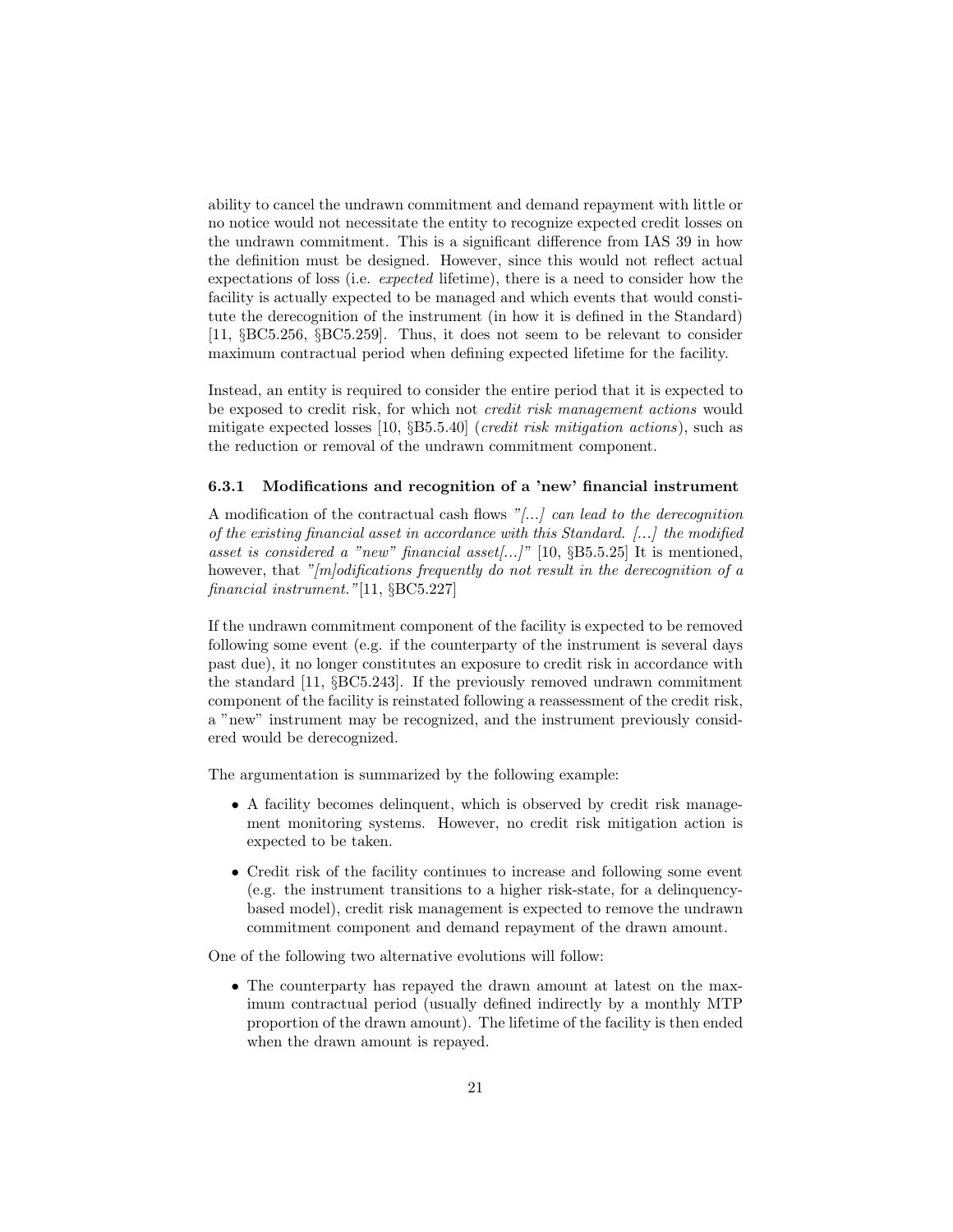• The counterparty repays the drawn amount partially. Credit risk management reassesses the credit risk of the facility and reinstates the undrawn commitment component. This is considered a "new" instrument and hence the instrument in this example is derecognized, implying the end of lifetime for the facility.

A similar situation may arise if the undrawn commitment component is expected to be removed for inactive instruments (inactive may be defined as no drawn amount for a certain period of time). If the process of reinstating the undrawn commitment component involves a (significant enough) reassessment of credit risk for the facility, a possible interpretation of the Standard is that a new initial recognition is then defined for this date and thus end of lifetime for the instrument in question.

Taking credit risk management actions into account and incorporating how the facility is managed, demands information of when the undrawn commitment is removed for a specific facility. It is likely that this information available without undue cost or effort to the entity, although it is not directly observable variables in the data set.

#### 6.4 End of lifetime event

This paper introduces the concept End of lifetime event, to bring together definitions used in the credit risk model (chapter 7) with additional definitions new to the Standard and specific for revolving credit facilities, related to expected credit risk mitigation actions. The basis for defining the End of lifetime event is that follwoing the event, there is no longer an exposure to credit risk for the instrument (as the Standard defines it). Assumptions are made on expected credit mitigation action in different situations described for the events.

#### 6.4.1 Deactivation of contract based on inactivity

Following a period of six months of inactivity (defined for the purposes of this study as no drawn amount) credit risk management is assumed to deactivate the instrument and an activation process would involve the opportunity for reassessment of credit risk, in order for the counterparty to use the instrument again. This would enable the entity to reassess the credit risk associated with the facility; hence, motivating a new initial recognition and in consequence the End of lifetime event for the current instrument.

#### 6.4.2 Charge-off

The instrument is charged off. It is of importance to know which credit risk management actions are taken at charge-off since it for some actions is not motivated to recognize charge-off as a termination to exposure to credit risk, and consequently an *End of lifetime event*. There are at least three possibilities,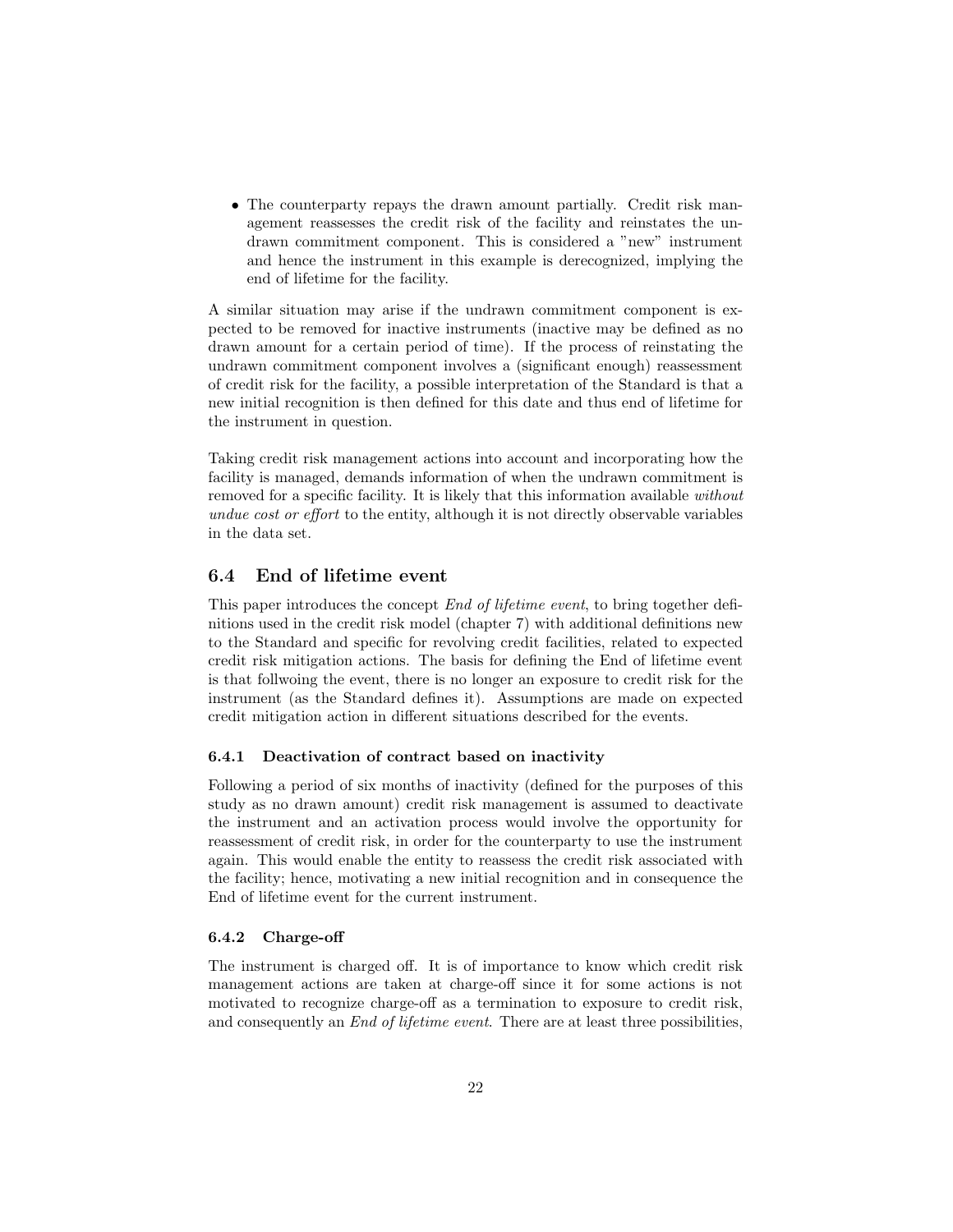under the assumption that the entity sells the claim (the amount still to be collected) to a Debt Collection Agency (DCA).

- The entity sells the claim and receives a single payment for the trade. In this case, the credit risk is transferred to the collection agency and the entity no longer has a present exposure to credit risk.
- The entity sells the claim and will be compensated for this in the future. In this case, the entity has an exposure to credit risk, arising from the possibility of default for the collection agency, a Counterparty Credit Risk. This would in turn simply shift the source of the exposure to credit risk, not terminate it.
- The entity receives a cash flow from the instrument, through the collection agency. In this case, exposure to credit risk from the instrument is still present.

It is assumed that the first action is taken, motivating that charge-off is an End of lifetime event.

#### 6.4.3 Contract is terminated for other reason than breach of terms

The counterparty terminates the contract associated with the instrument, thus the instrument is no longer an exposure to credit risk for the entity.

#### 6.4.4 Credit risk management actions taken upon evidence of creditimpairment at facility level

When the facility is considered credit-impaired, this is assumed to lead to the removal of the undrawn commitment and demanded repayment of the drawn amount. The facility determined credit-impaired is not in itself what defines the End of lifetime event (in line with last section). It is instead the end of the behavioral lifetime (section 6.1) of the loan component of the facility, which is approximated as the maximum contractual period.

#### 6.5 Expected lifetime of instruments in stage 2

In line with the stages in section 4, the definition of start of lifetime, i.e. when to estimate lifetime ECL (rather than 12-month ECL), is defined by the significant increase in credit risk since initial recognition, e.g. in  $[10, \S B5.5.40]$  where it is emphasized that information and experience about "the length of time for related defaults to occur on similar financial instruments following a significant increase in credit risk" shall be used when determining the period over which the entity is exposed to credit risk, for the purpose of estimating lifetime ECL. Expected lifetime is then measured as the period until the first End of lifetime event occurs.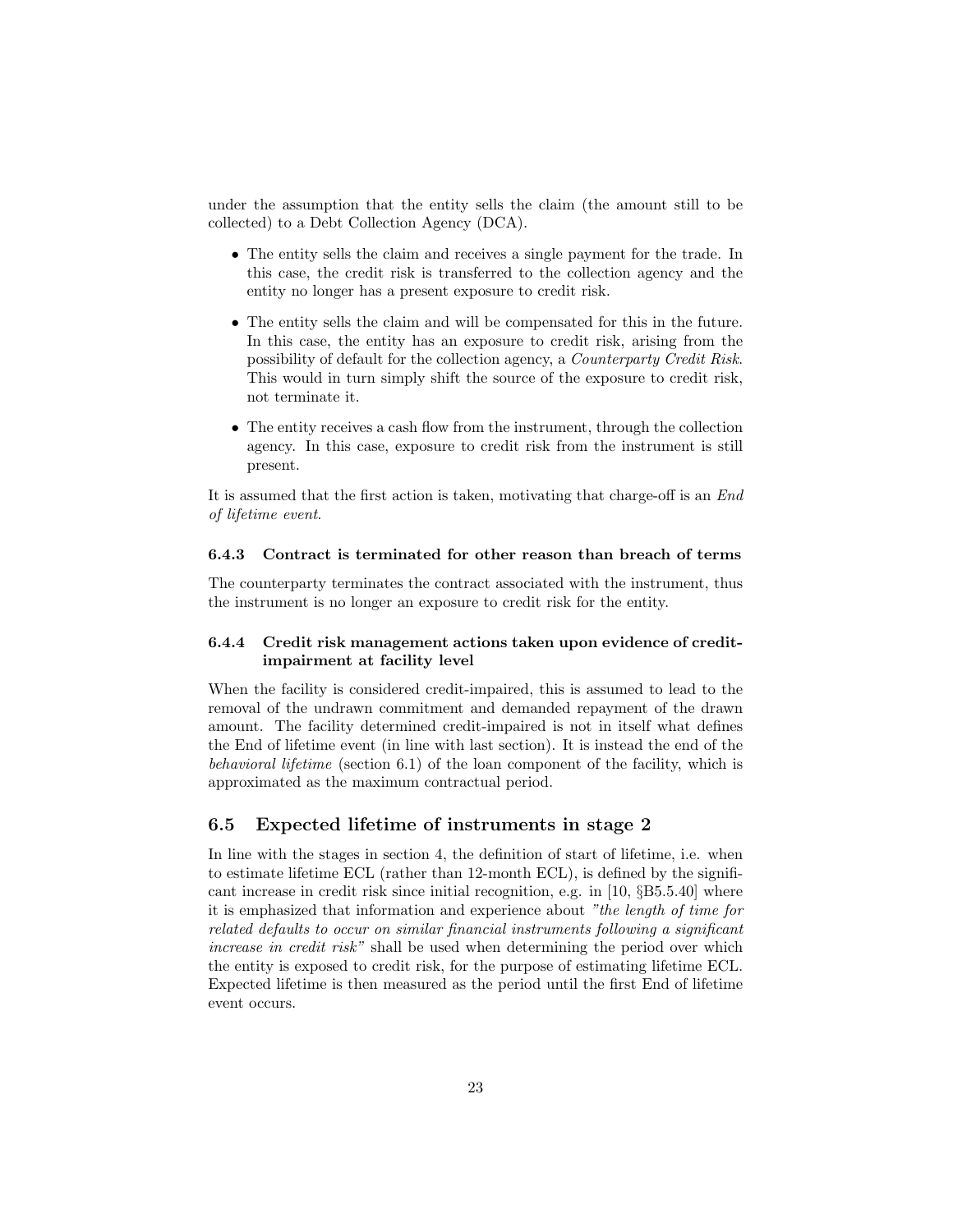### 6.6 Lifetime for Stage 3

The requirements in the standard differentiates between instruments of increase in credit risk since initial recognition and instruments that are credit-impaired (defined in chapter 9). The start of lifetime for Stage 3 instruments is defined as the entity's internal definition for credit-impairment. The definition of end of lifetime is chosen as the End of lifetime event in previous section. Since the End of lifetime event associated with credit-impairment coincides with the assumption on removal of the undrawn amount, Stage 3 instruments will with the presented assumptions in fact have a maximum contractual lifetime. A motivation vital for considering revolving credit facilities (no maximum contractual lifetime in practice) is thereby no longer present, hence Stage 2 instruments will be considered solely from here on.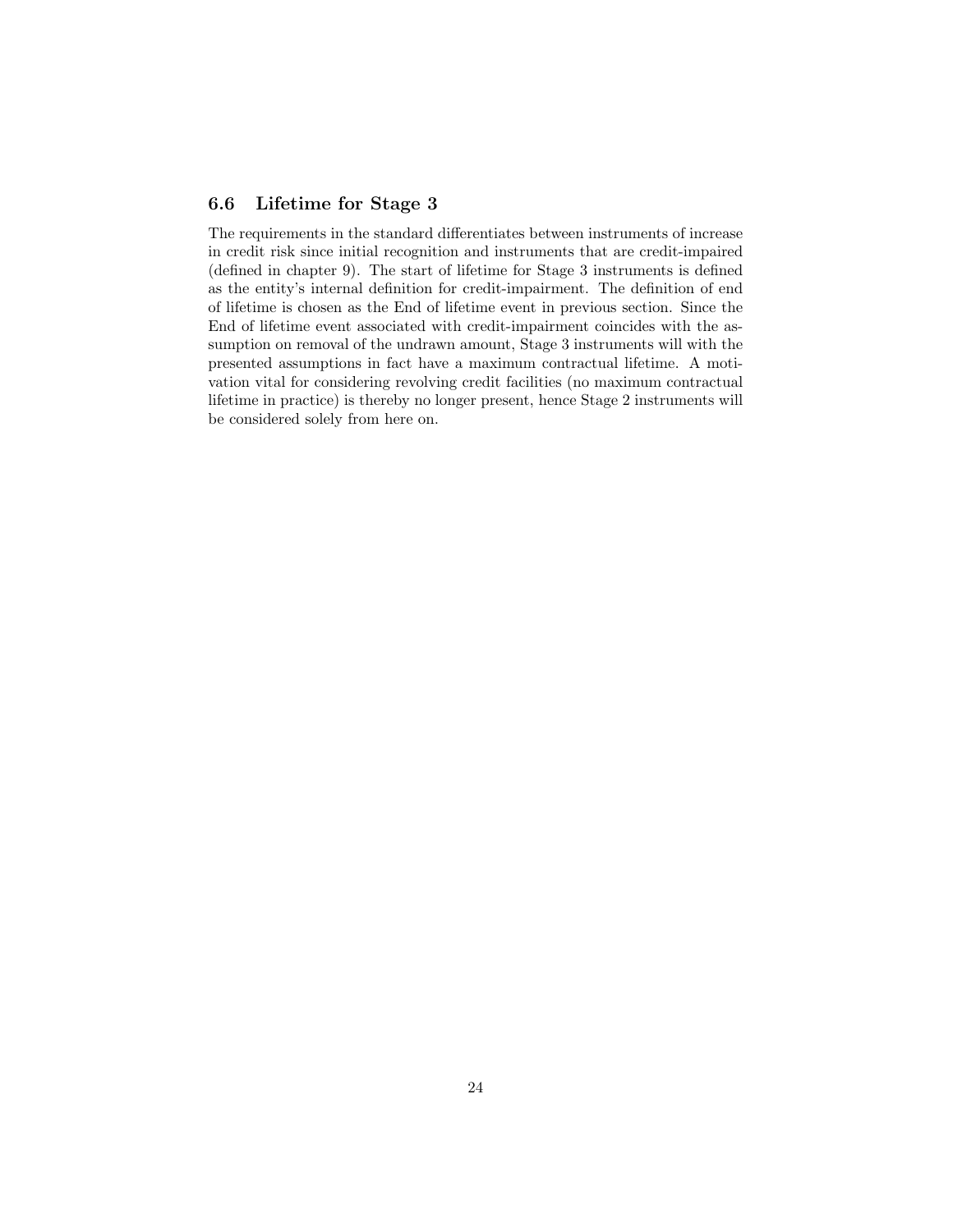## 7 Data set and credit risk model

The data set that has been used was provided by a Nordic bank and consists of 20 months of observations of on-balance sheet exposures (for revolving credit facilities, corresponding to the drawn amount) and risk-states (for the credit risk model described in the next section) for retail loan instruments in one of the countries that the bank operates. The portfolio was further segmented in order to achieve a homogeneous group of instruments, in terms of shared credit risk characteristics, discussed in section 3.3.3, into product groups and products. The credit card product group was studied. Within the credit card product group, one product was selected. The balance is a continuous variable ranging from negative values (corresponding to a customer repaying more than needed) to positive. Negative values are considered as zero (0). Additional variables are included, since they indirectly are available in the data set and considered reasonable and supportable information. These are maximum risk-state observed from earlier time points and the number of months that an instrument has not had a drawn amount.

### 7.1 The credit risk model

In line with the type of model described in section 4.4.2, the observed risk-states indicate if the contract is active and if so, how late the corresponding instrument is with payments. If the contract is not active, it is either written off from the books (risk-state Written-off) or Closed. The bank monitors each instrument at discrete time points (for this study a monthly frequency is assumed). If the counterparty to the instrument is not late with payments or less than a defined grace period (for which the counterparty is late with a payment although it is not yet considered delinquent), the instrument is assigned risk-state Performing.

If the counterparty is past due, although less than a defined limit (e.g. 30 DPD), the instrument is assigned risk-state Del1. If DPD is greater than this limit but less than the definition for being charged off (from here on, Charge-off will be used instead of default since they are expected to be defined sufficiently similarly),  $\textbf{Del2}$  is assigned as risk-state. If the counterparty is later, it is assigned the risk-state Charge-off, which is used interchangeably with default in this study (which is a simplification). The assigning of risk-states to instruments is outlined in Fig. 7.

Allowed transitions between risk-states from an observation time to the next are found in Fig. 8. The credit risk model presented will be the basis for the expected lifetime model implemented in section 9.

#### 7.2 Maximum historical risk-state

Maximum historical risk-state is considered reasonable and supportable information since it is believed that segmenting instruments based on maximum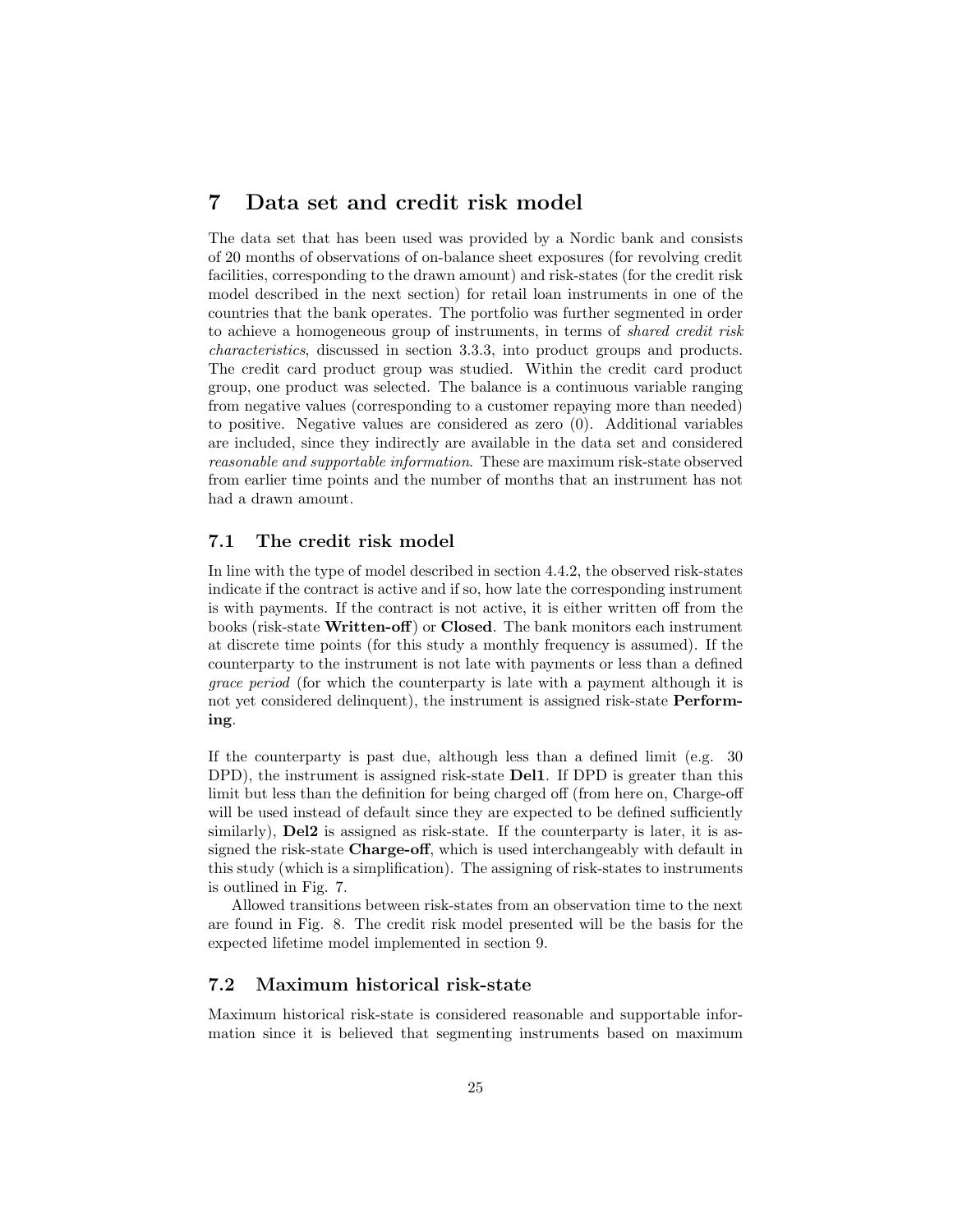

Figure 7: Visualization of how risk-states are assigned to instruments. Grace corresponds to the grace-period and limit1 to the defined limit between the delinquent risk-states



Figure 8: Dynamics of the credit risk model - allowed transitions between riskstates

historical risk-state will lead to significantly different expected lifetimes. This should be considered when estimating lifetime for the portfolio [10, §B5.5.5].

### 7.3 Number of consecutive months of inactivity

It is expected that instruments with no drawn amount will differ significantly from other instruments, in terms of behavior related to expected lifetime and credit risk. Furthermore, it is expected that this behavior will differ depending on the amount of time of inactivity. This will be utilized in the implementation of a definition of expected lifetime (chapter 9) for Model  $M_{3'}$ .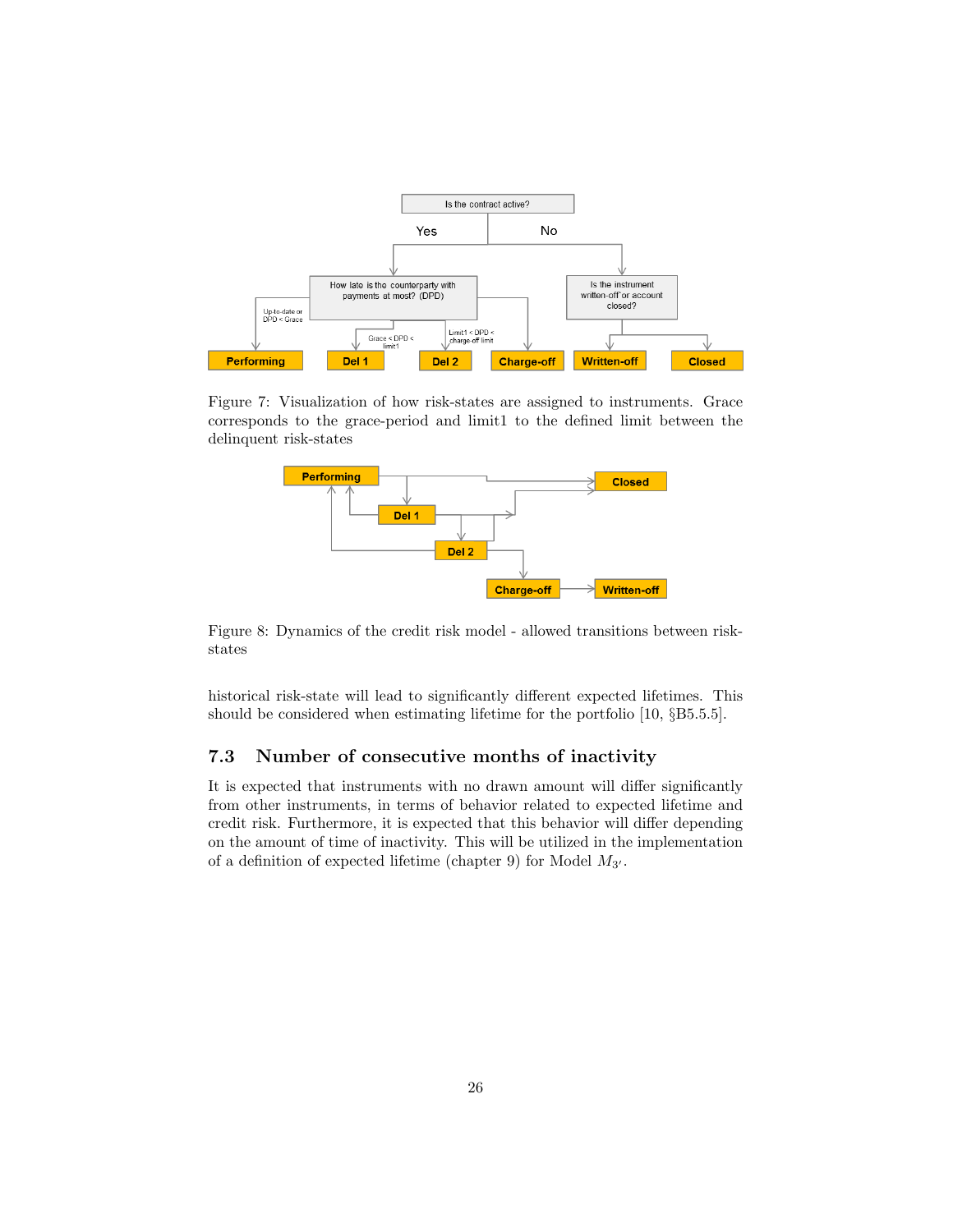## 8 Markov processes

The purpose with the following chapter is to provide theoretical motivation for the choice of methodology, the models selected as candidates and the measure derived for estimation of expected lifetime. The chapter is arranged as follows. Concepts with general relevance to Markov processes are discussed in a firstorder Markov chain context (section 8.1). Then absorption time is defined and a method for measuring absorption time with modifications relevant for lifetime of revolving credit facilities is derived (section 8.2). Extensions to the firstorder Markov chain is first incorporated in a dependence on covariates for the process (section 8.3); and second, in a higher-order model (section 8.4). The different extensions will correspond to the different candidate models developed in preceding chapters.

#### 8.1 Theory for discrete first-order Markov processes

#### 8.1.1 Stochastic processes and the Markov property

A Discrete Markov chain is a stochastic process,

$$
\{X_k(t)\}_{t>0} \tag{4}
$$

defined on the probability space  $(\Omega, \mathcal{F}, P)$  (defined in [17]) and the discrete state-space  $X_t \in S = \{s_0, s_1, ..., s_n\}$   $\forall t = 1, 2, ...,$  for instrument k (k will be omitted from here on, since instruments are expected to be segmented into groups based on shared credit risk characteristics, as described in section 3.3.3, and in consequence is expected to be homogeneous within this group), with the following property, known as the Markov property,

$$
P(X_{t+1}|X_t, X_{t-1}, ..., X_0) = P(X_{t+1}|X_t)
$$
\n<sup>(5)</sup>

The one-step transition probability matrix, t.p.m., is defined accordingly as,

$$
P = \begin{pmatrix} p_{1,1} & p_{1,2} & \cdots & p_{1,n} \\ p_{2,1} & p_{2,2} & \cdots & p_{2,n} \\ \vdots & \vdots & \ddots & \vdots \\ p_{n,1} & p_{n,2} & \cdots & p_{n,n} \end{pmatrix}
$$
 (6)

where each element,  $p_{j,k}$  is the probability

$$
p_{j,k} = P\left(X_{t+1} = k | X_t = j\right) \tag{7}
$$

#### 8.1.2 Absorbing and transient states in the Markov chain

An absorbing state is defined as not having positive transition probabilities to other states, or equivalently  $p_{i,i} = 1$  for absorbing state i. For a transient state, *i*, it holds that  $\sum_{j \in m} p_{i,j} < 1$ , for transient state  $i \in m$ , where m is the set of transient states.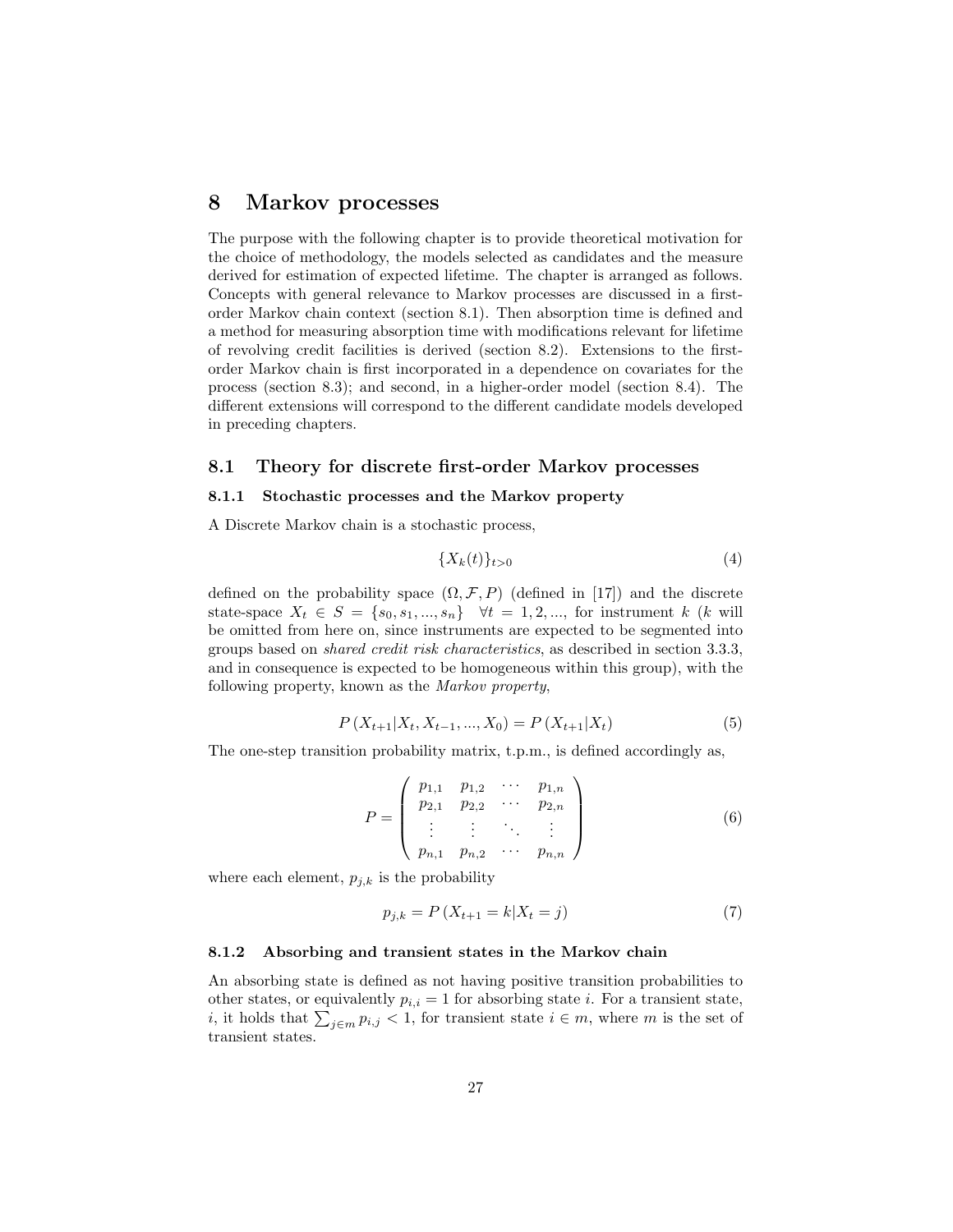#### 8.1.3 Absorbing Markov chain

A Markov Chain is defined in [17] to be absorbing when it satisfies the following two conditions,

- The chain has at least one absorbing state; and
- It is possible to transition from each transient state to some absorbing state (perhaps in multiple steps)

In *canonical form*, the transition probability matrix (6) is reorganized into transient and absorbing states,

$$
P = \left(\begin{array}{cc} Q & R \\ 0 & I \end{array}\right) \tag{8}
$$

where Q is the  $n_{trans} \times n_{trans}$  matrix, representing transitions within the r transient states, R is the  $n_{trans} \times n_{abs}$  matrix representing transitions from transient to absorbing states, 0 is the  $n_{abs} \times n_{trans}$  matrix containing all zeros, and I is the  $n_{abs} \times n_{abs}$  identity matrix. With the  $n_{trans}$  states,  $X = 0, ..., X =$  $r-1$ , corresponding to transient states and the  $n_{abs}$  states,  $X = r, X = r +$  $1, ..., X = n$ , corresponding to absorbing states.

#### 8.2 Absorption time

Absorption time is defined in [8] as,

$$
T_i = \min_{t \ge 0} (X_t \ge r \mid X_0 = i)
$$
\n(9)

where  $X \geq r$  implies an absorbing state.

The probability mass function of T,  $p_T(t)$  for multiple absorbing states,

$$
p_T(t) = Q^{t-1} R \mathbf{1}_{n_{abs} \times 1} \tag{10}
$$

where row *i* of  $p_T(t)$  corresponds to the *i*th transient state as initial state,  $X_0 = i$ .

For the defined submatrices in (8), and the Chapman-Kolmogorov equation [8] the t-step t.p.m., becomes

$$
P^{t} = \left( \begin{array}{cc} Q^{t} & (I + Q + Q^{2} + \dots + Q^{t-1})R \\ 0 & I \end{array} \right)
$$
 (11)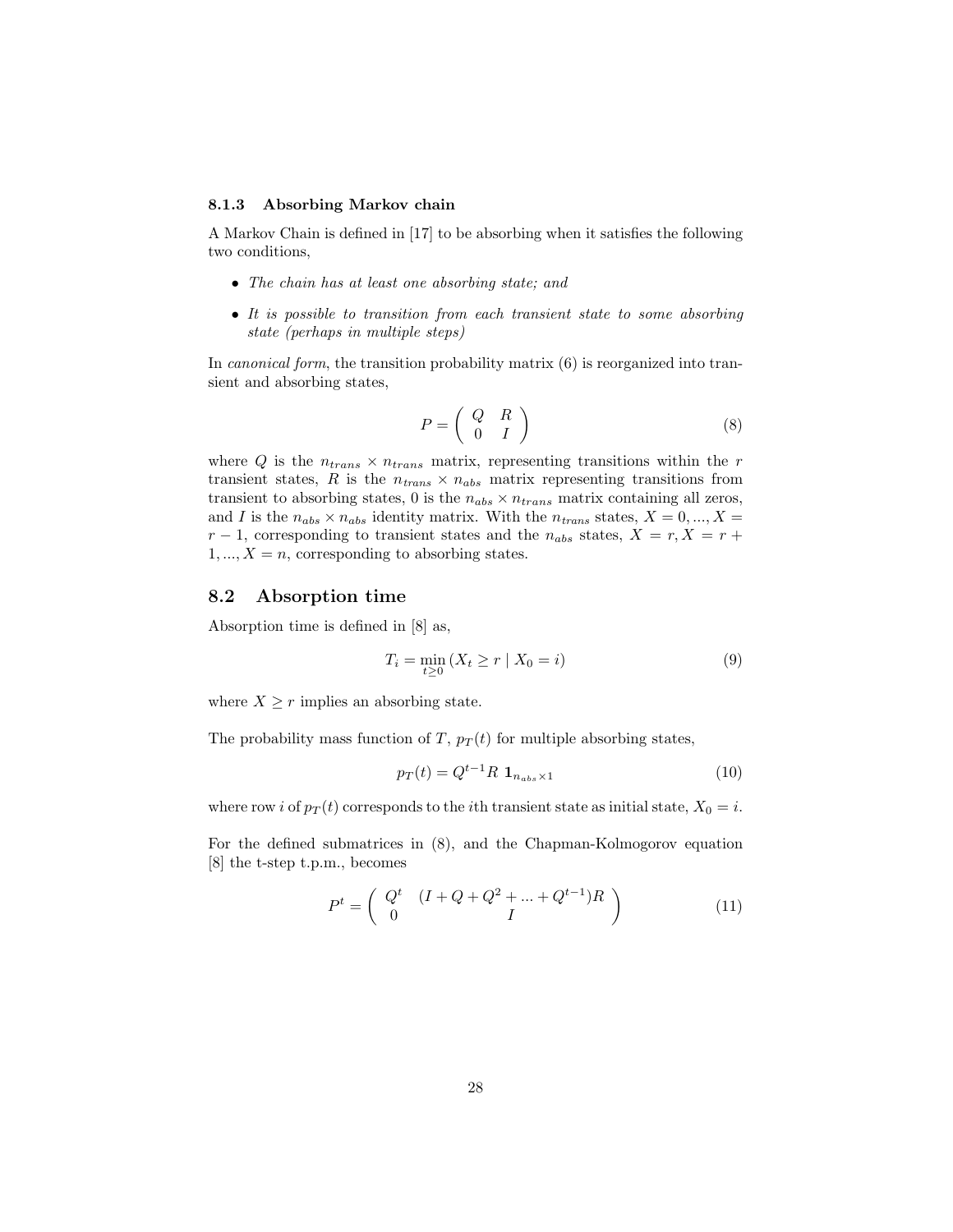#### 8.2.1 The fundamental matrix

Vital to the study of absorption behavior, is the fundamental matrix, N, derived from the limiting distribution, (as  $t \to \infty$ ).

$$
P^{\infty} = \left(\begin{array}{cc} 0 & NR \\ 0 & I \end{array}\right) \tag{12}
$$

where  $N = I + Q + Q^2 + ... = (I - Q)^{-1}$ .

The expected time spent in a transient state  $j$ , conditional on that the process is initiated in transient state  $i$  ( $X_0 = i$ ) is given by  $N_{\{i,j\}}$ , and naturally

$$
E(T) = N \mathbf{1}_{1 \times n_{trans}} \tag{13}
$$

is the expected absorption time, conditional on initial state,  $X_0 = i$ . The expected absorption time will in later chapters be used for lifetime of an instrument in Stage 2.

#### 8.2.2 Absorption probability

The absorption probability matrix,  $B$ , is the probability that a process is absorbed by some absorbing state, j, given initial state i,  $B_{\{i,j\}}$ . The absorption probability is computed as,

$$
B = NR \tag{14}
$$

#### 8.2.3 Expected absorption time for a deterministic delay in absorption to one absorbing state

Consider an absorbing Markov chain, where a delay,  $t_d$ , is added to the absorption time of one of the absorbing states,  $s_d$ . The p.m.f. of the modified absorption time,  $T'$ , is then

$$
p_{T'}(t) = Q^{t-1} Re_{s_d}^c + I(t > t_d) Q^{t-1-t_d} Re_{s_d}
$$
 (15)

where  $I(\cdot)$  is the indicator function  $(I(\cdot))$  is 1 if the condition in the parenthesis is true and 0 otherwise),  $e_{s_i}$  and  $e_{s_i}^c$  are

$$
e_{s_d} = \begin{pmatrix} 0 \\ \vdots \\ 0 \\ 1 \\ 0 \\ \vdots \end{pmatrix}
$$
 (16)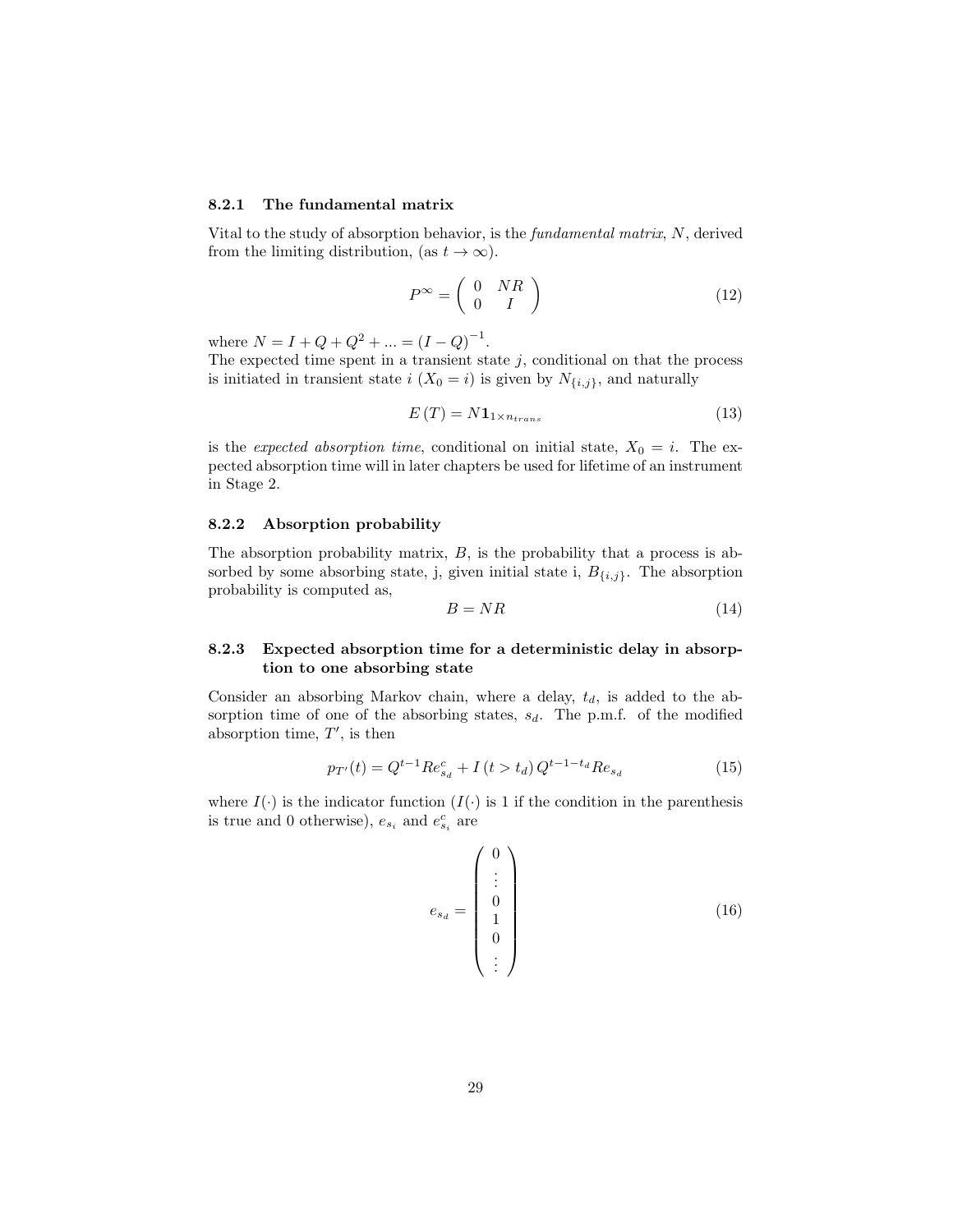$$
e_{sd}^c = \begin{pmatrix} 1 \\ \vdots \\ 1 \\ 0 \\ 1 \\ \vdots \end{pmatrix}
$$
 (17)

where the row of the 1 and 0 entry in the respective arrays correspond to the row of  $s_d$  in the t.p.m. (6) and the lengths are equal to  $n_{abs}$ .

Expectation of the modified absorption time,  $E(T')$  is derived in the appendix, and the resulting formula is given below.

$$
E(T') = E(T) + B_{*,s_d} \cdot t_d \tag{18}
$$

where  $B_{*,k}$  is the k<sup>th</sup> column of the absorption probability matrix, (14).

#### 8.3 First-order Markov chain dependent on covariates

It is assumed here that some transitions are dependent on a covariate,  $C$ , where C may take non-numerical values, in the set  $S_C = \{C_1, C_2, C_3\}$ . C may also be macro-economic variables, such as the rate of unemployment in a country or region. Transition probabilities with a dependence on  $C$ , would then be expressed as

$$
p_{i,j}(c) = P(X_t = j | X_{t-1} = i, C = c), \quad i, j \in S', c \in S_C
$$
\n(19)

where  $S' \subseteq S$  is the set of states that have a dependence on C.

#### 8.4 Higher-order discrete Markov processes

#### 8.4.1 Definition and characteristics

The Markov chains outlined in previous sections depend only on the past states,  $X_{t-1},..., X_0$ , through the current state,  $X_t$ , in determining the distribution for future state,  $X_{t+1}$ , known as the Markov property defined in (5). If the  $t+1$ distribution depends on the past as well, the process is a higher-order Markov process, and the number of states that the  $t+1$  distribution depends on decides what order the Markov process is of. For an *l*th order process, the *l*th lag is present in the distribution.

$$
P(X_{t+1}|X_t, X_{t-1}, \dots, X_{t-l}, \dots, X_0) = P(X_{t+1}|X_t, X_{t-1}, \dots, X_{t-l})
$$
\n(20)

and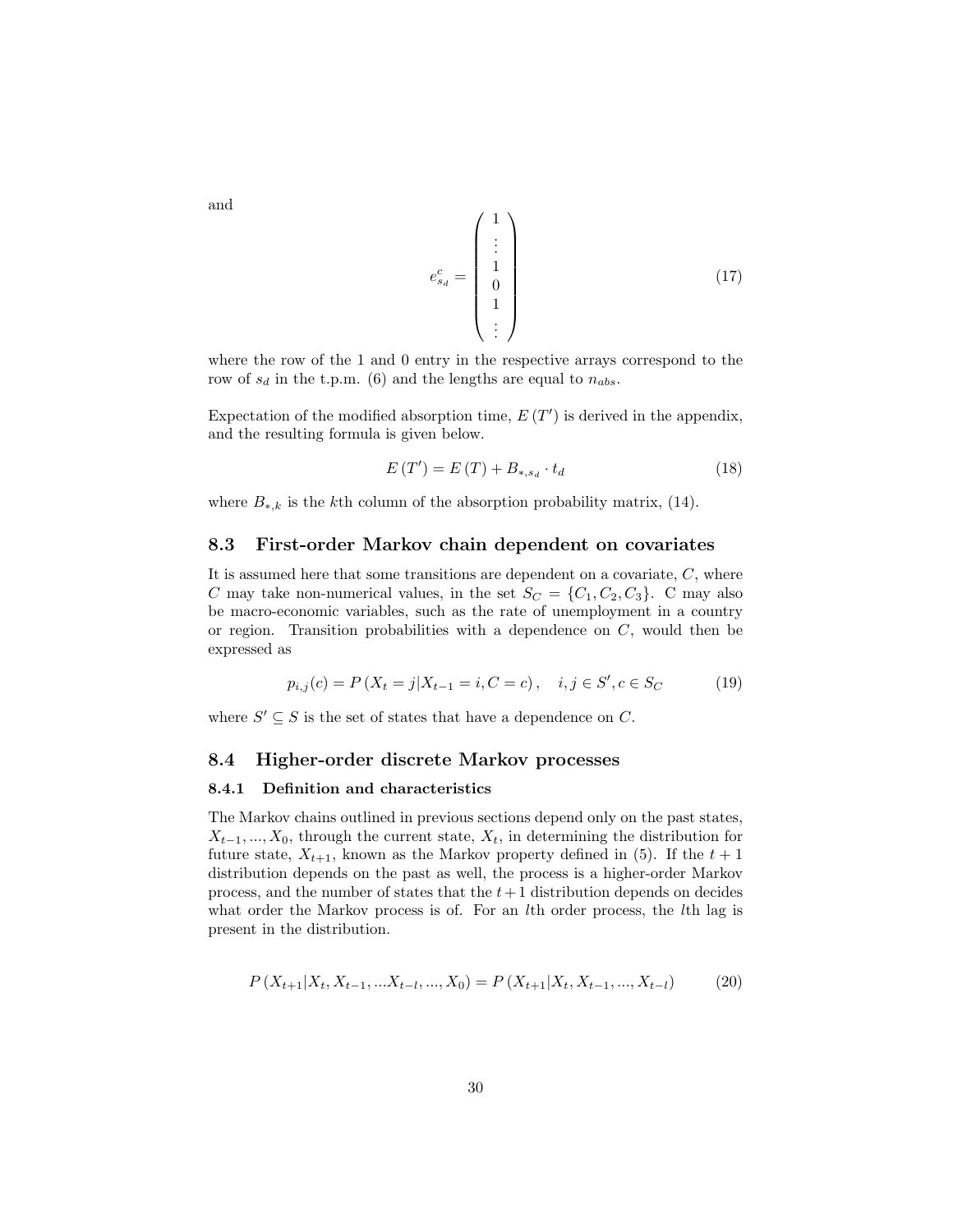#### 8.4.2 Transforming a higher-order Markov process

Since the higher-order Markov process is not dependent only on present state, the t.p.m. defined in (6), is not valid. There is a need to transform the process in order to ensure that it fulfills the Markov property, (section 5), and employ the methodology outlined in section 8.2. This will be performed through extending the state-space and deriving at a two-dimensional process.

The Markov process,  $\{Z_t\}$ , is defined as

$$
\{Z_t\}_{t\geq 1} = \{X_{t-1}, X_t\}_{t\geq 1} \tag{21}
$$

Hence, the state space of  $Z_t$   $\forall t \geq 1$  will be pairs of states for  $\{X_t\}_{t \geq 0}$ ,  $S_Z$  =  $\{(s_1, s_1), (s_1, s_2), ..., (s_n, s_n)\}.$  The fact that  $X_{t-1}$  is present in both  $Z_t$  and  $Z_{t-1}$ will produce 0's for most entries in the t.p.m.,

$$
P(Z_t = (l, m)|Z_{t-1} = (j, k)) = 0 \quad \forall j \neq k
$$
\n(22)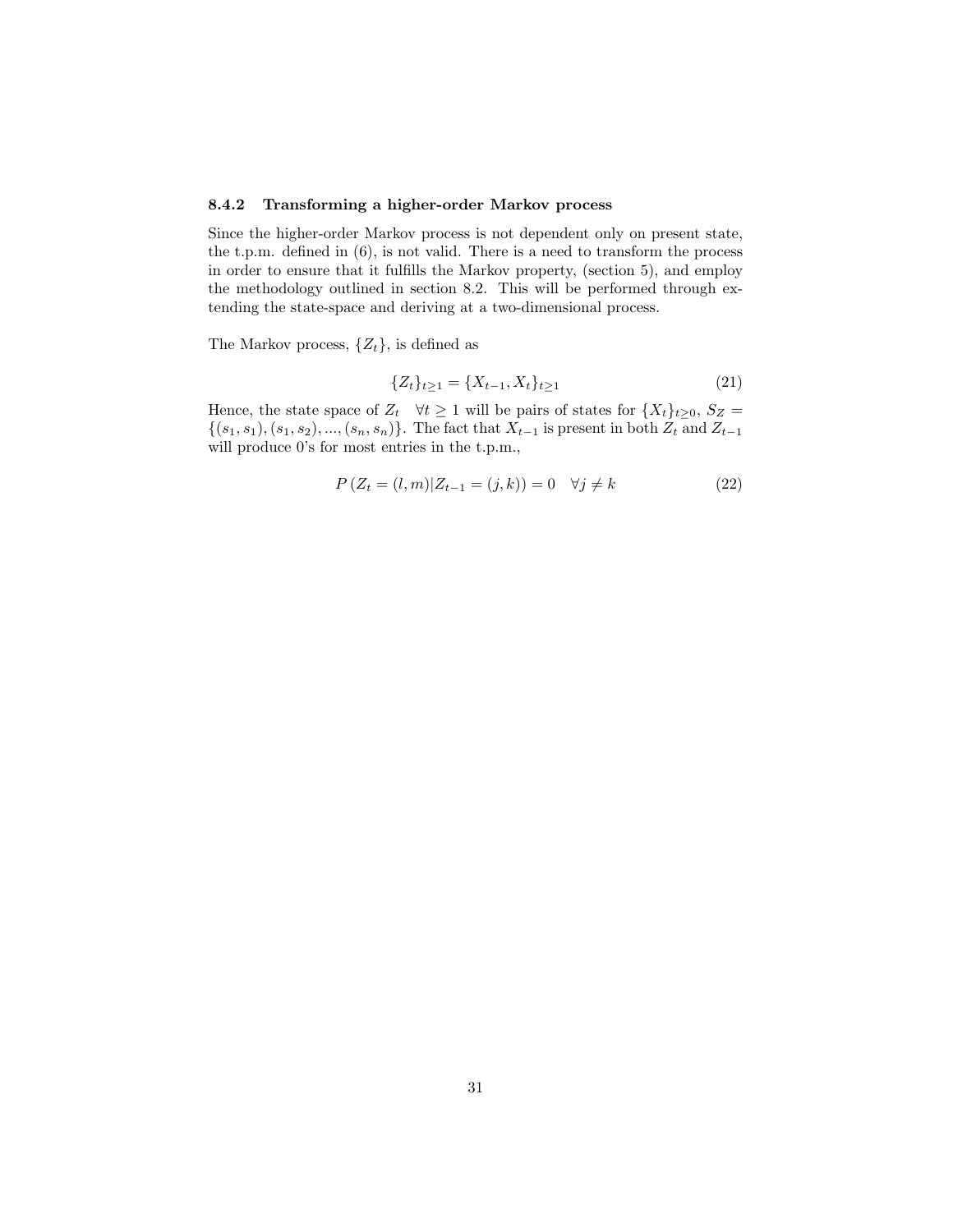## 9 Implementation of candidate expected lifetime models

The purpose of this chapter is to implement the definitions of expected lifetime in models based on Markov chains, utilizing the credit risk model provided (section 7). In section 9.1, it is defined how relevant concepts from the stage model relate to the credit risk model. In section 9.2, the definition for lifetime is included in a Markov chain based on the credit risk model. Section 9.3 covers the candidate models to be validated in the following chapters.

#### 9.1 Risk-states and IFRS 9 Stages

The Standard specifies that lifetime expected credit losses shall be recognized for instruments that satisfy the criteria for significant increase in credit risk since initial recognition, which in section 4 was defined as Stage 2, and for credit-impaired instruments, Stage 3. Thus, there is a need for including in the implementation for expected lifetime estimation, criteria for when an instrument is transitioned to either of the stages and when an *End of lifetime event* occurs.

It is motivated in section 4.4.2, that the only available information without undue cost or effort on an individual basis and indicative of a significant increase in credit risk is past-due information. It is clarified in the Standard [10, §B5.5.4] that if only past-due information is available on individual level, this does not suffice for estimating lifetime expected credit losses. This was further discussed in section 4.5 and it is assumed that such a *collective overlay* is already present. Thus, transition to stage 2 is defined as the transition to Del1 (the first observation of an increase in credit risk for individual facilities). Since expected lifetime for stage 2 instruments only relates to the stage model in defining the beginning of lifetime, there is no need to further specify the relationships.

#### 9.2 Expected lifetime model based on Markov chain

There are three areas in which the definition of expected lifetime and the Markov chain need to be tied together:

- beginning of lifetime (for stage 2 instruments) corresponds to initial state in Markov chain
- instruments initially in stage 2 transitioning between risk-states (before an End of lifetime event occurs) corresponds to state dynamics for transient states (i.e. how the process evolves in time, governed by the t.p.m.); and,
- End of lifetime events corresponding to absorbing states in the chain.

The same name for the states in the Markov chain as in the risk-states in the credit risk model are used. There will be a need to extend the state-space for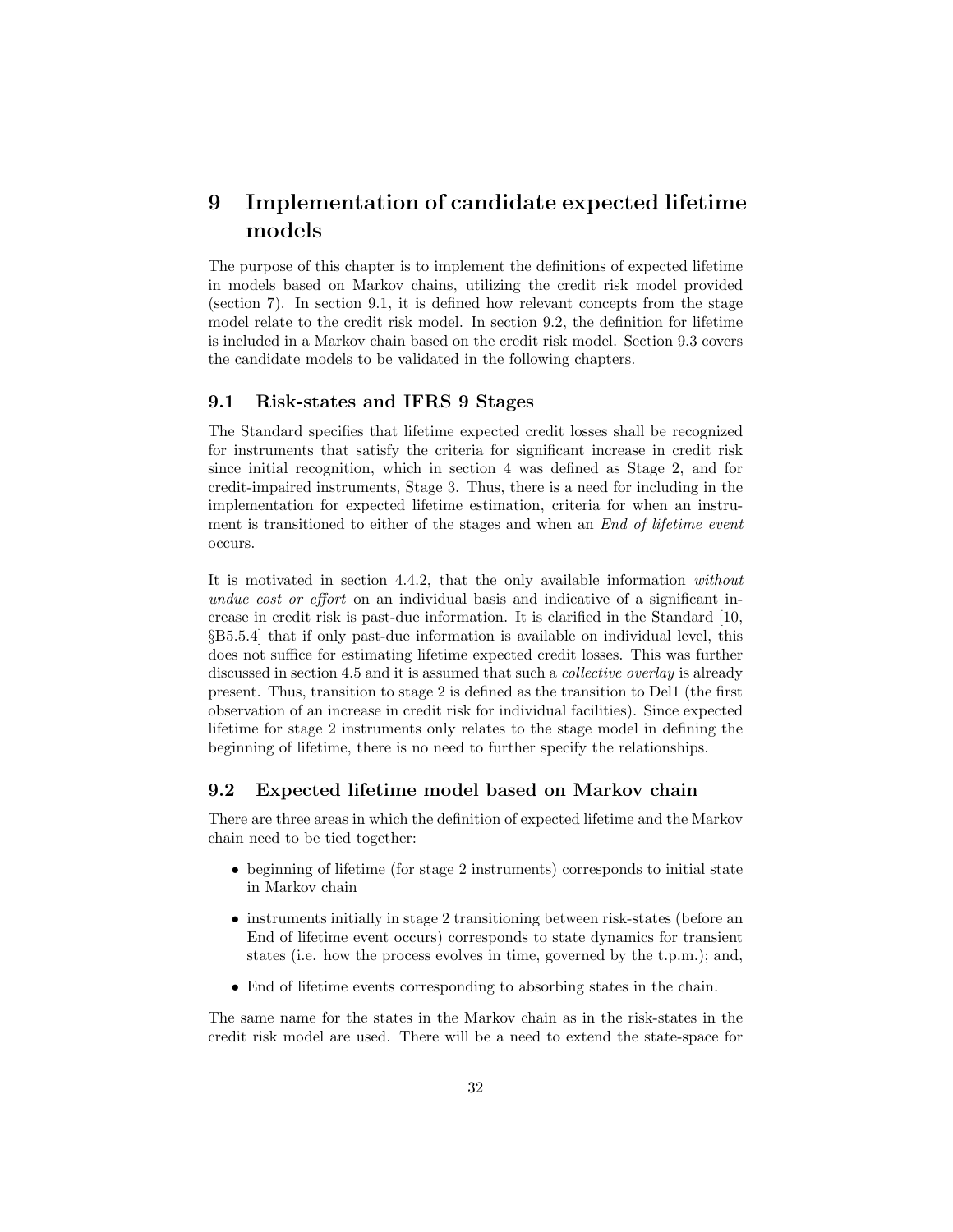the Markov chain (beyond the risk-states from the credit risk model), to include all End of lifetime events. The following will signify the Markov chain (along with the areas above):

- beginning of lifetime is defined as Del1 in the Markov chain,  $X_0 =$  Del1,
- Performing, Inactive (no drawn amount) and Del1 are transient states; and,
- Del2, Charge-off, Closed and Deactivated are absorbing states.

The Inactive, Deactivated and Del2 states need clarification. The state Inactive corresponds to that there is no drawn amount of the facility at the observation date. Deactivation is defined to occur after six consecutive months of inactivity.

The transition probabilities of the t.p.m., (6), were previously assumed constant. However, including covariates for some or all of the transition probabilities in (6) is motivated for the following reasons:

- segmentation into homogeneous portfolios of instruments (groups of shared credit risk characteristics) may demand that instruments which differ significantly in terms of expected lifetime based on this variable are separated,
- the Markov property is assured for the process conditional on the covariate.
- in order to account for future economic conditions, the covariate may be dependent on some exogeneous (macroeconomic) variable (e.g. unemployment)

The present study will consider segmenting into portfolios with shared characteristics in terms of expected lifetime, motivated by the Standard and in establishing the Markov property for the least complex model (in terms of model parameters) sufficient for the modelling purpose. It is recognized that implementing a model conditional on macroeconomic variables, would be conceptually similar to the one selected. The covariate that will be implemented in the model is the maximum historical risk-state, described in section 7.

#### 9.3 Candidate models

Motivated by the previous sections in the present chapter, candidate models are developed with increasing complexity, initially solely based on the credit risk model, eventually implementing the model for the lifetime definition. Previous models are used for validation purposes.

#### 9.3.1 First-order Markov process, Model  $M_0$

 $M_0$  is the first-order Markov chain corresponding to the credit risk model in section 7 with no alterations. Hence, absorbing and transient states differ from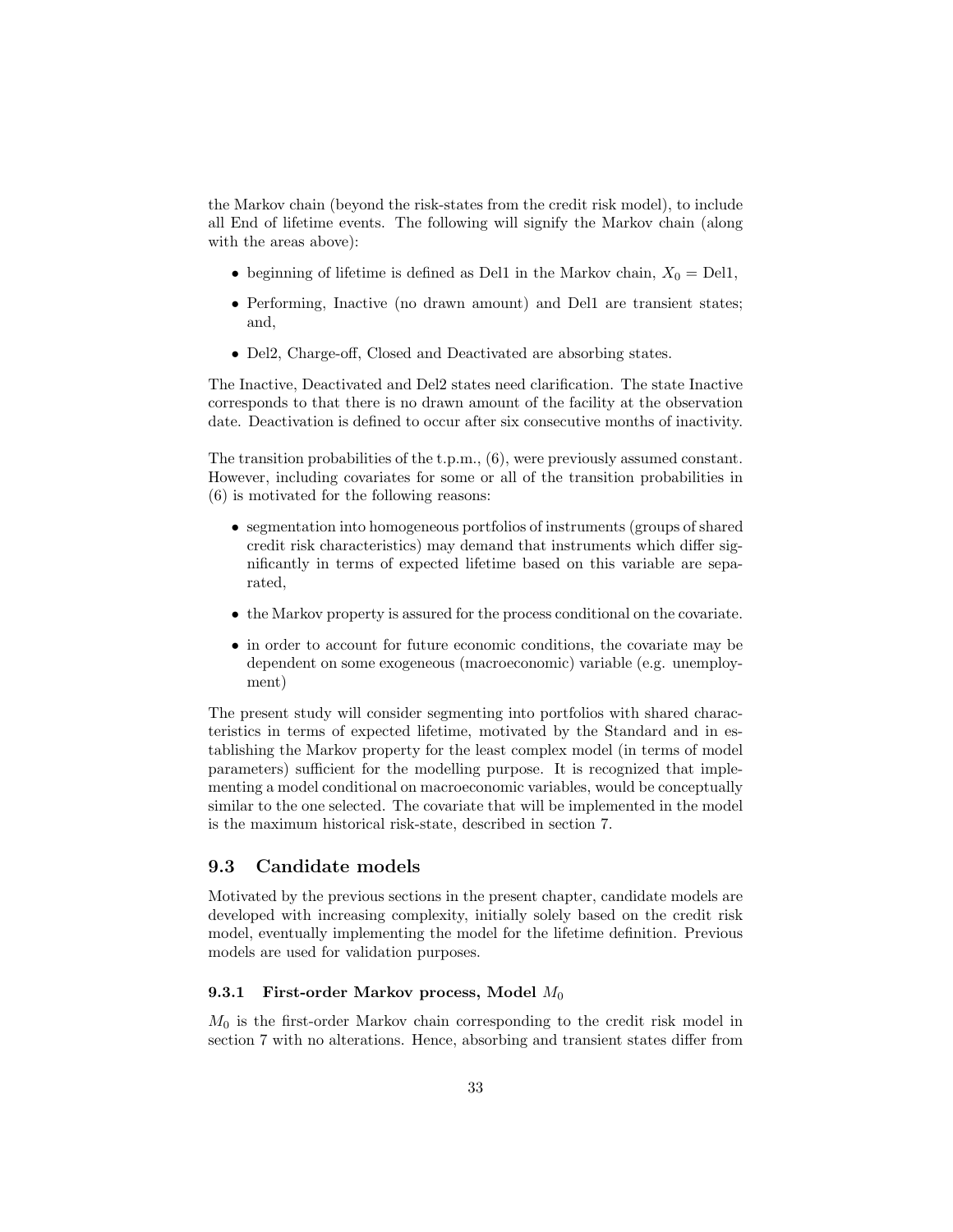the definitions above. If no a priori information (other than absorbing and transient states) is given,  $(n_{trans} + n_{abs} - 1) n_{trans}$  parameters need to be estimated. Since the Markov chain is based on the credit risk model provided, some a priori information may be included in the model, to reduce the parameterspace. The allowed transitions are in (9.3.4) as parameters and not allowed transitions as 0. Since the absorbing states in the Markov chain has been defined, only the parameters in  $Q$  and  $R$ , of the t.p.m. in canonical form  $(8)$ , need to be estimated.

$$
P_{M_0} = \begin{pmatrix} pp, p & pp, D_1 & 0 & pp, CO & pp, Cl \\ pp_{1, P} & pp_{1, D_1} & pp_{1, D_2} & pp_{1, CO} & pp_{1, Cl} \\ pp_{2, P} & 0 & pp_{2, D_2} & pp_{2, CO} & pp, Cl \\ 0 & 0 & 0 & 1 & 0 \\ 0 & 0 & 0 & 0 & 1 \end{pmatrix}
$$
(23)

where  $P$  is state Performing,  $D_1$  is Del1,  $D_2$  is Del2,  $CO$  is Charge-Off and  $Cl$ is Closed.

### 9.3.2 First-order Markov process with dependence on covariate, Model  $M_1$  and  $M_{1'}$

 $M_2$  is the first-order Markov process with *Maximum historical risk-state* as a covariate. The number of parameters in this model would no a priori knowledge of the structure is  $n_c (n_{trans} + n_{abs} - 1) n_{trans}$ . It is noted that C may be stochastic, which leads to a conditional model. This is described as,

$$
p_{i,j}(c) = P(X_{t+1} = j | X_t = i, C = c) \quad \forall i, j \in S, c \in S_C \tag{24}
$$

and the t.p.m. is with the same allowed probabilities as for  $M_0$ ,

$$
P_{M_1}(c) = \begin{pmatrix} p_{P,P}(c) & p_{P,D1}(c) & \cdots & p_{P,Cl}(c) \\ p_{D_1,P}(c) & p_{D_1,D1}(c) & \cdots & p_{D1,Cl}(c) \\ \vdots & \vdots & \ddots & \vdots \\ 0 & 0 & \cdots & 0 \end{pmatrix}
$$
 (25)

where  $S_C = \{P, D_1, D_2\}$  is the domain of C. Naturally, current risk-state  $X_t$ (rows in (25)), cannot be of a higher risk-state (i.e. corresponding to the instrument being more delinquent) than maximum historical risk-state  $c$  (since  $c$ would then be updated to  $X_t$ ).

Furthermore, not all transitions are expected to be dependent on C. Since the purpose is to reduce the parameter-space (while maintaining an accurate model), an approach of validating the model based on dependence only for one row at a time will be performed. The first such model,  $M_{1'}$ , is assumed to depend on C for transitions from the Performing state (26).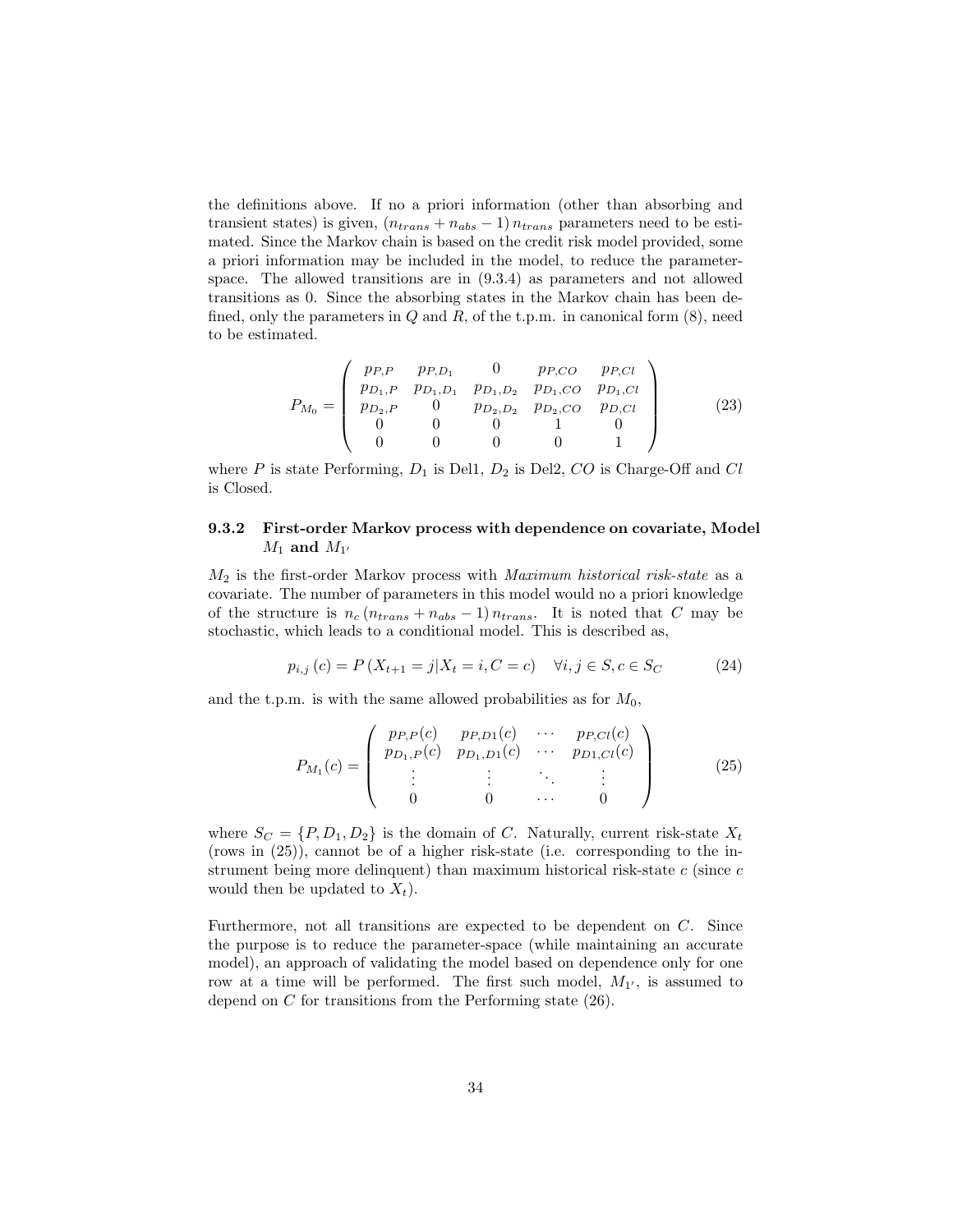$$
P_{M_1}(c) = \begin{pmatrix} p_{P,P}(c) & p_{P,D1}(c) & \cdots & p_{P,Cl}(c) \\ p_{D_1,P} & p_{D_1,D1} & \cdots & p_{D1,Cl} \\ \vdots & \vdots & \ddots & \vdots \\ 0 & 0 & \cdots & 0 \end{pmatrix}
$$
 (26)

#### 9.3.3 Second-order Markov process, Model M<sup>2</sup>

 $M_2$  is the second-order Markov process, with  $n_2$  parameters,

$$
n_2 = n_{trans}^2 (n_{trans} + n_{abs} - 1) \tag{27}
$$

Based on the theory for second-order processes, the model is transformed into a Markov chain (described for  $\{Z_t\}_{t\geq 1}$  in section 8). This model is also reduced, restricting the estimation of transition probabilities to include only transition probabilities associated with allowed transitions.

#### 9.3.4 Implementing expected lifetime, Model  $M_3, M_{3'}$  and  $M_{3''}$

Model  $M_3$  is the implementation of the states in section 9.2 with the addition that the first row depends on the covariate C, as in  $M_{1'}$ . Hence, the t.p.m. of  $M_3$  is,

|                |             | $p_{P,P}(c)$ $p_{P,D_1}(c)$ $p_{P,In}(c)$ 0 |                            |             | $p_{P,CO}(c)$ $p_{P,Cl}(c)$ |              |             |
|----------------|-------------|---------------------------------------------|----------------------------|-------------|-----------------------------|--------------|-------------|
|                | $p_{D_1,P}$ |                                             | $p_{D_1,D_1}$ $p_{D_1,In}$ |             | $p_{D_1,D_2}$ $p_{D_1,CO}$  | $p_{D_1,Cl}$ |             |
|                | $p_{In,P}$  |                                             |                            | $p_{In,In}$ |                             |              | $p_{In,De}$ |
| $P_{M_3}(c) =$ |             |                                             |                            |             |                             |              |             |
|                |             |                                             |                            |             |                             |              |             |
|                |             |                                             |                            |             |                             |              |             |
|                |             |                                             |                            |             |                             |              |             |

where  $In$  is the state Inactive,  $De$  is the state Deactivated. All other notations are unchanged.

When including the state Inactive, it is expected that the transition probability will be dependent on the past for a longer history than for other states, since the deactivation criterion is based on the consecutive number of months the process occupies the Inactive state anterior to present state. Hence, in Model  $M_{3'}$  the Inactive state is separated into five Inactive states, depicted in Fig. 9.

Furthermore, absorption time for  $M_3$  must take into account that the End of lifetime event for removal of the undrawn commitment (absorption to  $Del2$  in the Markov chain) is delayed, i.e. the absorptipon to the Del2 state in the Markov chain does not coincide with the end of the lifetime for the instrument. In section 8.2.3, expected absorption time, where a delayed absorption time for one of the absorbing states was introduced. The modified absorption time for the Markov chain,  $T'$ , accurately incorporates the delayed  $End$  of lifetime event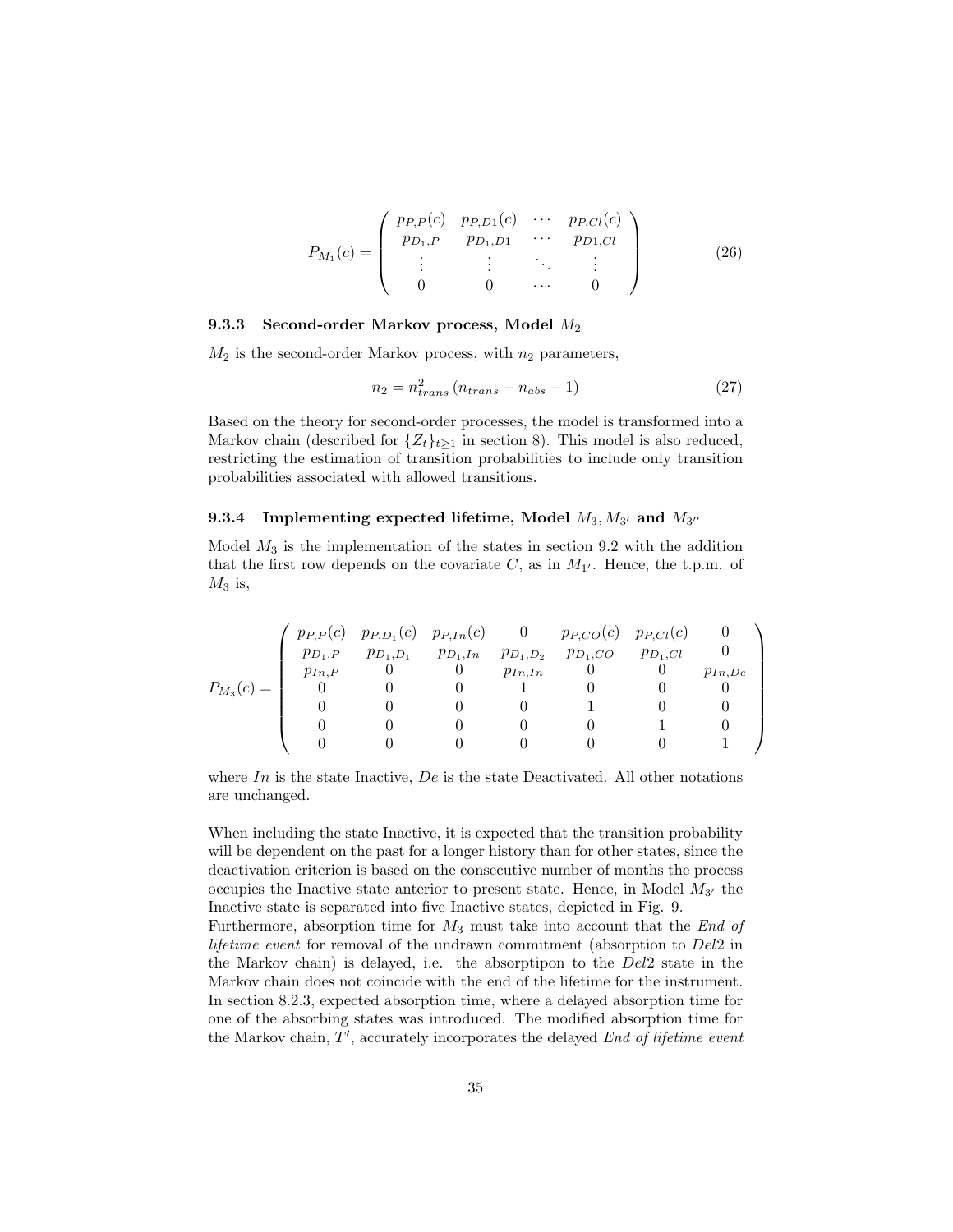

Figure 9: Inactive state is depedent on time in state for  $M_{3'}$ 

for the drawn amount. From section 8.2.3, state  $s_d$  is incorporated in Model  $M_3$  as Del2, and  $t_d$  is the *residual lifetime* of the drawn amount.

 $M_{3''}$  is the second-order process of the extended state-space in  $M_3$ , without the dependence on C; hence,  $M_3$  corresponds to  $M_{3''}$  in the same way as  $M_{1'}$ corresponds to  $M_2$  (and will also be used for validation in the same way).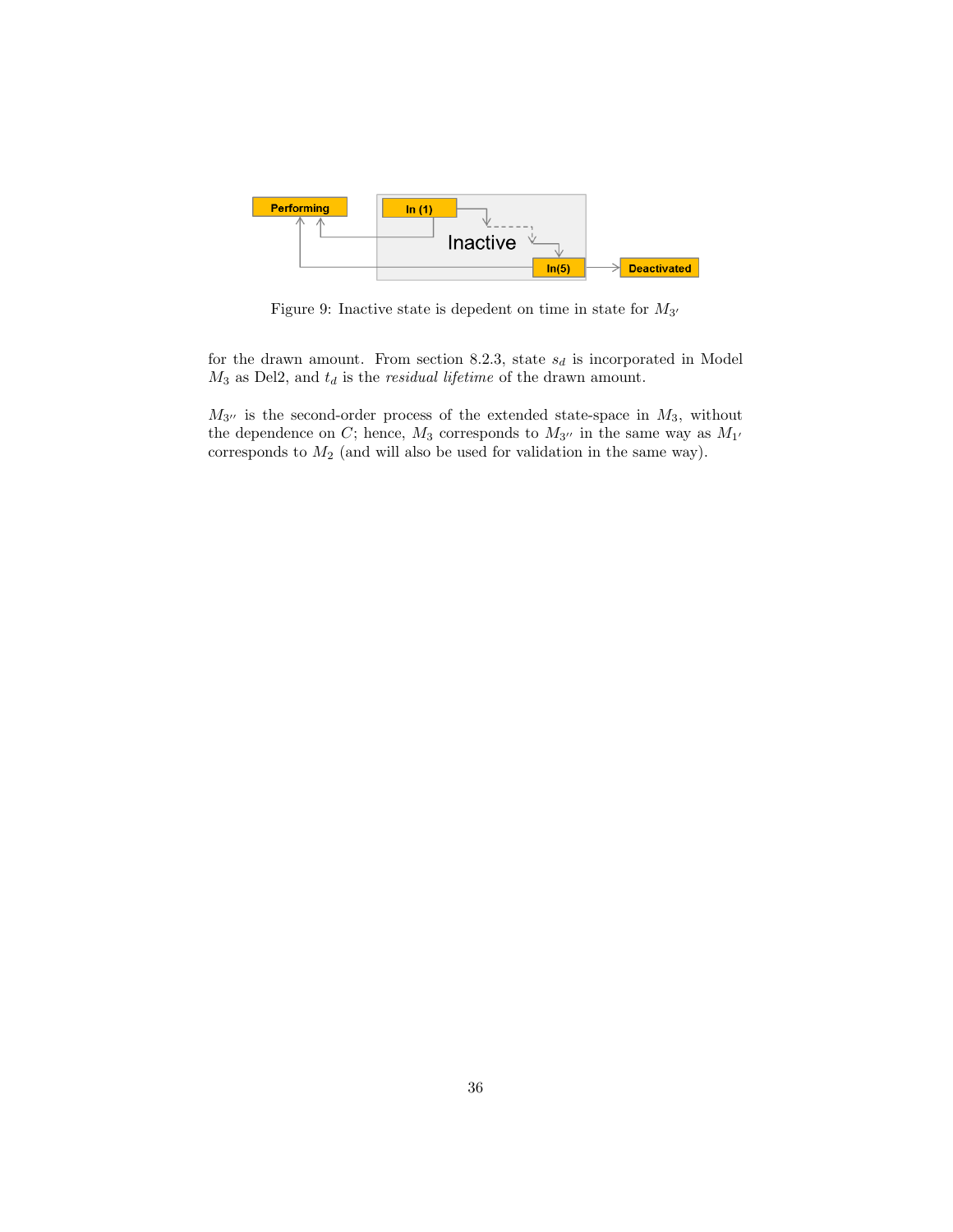## 10 Estimation and validation

The following chapter will provide the statistical methodology used in order to validate and subsequently select the most suitable model for estimating expected lifetime. In order to make inference about the data set and eventually arrive at estimates for expected lifetimes, the maximum likelihood estimators (MLEs) for the models (section 10.1) and the likelihood function will be key for the development of statistical tests. First a generalized likelihood ratio test applicable for nested models (i.e. where one model is a restriction of the other, section 10.2) and subsequently, information theory-based tests are introduced (section 10.3). The hierarchy of the models are introduced in Fig. 10 The chapter sets out the methods used to achieve the results presented in the next chapter.



Figure 10: Hierarchy of the models. The two-sided arrows indicate that tests for non-nested models will be required. Arrows point to the nested model

## 10.1 Maximum likelihood estimators for discrete Markov processes

#### 10.1.1 First-order process

The observations contained in the data set are from N realizations of the same Markov process, since it is assumed that the instruments in each portfolio are homogeneous. In consequence, all observed transitions are used for inference to the transition probabilities of the underlying Markov process. The Maximum likelihood estimator (MLE) of the parameters in the first-order process is defined in [17, p. 19] as,

$$
L(P; \mathbf{x}) = \prod_{k,t} p_{x_t, x_{t+1}} \tag{28}
$$

where the dependence of the estimator on the data sample,  $\bf{x}$ , is explicitly denoted (this has been omitted for the other estimators). The sample, x, is the sequence of observations,  $x_1, x_2, ..., x_N$ , aggregated in some suitable way, considering that the sample consists of several i.i.d. chains.<sup>3</sup>

For the log-likelihood, a summation of transitions between the different states is performed and aggregated into

<sup>3</sup>how the sequence is aggregated in practice is of little relevance, since the data is of a different format, and instead the transitions are observed without first having explicit sequences for each chain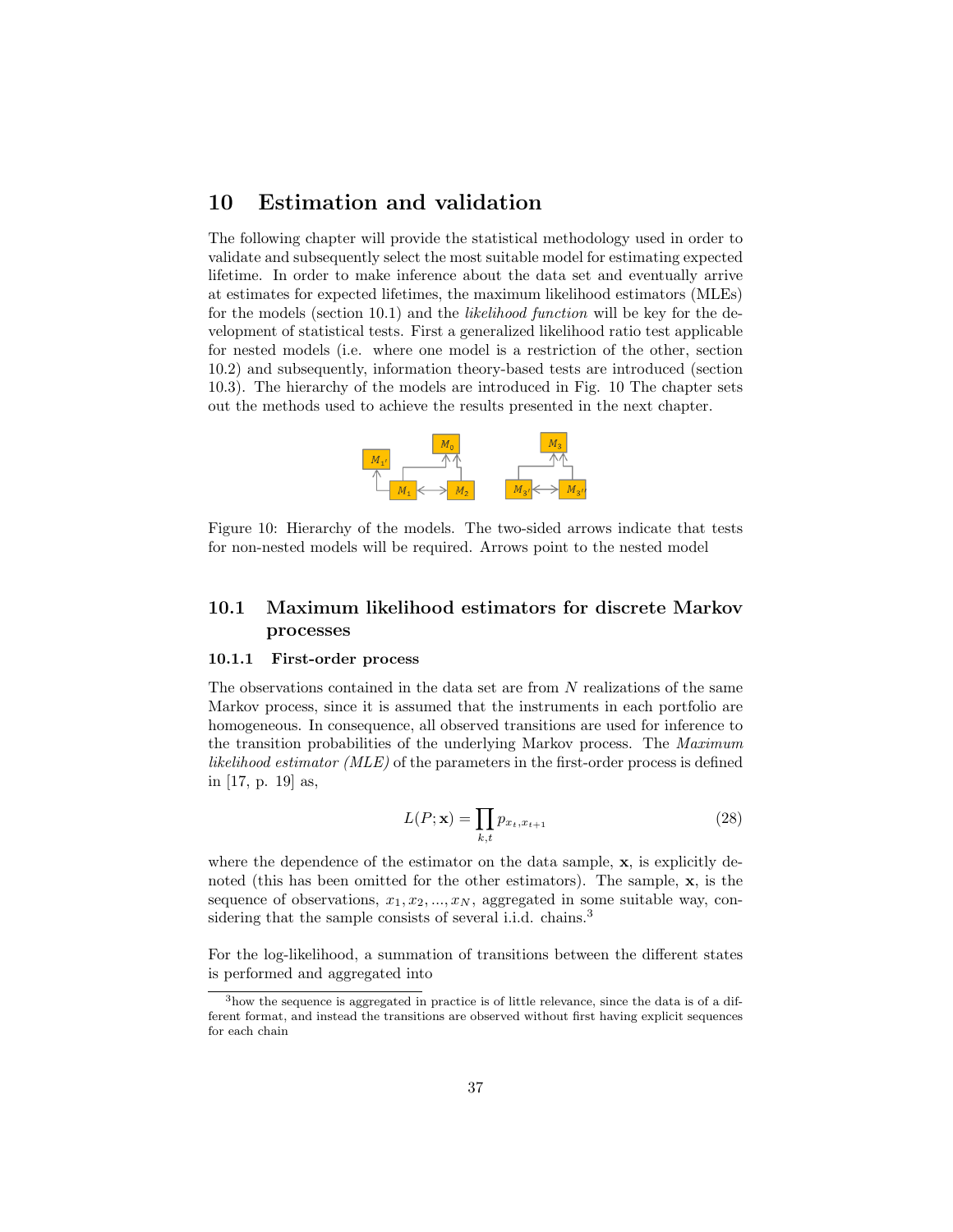$$
\ln L(P; \mathbf{x}) = \sum_{i} \sum_{j} N_{i,j} \ln p_{i,j} \tag{29}
$$

The derivation is found in [17] to be

$$
\hat{p}_{i,j} = \frac{N_{i,j}}{\sum_{j} N_{i,j}}\tag{30}
$$

where  $N_{i,j}$  is the number of observed transitions in the portfolio, from state i to state j during the time period.

#### 10.1.2 Second-order process

The MLE for the t.p.m. of  $M_2$ , is derived in a similar fashion to the first-order process in section 10.1.1. Following the definition of the second-order process, 8.4.2, it is noted that the states of  $\{Z_t\}_{t>1}$  are pairs of states, corresponding to the original process,  $\{X_t\}_{t\geq 0}$ . The log-likelihood function for the parameters in  $M_2$  is,

$$
\ln L(P; \mathbf{x}) = \sum_{ijk} N_{ij,jk} \ln p_{ij,jk}
$$
\n(31)

and the maximum likelihood estimators, derived in [17], are,

$$
\hat{p}_{ij,jk} = \frac{N_{ij,jk}}{\sum_{k} N_{ij,jk}}\tag{32}
$$

#### 10.2 Generalized likelihood ratio tests for nested models

A Generalized Likelihood Ratio (GLR) test will be employed in order to test for the order of the process. These models are nested in nature, i.e. a lower-order model is a restriction of the higher-order model. The test statistic is,

$$
2\left[\ln L_2(P) - \ln L_0(P)\right] \sim \chi^2(f) \tag{33}
$$

where  $L_0, L_1$  represent the likelihood functions of the null model and the alternative model respectively. The null-hypothesis, i.e. that the null model is sufficient (additional parameters in the alternative model is not providing a significantly better fit to the observations), is rejected at some significance level,  $\alpha$ , if

$$
2\left[\ln L_2(P) - \ln L_0(P)\right] \ge \chi_\alpha^2(f) \tag{34}
$$

where  $\chi^2_{\alpha}(f)$  is the inverse of the chi-squared distribution with f degrees of freedom, evaluated at  $\alpha$ .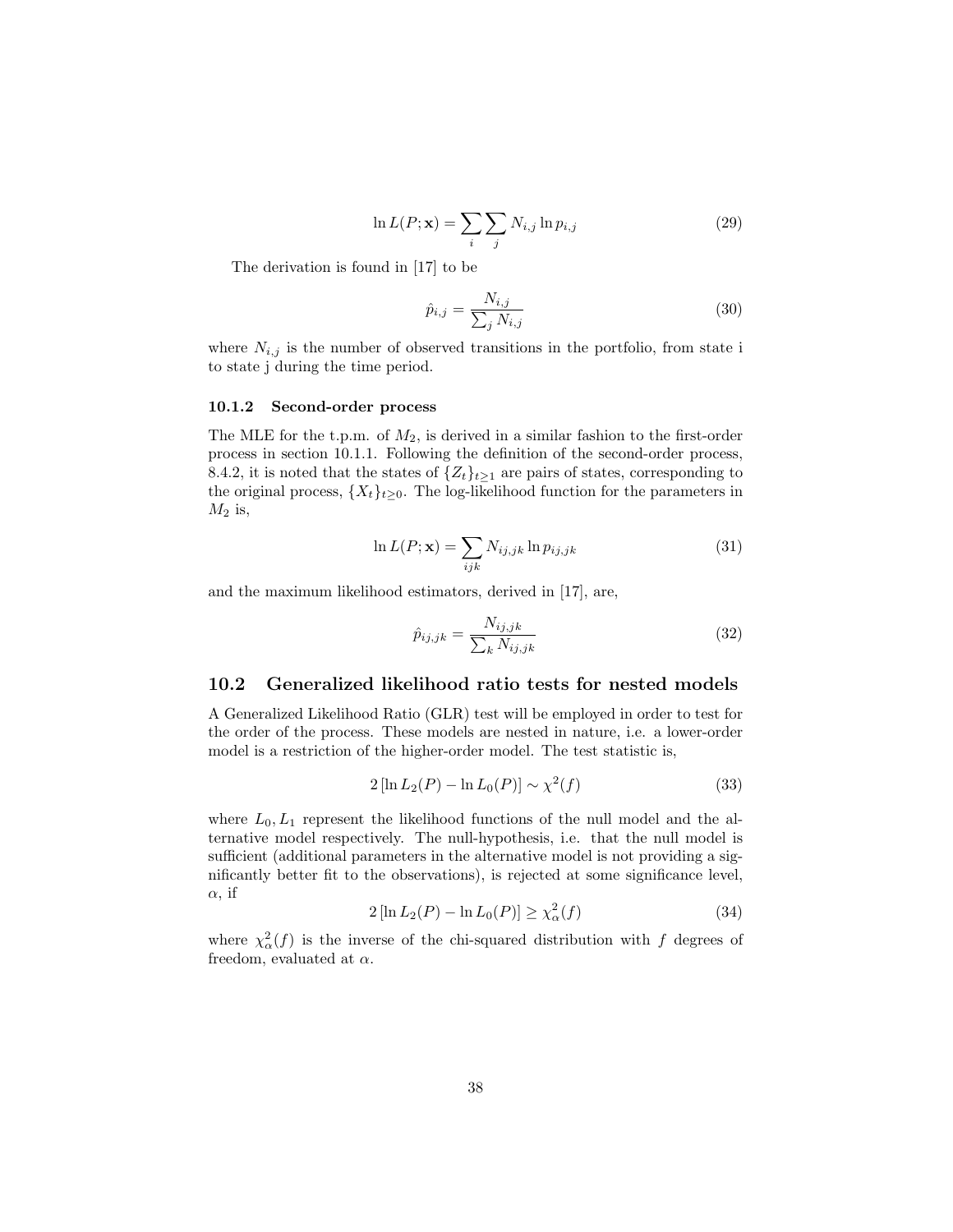#### 10.2.1 Validating the Markov property

The Markov property defined in section 8, is tested by

$$
2\left[\sum_{ijk} N_{ij,jk} \ln \hat{p}_{ij,jk} - \sum_{ij} N_{i,j} \ln \hat{p}_{i,j}\right] \sim \chi^2(f) \tag{35}
$$

where  $f$  is the degrees of freedom, given by the difference in the dimensions of parameters of the models to be tested, or presently, the number of parameters. [17, p. 21]

#### 10.2.2 Finding the true order of a Markov process

Similar to the test in section 10.2.1, the true order of the model is found through testing the *l*-order model against the  $(l + 1)$ -order model. If the *l*-order model cannot be rejected, l is regarded the true order of the model.

#### 10.3 Information theory-based tests

The tests derived in previous sections all are for models that are nested, i.e. one of the models is a restriction of the other. When testing  $M_1$  against  $M_2$ , this will not be the case, and a different test is needed. This will be done through tests regarding Information criterion. The test to be employed will be based on Bayes' Information Criterion (BIC).

Bayes' information criterion is (for  $P$  in accordance with  $(28)$ )

$$
BIC(P) = 2 \sup_{P} \ln L(P) - K \ln(N)
$$
\n(36)

where  $\sup_P \ln L(P)$  is the maximized likelihood function, given K observations, is the number of parameters in the model and  $N$  is the number of observations. The better model is the one with the higher  $BIC<sup>4</sup>$ .

Akaike's Information Criterion is defined as,

$$
AIC(P) = 2 \sup_{P} \ln L(P) - K \tag{37}
$$

with the same definitions of variables as in (36).

There are several advantages to using tests based on information theory over GLR; one being that the models tested do not need to be of a nested structure (i.e. where one is a restricted form of the other). It is mentioned in [17, p. 21] that tests utilizing AIC will overestimate the true order, which is why BIC has been used.

<sup>&</sup>lt;sup>4</sup>it should be noted here that for discrete processes, the BIC will be negative and a higher value is a value closer to 0 and not of greater magnitude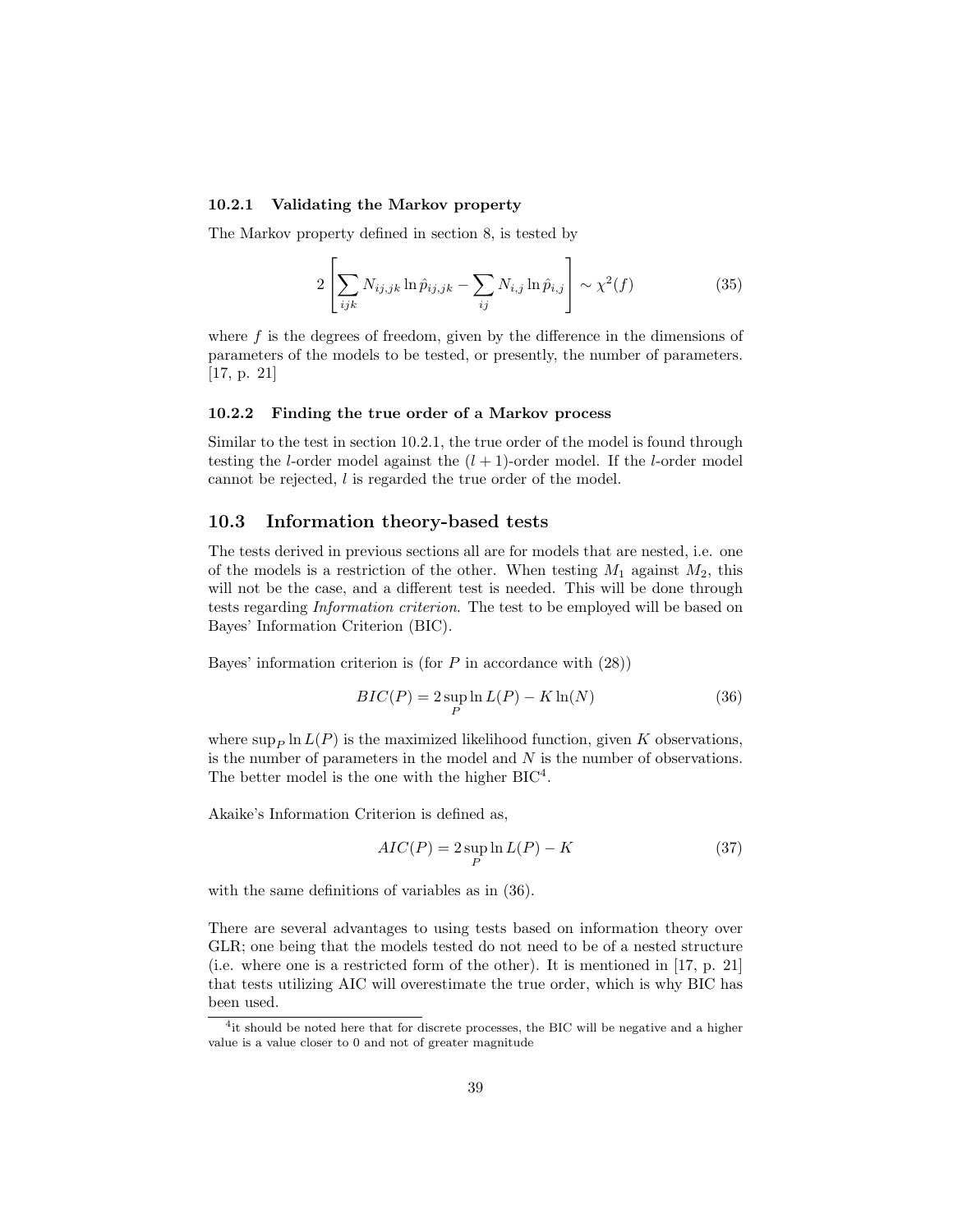## 11 Results

This section divided into two parts. First, model validation is performed in section 11.1, involving all candidate models. This first part of the chapter is organized from a least complex model and additional complexity is considered when the tests from last chapter deem it necessary. Finally, the most suitable model is selected. It should be noted that the credit risk model was intentionally considered without the extensions for lifetime, since the additional states possess very different statistical properties, and also introduce additional parameters, not motivated in credit risk practice. Instead, in the second part of the chapter, expected lifetime for the selected model is assessed (section 11.2) and sensitivity to the most relevant additional parameter is analyzed (residual lifetime of the drawn amount). This also serves as an empirical validation of the theoretical results derived for the expectation of the modified lifetime, in (18).

#### 11.1 Model validation

#### 11.1.1 Validating  $M_0$  - is a first-order model sufficient?

The Markov property has been assessed in the two ways described in section 10.2.1. Results from the tests are found in Fig. 11 and Fig. 12 respectively. The tests are in agreement and the Markov property for the first-order model,  $M_0$  is rejected.

| <b>Measure</b>       | <b>Value</b> | <b>Result</b> |
|----------------------|--------------|---------------|
| Test-statistic       | 40204.47     |               |
| $\chi_{0.05}^2(18)$  | 28.86        | rejected      |
| $\chi_{0.01}^2(18)$  | 34.81        | rejected      |
| $\chi_{0.001}^2(18)$ | 42.31        | rejected      |

Figure 11: Generalized Likelihood Ratio test with  $M_0$  as null-hypothesis against  $M_2$ , at different segnificance levels

| <b>Measure</b>      | Value      |
|---------------------|------------|
| BIC, M <sub>0</sub> | -698716.99 |
| BIC, M <sub>2</sub> | -658778.50 |

Figure 12: Bayes' Information Criterion for  $M_0$  and  $M_2$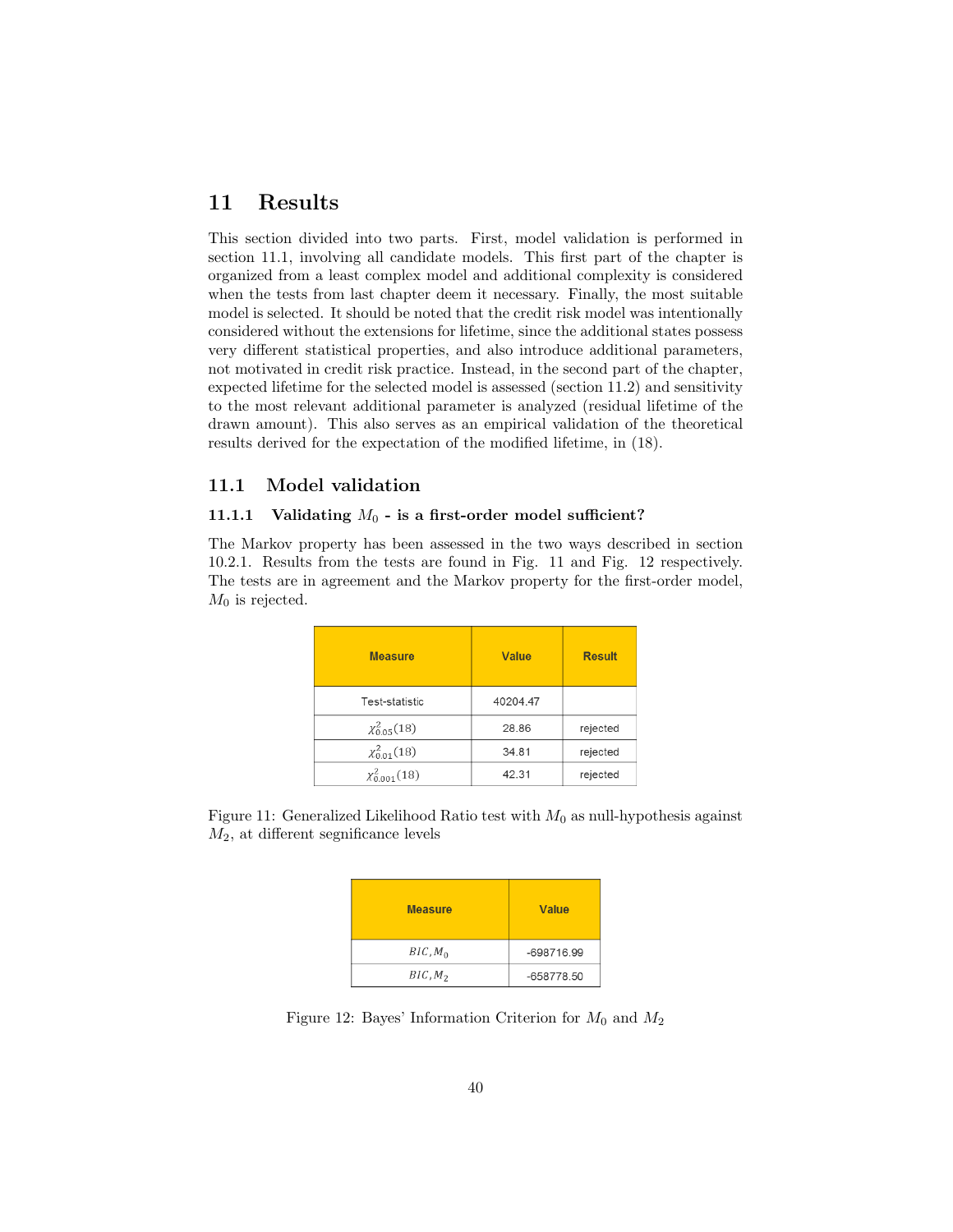#### 11.1.2 Is a second-order model necessary? Comparison of  $M_1$  and  $M_2$

The second-order model,  $M_2$ , is compared to the first-order model dependent on a covariate,  $M_1$ . BIC for the two models are found in Fig. 13 and the  $M_1$ has a higher BIC. This implies that the Markov property can be established for a first-order model if a dependence on the maximum riskstate is included.

| <b>Measure</b>      | <b>Value</b> |
|---------------------|--------------|
| $BIC, M_1$          | -563437.69   |
| BIC, M <sub>2</sub> | -658778.51   |

Figure 13: Bayes' Information Criterion for  $M_1$  and  $M_2$ 

#### 11.1.3 Reducing the parameter space of  $M_1$

It was hypothesized that only transitions from the first risk-state (Performing) will have a large dependence on the covariate, since for other states, it is likely that the maximum risk-state will coincide with the present state. In Fig. 14, it is shown that a reduction of the parameters dependent on the covariate preserves the Markov property. It is further shown, that the BIC is only slightly lower for the reduced model compared to the unreduced model.

| <b>Measure</b>      | Value        |
|---------------------|--------------|
| $BIC, M_1$          | -563437.69   |
| BIC, M <sub>1</sub> | -565914.92   |
| BIC, M <sub>2</sub> | $-658778.51$ |

Figure 14: Bayes' Information Criterion for  $M_1$ ,  $M_{1'}$  and  $M_2$ 

### 11.1.4 Assessing the extensions for lifetime modelling - validation of  $M_3$ ,  $M_{3'}$  and  $M_{3''}$

In order to choose a suitable model for lifetime estimation, the state-space is extended as described in section 9.3.4. In order to assess validity of the Markov property for the extended model, a second-order model with otherwise same setup as  $M_3$  is used.  $M_3$  is the model with only one state representing facilities with no drawn amount.  $M_3$  is compared to the second-order model,  $M_3^{\gamma}$ , in order to assess if  $M_3$  has the Markov property. This is rejected, based on the BIC,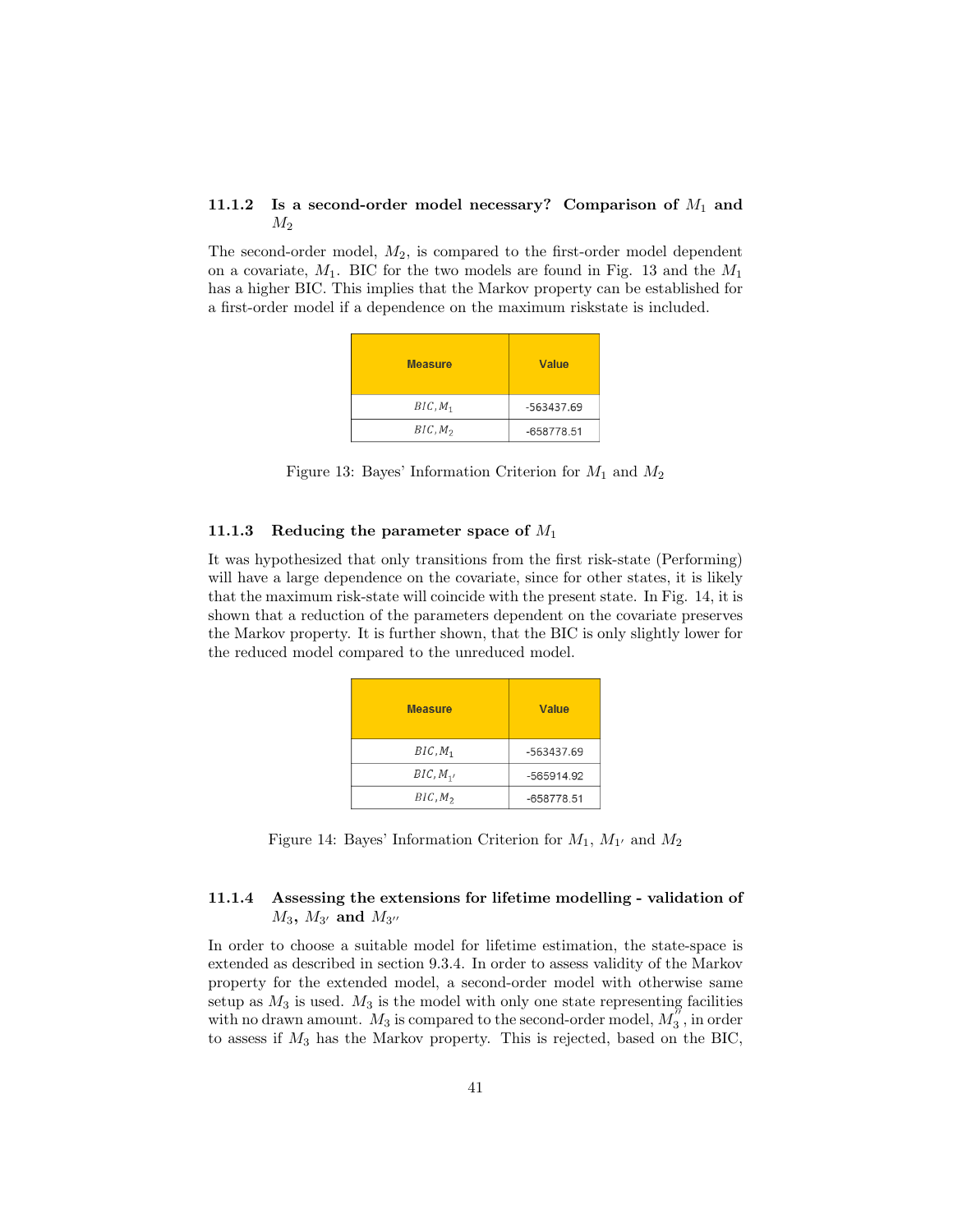as depicted in Fig. 15. Thus,  $M_3$  is extended with states for each observation time that the facility does not have a balance, thus instead of including one state for all instruments of no balance, five states are included. The results are depicted in Fig. 15, in the comparison for  $M'_{3}$  with the other models. It cannot be rejected that  $M_3$  has the Markov property, since the BIC is lower than for the second-order model. Hence,  $M'_3$  is selected as the final model for lifetimes.

| <b>Model</b>        |           |    |        | <b>BIC</b> |
|---------------------|-----------|----|--------|------------|
| BIC, M <sub>3</sub> | $-293313$ | 19 | 746390 | $-586883$  |
| $BIC, M_{2'}$       | $-186321$ | 23 | 746390 | $-372953$  |
| $BIC, M_{3}$        | -257669,1 | 53 | 735633 | $-516054$  |

Figure 15: Bayes' Information Criterion for  $M_3$ ,  $M'_3$  and  $M''_3$ 

#### 11.2 Estimating expected lifetime

#### 11.2.1 The lifetime distribution - p.m.f. of Lifetime,  $p_{T_i}(t)$

Lifetime is estimated with Model  $M'_3$ . From the data set, the parameters in the t.p.m. of  $M_3$  are estimated and lifetime is based on the calculations described in section 8. The estimated t.p.m. is found in Fig. 16.

|                    | <b>Performing</b> | Del <sub>1</sub> | ln(1) | ln(2)  | ln(3)  | ln(4)  | ln(5)  | Del <sub>2</sub> | <b>Chargeoff</b> | Closed | <b>Deactivated</b> |
|--------------------|-------------------|------------------|-------|--------|--------|--------|--------|------------------|------------------|--------|--------------------|
| <b>Performing</b>  | 89,59%            | 7.98%            | 2.28% | 0%     | 0%     | 0%     | 0%     | 0%               | 0.04%            | 0.10%  | 0%                 |
| Del <sub>1</sub>   | 49.17%            | 22.21%           | 2.60% | 0%     | 0%     | 0%     | 0%     | 19.05%           | 6.95%            | 0.03%  | 0%                 |
| ln(1)              | 11.95%            | 0%               | 0%    | 88.05% | 0%     | 0%     | 0%     | 0%               | 0%               | 0%     | 0%                 |
| ln(2)              | 6.69%             | 0%               | 0%    | 0%     | 93.31% | 0%     | 0%     | 0%               | 0%               | 0%     | 0%                 |
| ln(3)              | 4.42%             | 0%               | 0%    | 0%     | 0%     | 95.58% | 0%     | 0%               | 0%               | 0%     | 0%                 |
| ln(4)              | 3.14%             | 0%               | 0%    | 0%     | 0%     | 0%     | 96.86% | 0%               | 0%               | 0%     | 0%                 |
| ln(5)              | 0.58%             | 0%               | 0%    | 0%     | 0%     | 0%     | 0%     | 0%               | 0%               | 0%     | 99.42%             |
| Del <sub>2</sub>   | 0%                | 0%               | 0%    | 0%     | 0%     | 0%     | 0%     | 100%             | 0%               | 0%     | 0%                 |
| Chargeoff          | 0%                | 0%               | 0%    | 0%     | 0%     | 0%     | 0%     | 0%               | 100%             | 0%     | 0%                 |
| Closed             | 0%                | 0%               | 0%    | 0%     | 0%     | 0%     | 0%     | 0%               | 0%               | 100%   | 0%                 |
| <b>Deactivated</b> | 0%                | 0%               | 0%    | 0%     | 0%     | 0%     | 0%     | 0%               | 0%               | 0%     | 100%               |

Figure 16: Estimated t.p.m. for  $M_{3'}$  for  $C =$  Del1 and  $In(\cdot)$  representing Inactive states

The p.m.f. and cumulative distribution of Lifetime,  $T_i$  with initial state i being Del1 (with Performing as a comparison) are shown in Fig. 17 and 18 respectively. The peak in the p.m.f. corresponds to the instruments transitioning from Del1 to Del2 at the first month, where the Residual life of the drawn amount has been accounted for. In this analysis, a deterministic value of 24 months has been used.

The estimates of the expected lifetime for Stage 2 instruments with and without a residual lifetime for the drawn amount, are found in Fig. 19.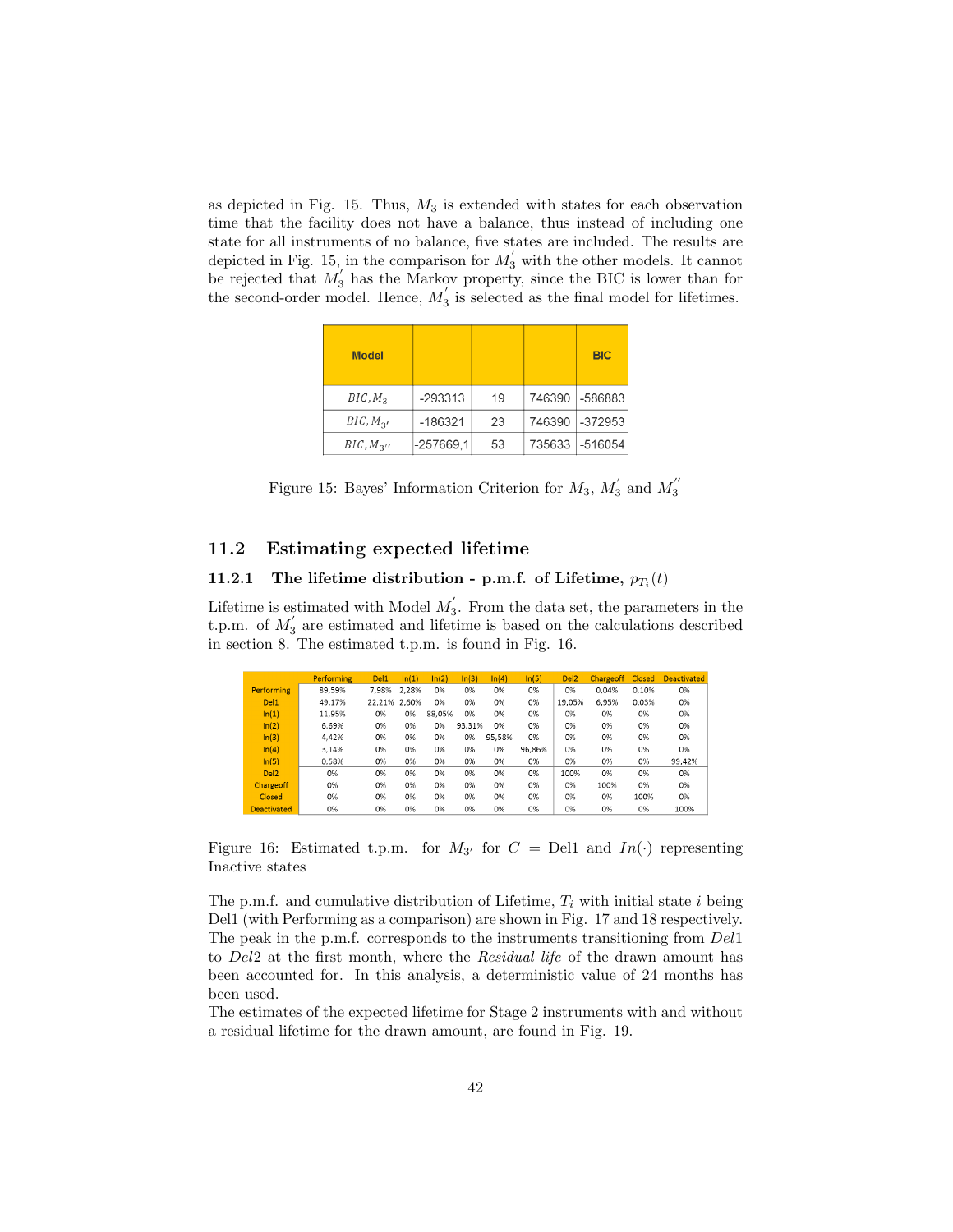

Figure 17: Probability mass function for Lifetime for  $M'_3$ , where the p.m.f. for Performing as initial state is included

### 11.3 Sensitivity to the residual lifetime parameter

Since the residual lifetime of the drawn amount is not observable in the data set, discussed in section 9.3.4, this has been selected without validation in the data. Sensitivity to the residual lifetime for the drawn amount is depicted in Fig. 20. It is shown that the dependency is linear and  $\frac{\Delta T}{\Delta t_{res}} = 0.502$ . Indeed, this is in line with the expected results, considering the analytical expression of the modified expected lifetime, presented in section 8.2.3.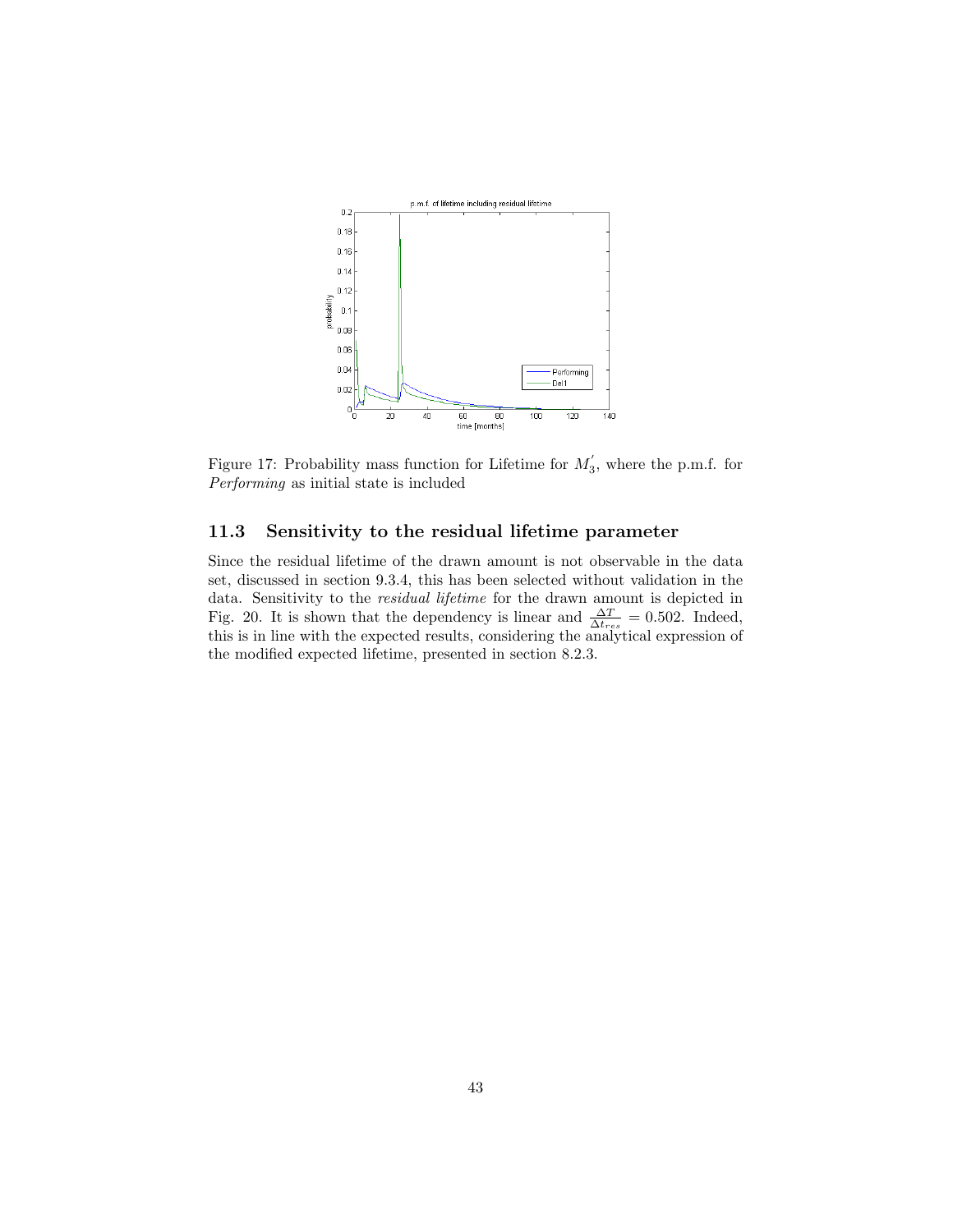

Figure 18: Cumulative distributions for Lifetime for  $M'_3$ , where Performing as initial state is included

| <b>Residual lifetime</b><br>[months] | <b>Expected lifetime</b><br>[months] |
|--------------------------------------|--------------------------------------|
|                                      | 16.7                                 |
| 12                                   | 22.7                                 |
| 24                                   | 28.8                                 |

Figure 19: Expected lifetime for Stage 2 instruments with and without a residual lifetime for the drawn amount



Figure 20: Expected lifetime for initial state Del1 for different choices of residual lifetime of the drawn amount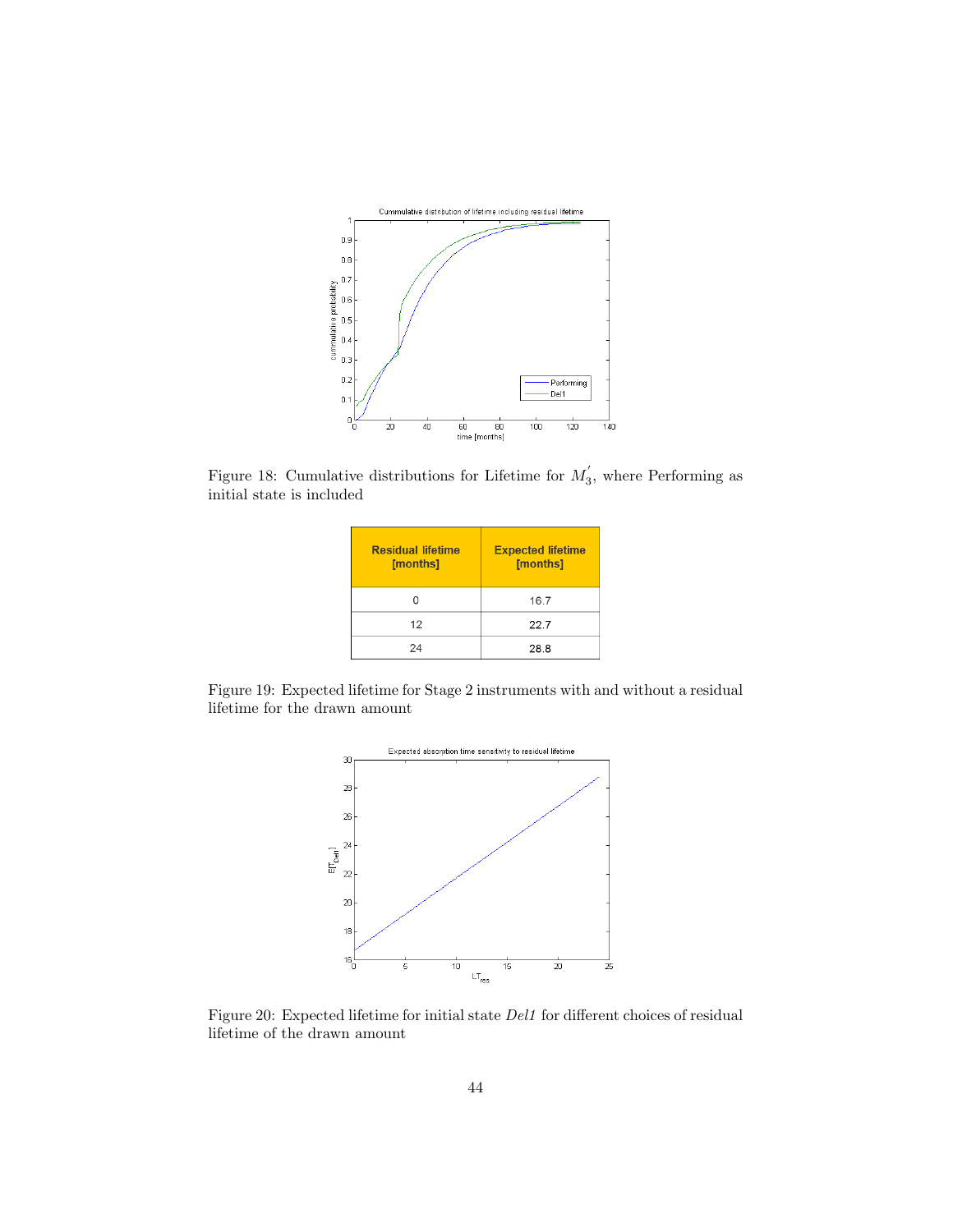## 12 Discussion

The discussion chapter is organized on the basis of the results presented. An initial discussion of the expected lifetime definition, the credit risk model and the Standard is found in section 12.1. The results conducted from validating the models and inference on the data set follows in section 12.2. The estimated expected lifetime is discussed in section 12.3. Conclusions and suggestions for further research is suggested in sections 12.4 and 12.5 respectively.

## 12.1 Definition for expected lifetime for revolving credit facilities

A definition has been designed for expected lifetime of revolving credit facilities based on interpretation of the IFRS 9 financial instruments standard and accompanying documents. Since the Standard was published recently, a significant proportion of this paper has been dedicated to presenting the impairment requirements of the Standard. The definition of lifetime is non-trivial for revolving credit facilities and attention to the requirements of the Standard on this topic is motivated since the requirements differ both in relation to other loan instruments and in relation to IAS 39.

Central to the definition is the implications of incorporating expectations on future events in the definition. Both in how expected credit risk management actions will affect the expected end to exposure to credit risk for the facility (thus the end of expected lifetime) and how the undrawn commitment component will affect the definition. The credit risk model provided was extended to account for these aspects. Furthermore, the concept of End of lifetime events was introduced in order to bring together the credit risk model and the events relevant specifically to the definition of expected lifetime of revolving credit facilities.

#### 12.2 Model validation and selection

Implementation of the expected lifetime definition in a Markov chain has been proposed. Through validation based on seven candidate models, a Markov chain of first order dependent on a covariate was selected. Central to the model selection was the credit risk model provided and the observations within this credit risk model (i.e. transitions between risk-states) were utilized in order to extend the information within the model (by introducing maximum historical risk-state and number of months with no drawn amount). These variables aided in the model selection, as it was shown that their inclusion allowed for the use of a first-order Markov chain rather than a higher-order (which may have necessitated the use of an altogether different modelling approach, rather than the less complex Markov chain subsequently selected).

Furthermore, it was shown that including a dependence on the covariate only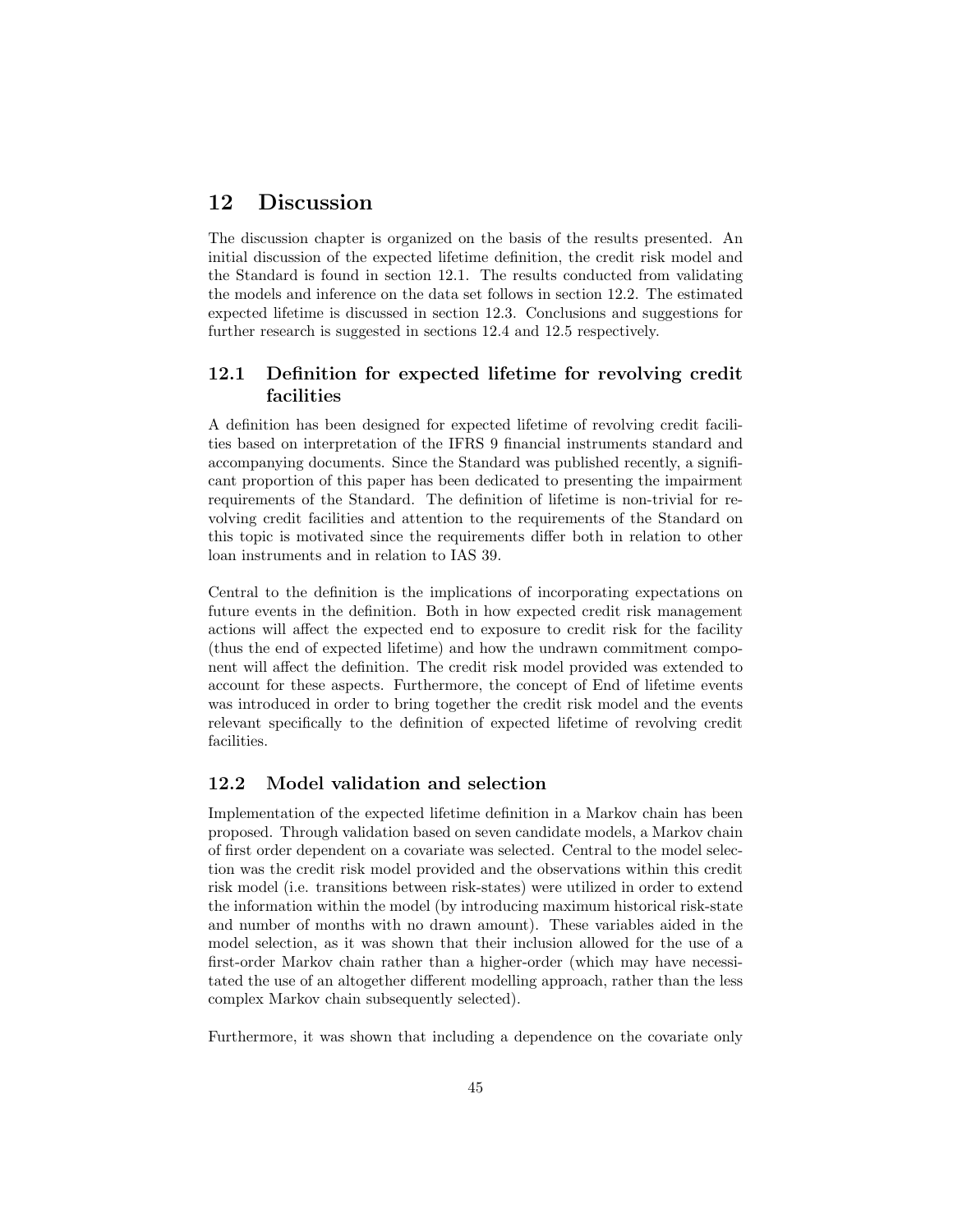for the transitions from the Performing state (i.e. the first row in the t.p.m.) was sufficient, in order to establish the Markov property and in consequence select a first-order Markov chain. In terms of accuracy, it is noted that this is convenient, since instruments in the portfolio assigned to the Performing riskstate (and hence observed transitions from the Performing state) constitutes a large portion of the portfolio.

The model with only one Inactive state was rejected, as it did not possess the Markov property. It was shown, however, that using the introduced variable indicating months of no drawn amount and including the number of months of inactivity in the Markov chain as separate Inactive states  $(In(1), ..., In(5))$ allowed for the use of the first-order Markov chain,  $M_{3'}$ .

#### 12.3 Estimation of expected lifetime

A model and methodology for estimating expected lifetime of revolving credit facilities has been developed. An analytical method (based on the estimated t.p.m. and absorption probability) for a modified absorption time was presented and validated against a method based on the p.m.f. of the absorption time. The two methods were in agreement. Reliance on residual lifetime for the drawn amount, was shown to be linear, with the slope corresponding to the absorption probability.

### 12.4 Conclusion

The purpose of this study was threefold. First, the impairment requirements in the IFRS 9 standard has been interpreted. Second, a definition for expected lifetime for revolving credit facilities (e.g. credit card products) has been proposed, for the instruments for which lifetime expected credit losses are applicable. For this purpose, the concept End of lifetime event was introduced and possible definitions were considered and a suggested definition was provided. Third, a methodology for estimating expected lifetime has been proposed on the basis of the provided credit risk model, implemented in a Markov chain. For the data set provided, a relatively simple model was found suitable through validation against several higher-order models.

#### 12.5 Further research

It has been concluded in previous sections that incorporating forward-looking information, specifically forecasts of future economic conditions, is required if expected future conditions deviate from historical events that the observations are based on. Due to a short observation period in the data set and an alternative focus more specific to revolving credit facilities, this has not been implemented. Furthermore, the present study considered several definitions of expected lifetime, some found to lead to significantly different values. As the value becomes large (relative to the observation period), it may be relevant to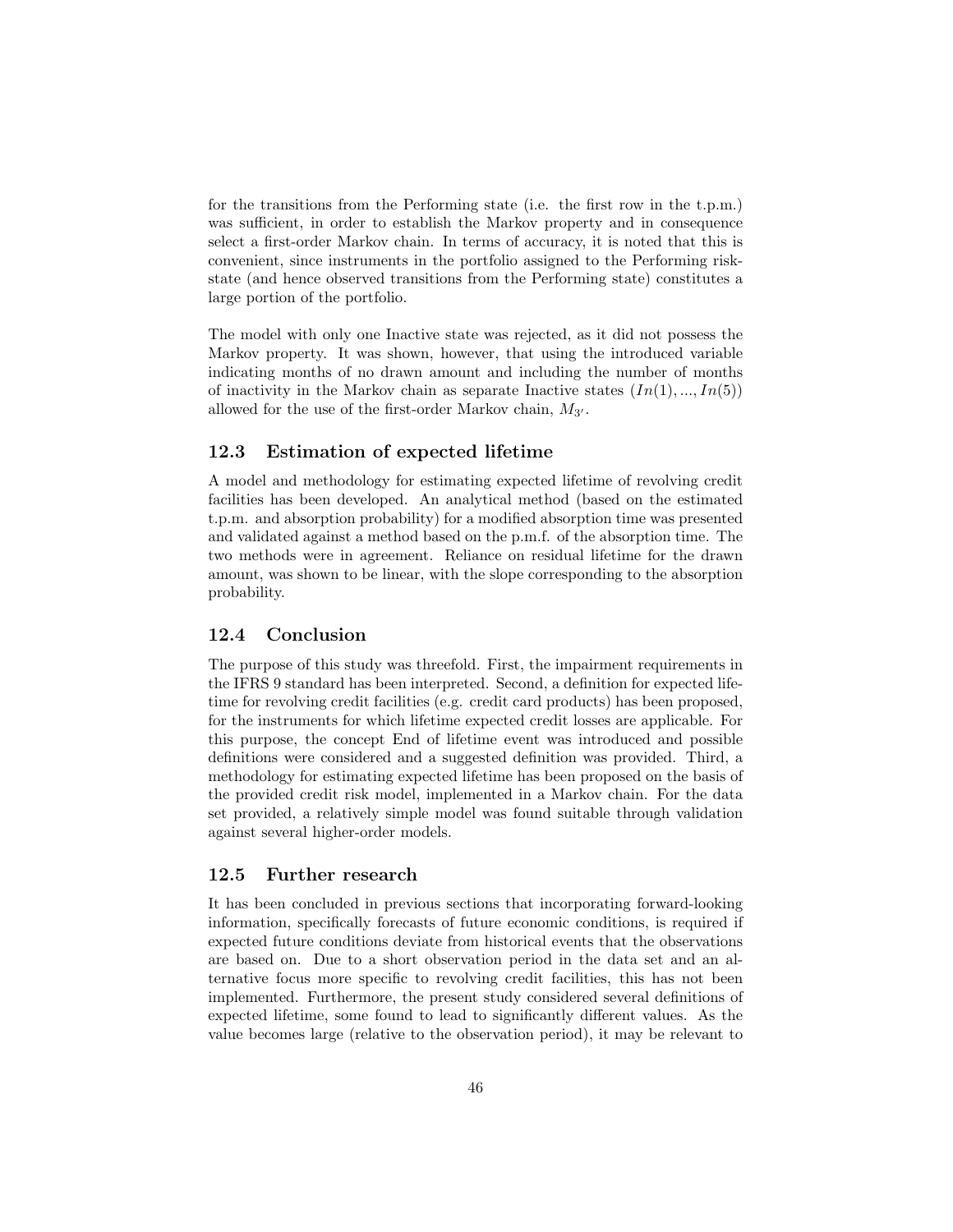consider alternative modelling approaches. A suggestion if this is expected to be true, is to consider survival analysis in order to handle censoring and truncation.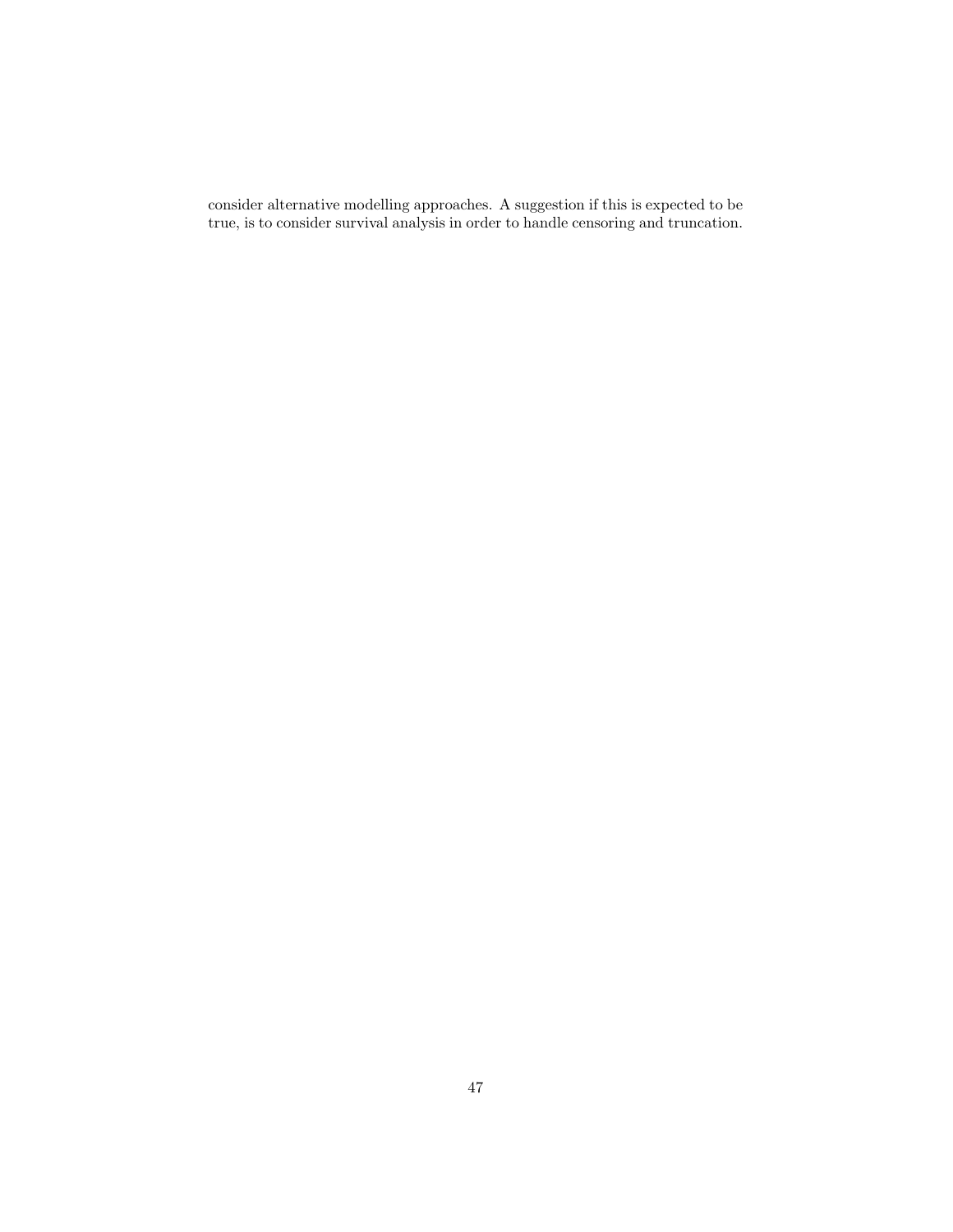## References

- [1] de Andrade, F. Thomas, L., (2004), Structural models in consumer credit, University of Edinburgh, Edinburgh
- [2] Basel Committee on Banking Supervision (2000), Principles for the Management of Credit Risk, Bank for International Settlement (BIS), Basel
- [3] Basel Committee on Banking Supervision (2010), Basel III: A global regulatory framework for more resilient banks and banking systems, Bank for International Settlements (BIS), Basel
- [4] Credit Suisse First Boston,  $(1997)$ , CreditRisk +, A credit risk management framework, Credit Suisse First Boston International
- [5] Duffie, D. Singleton, K., (2003), Credit Risk: Pricing, Measurement, and Management, Princeton University Press, Princeton
- [6] Fermanian, J., (2011), A top-down approach for Asset-Backed securities: a consistent way of managing prepayment, default and interest rate risks, The Journal of Real Estate Finance and Economics, Volume 46, Issue 3
- [7] Gaffney, E., Kelly, R. McCann, F., (2014), A transitions-based framework for estimating expected credit losses, Central Bank of Ireland (Research technical paper), Dublin
- [8] Grinstead, C. Snell, J., (2009), Introduction to Probability, American Mathematical Society, Providence
- [9] Hull, J. White, A., (2001), The General Hull–White Model and Supercalibration, Financial Analysts Journal, Volume 57, Issue 6
- [10] International Financial Reporting Standards 9 (IFRS 9), (2014), Financial Instruments - The Standard and Implementation Guidelines, International Accounting Standards Board, London
- [11] International Financial Reporting Standards 9 (IFRS 9), (2014), Financial Instruments - Basis for conclusions, International Accounting Standards Board (IASB), London
- [12] International Financial Reporting Standards 9 (IFRS 9), (2014), Project Summary, International Accounting Standards Board (IASB), London
- [13] International Accounting Standard 39 (IAS 39) (as of 18 February 2011), (2011), Financial Instruments: Recognition and Measurement, International Accounting Standards Board (IASB), London
- [14] Koopman, S., Lucas, A. Monteiro, A. (2008), The multi-state latent factor intensity model for credit rating transitions, Journal of Econometrics, 142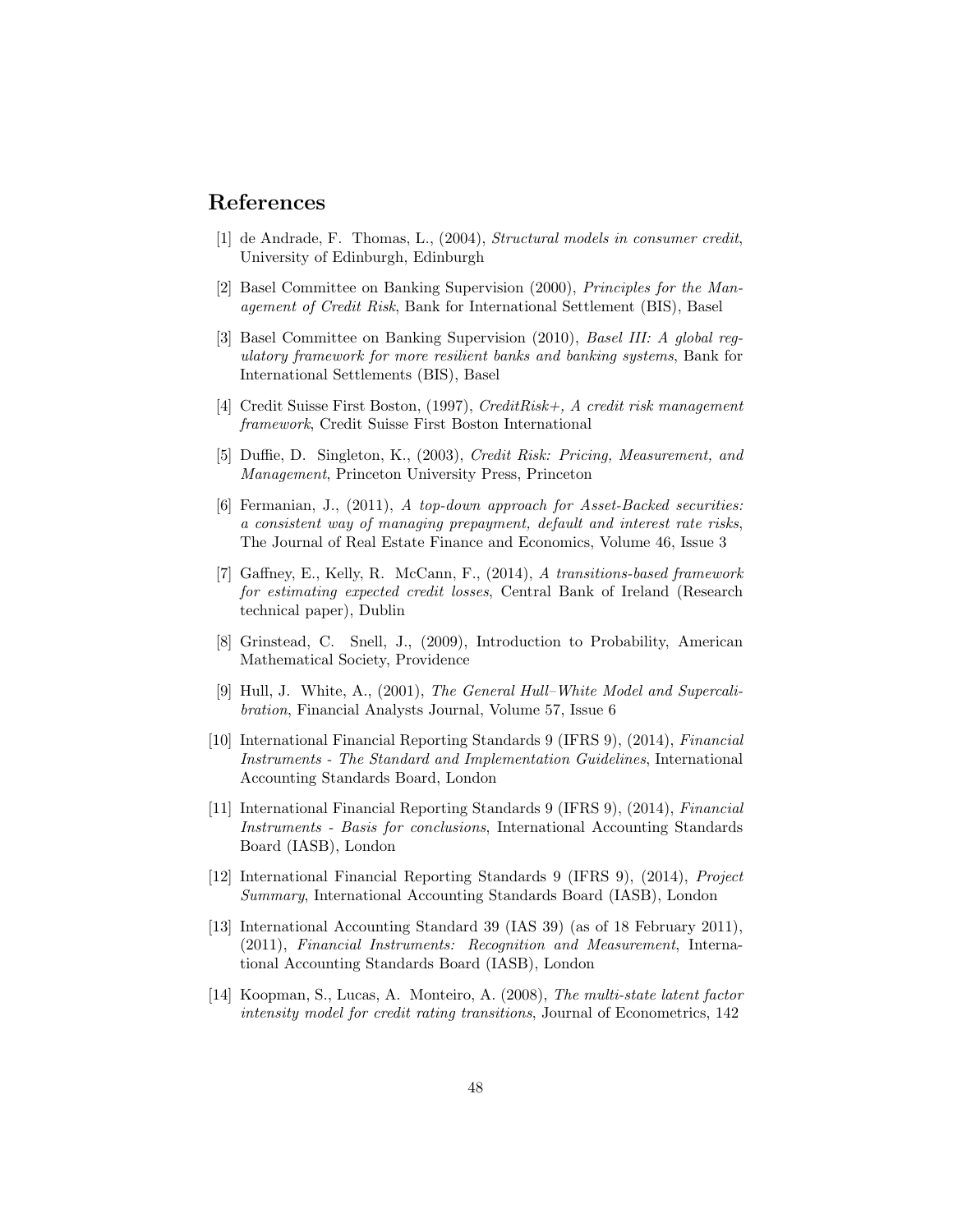- [15] Perederiy, V. (2015), Endogenous Derivation and Forecast of Lifetime PDs, Working paper, Social Sciences Research Network
- [16] Perly, R. Nayda, W., (2003), Economic and Regulatory Capital Allocation for Revolving Retail Exposures, Finance and Economics Discussion Series, Federal Reserve (U.S.)
- [17] Rajarshi, M., Statistical Inference for Discrete Time Stochastic Processes (2013), Springer India, New Dehli